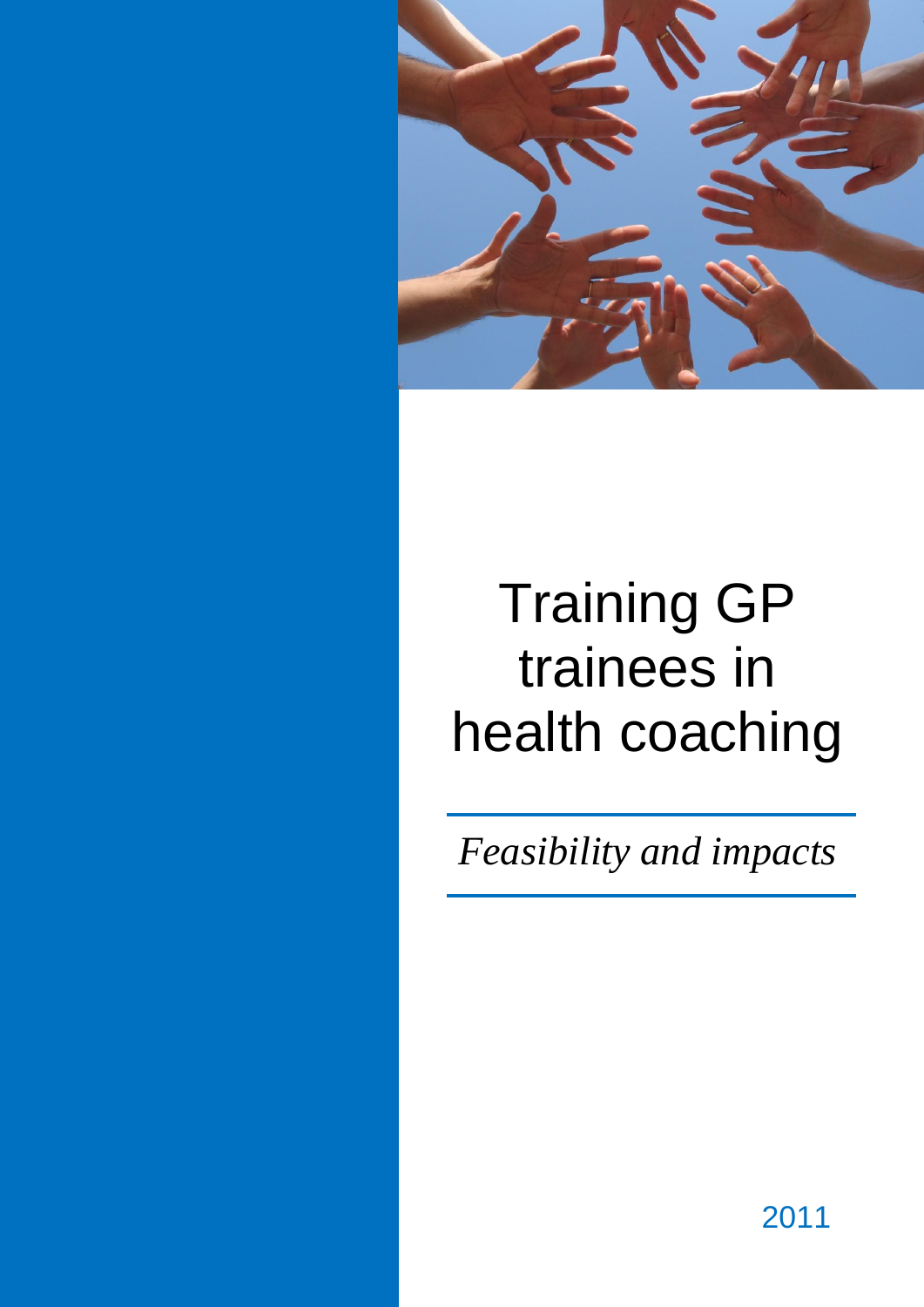# Key messages

Health coaching is an approach for transforming the dynamic between professionals and the people they support, shifting the mindset so professionals are not seen as having all the 'answers' and empowering people to take responsibility for their health.

Actively engaging people can improve satisfaction, motivate people to act more healthily and help reduce unnecessary use of health services and medication. However, there are few opportunities for professionals in England to understand the health coaching mindset during their training.

In 2011 the Department of Health funded the London Deanery to test the feasibility of teaching GPs near the end of their training about health coaching. 14 GP trainees took part in a five day course spread over a three month period. Each tested the approach with at least four people from their practice. Eight (57%) completed all requirements for foundation level accreditation as a health coach. Three further GPs are hoping to complete accreditation and the final three have not continued with the programme.

The Department of Health allocated £50,000 to this pilot, which equates to about £6,250 per accredited GP trainee. Once planned resources are completed, the cost will reduce to £3,750 per accredited GP trainee.

GPs said they gained a great deal from the training. They reported a shift in **mindset** and attitude, **practical skills** to help empower people and more **confidence and tools** to support people with long term conditions.

People receiving coaching reportedly found the approach beneficial. There were some **dramatic changes** even over a short follow up period, including weight loss, smoking cessation and changes to medication and adherence.

It was difficult to implement health coaching sessions during routine consultations because coaching often took double or even triple the time normally allocated. However, this may also result in less use of health services in the longer term. Furthermore, it was feasible and worthwhile to use selected health coaching techniques within standard consultations. In other words, it is possible to use health coaching tools as part of normal consultations, though longer sessions are needed for more detailed health coaching.

The pilot programme has demonstrated that it is **feasible and worthwhile** to train GPs in health coaching. The London Deanery plans to roll out this approach using an online learning resource and an initiative to train 'trainers' to teach more professionals coaching skills.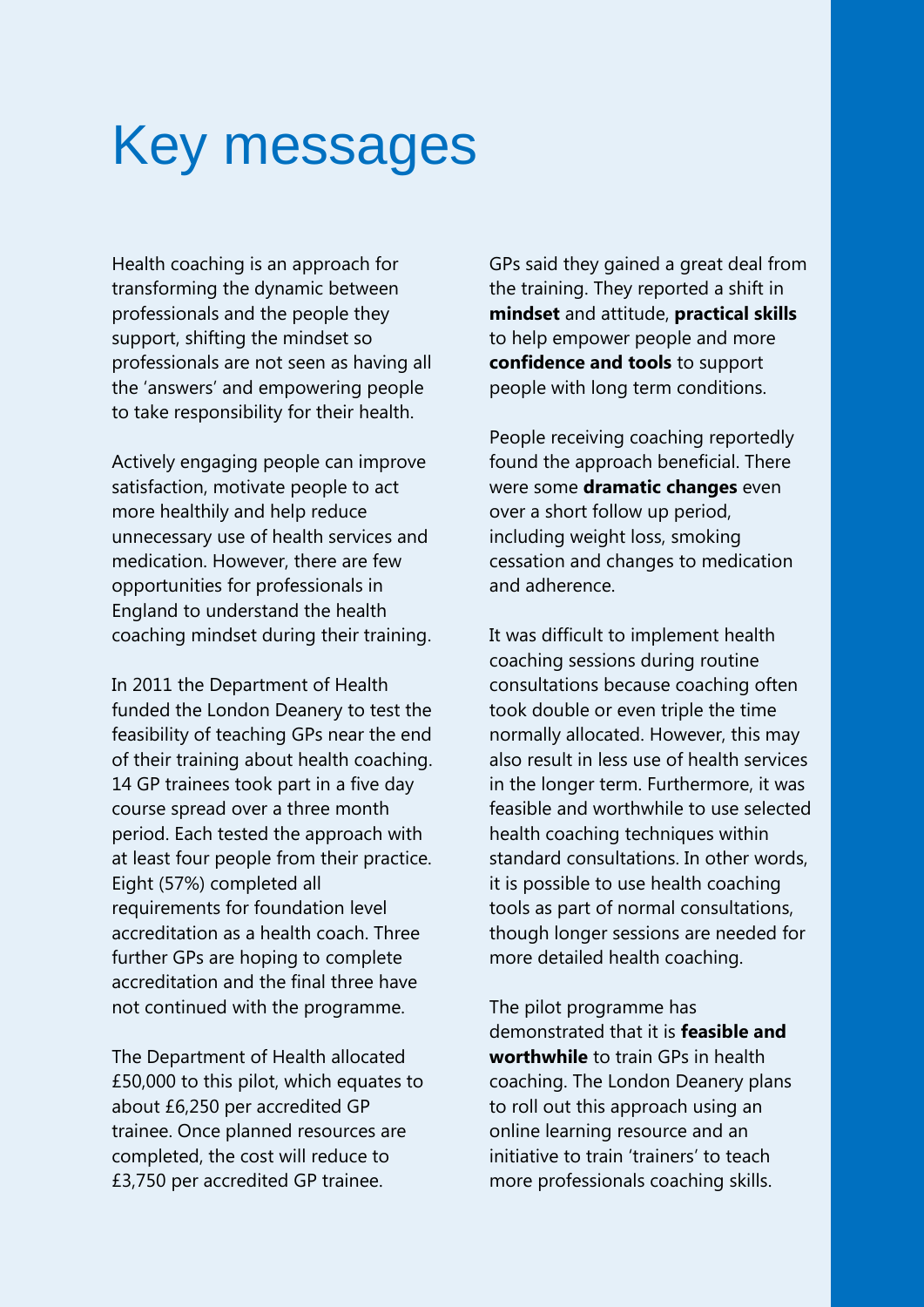# **Contents**

| <b>Context</b>                                                    | 1                                     |
|-------------------------------------------------------------------|---------------------------------------|
| What is health coaching?<br>Programme aims<br>Evaluation approach | $\overline{2}$<br>5<br>$\overline{7}$ |
| <b>Training</b>                                                   | 9                                     |
| Training overview<br>Feedback about training                      | 10<br>16                              |
| <b>Impacts</b>                                                    | 21                                    |
| Impact for GPs<br>Impact for people coached<br>Other impacts      | 22<br>31<br>39                        |
| <b>Next steps</b>                                                 | 44                                    |
| Key lessons<br>Next steps                                         | 45<br>56                              |
| <b>References</b>                                                 | 60                                    |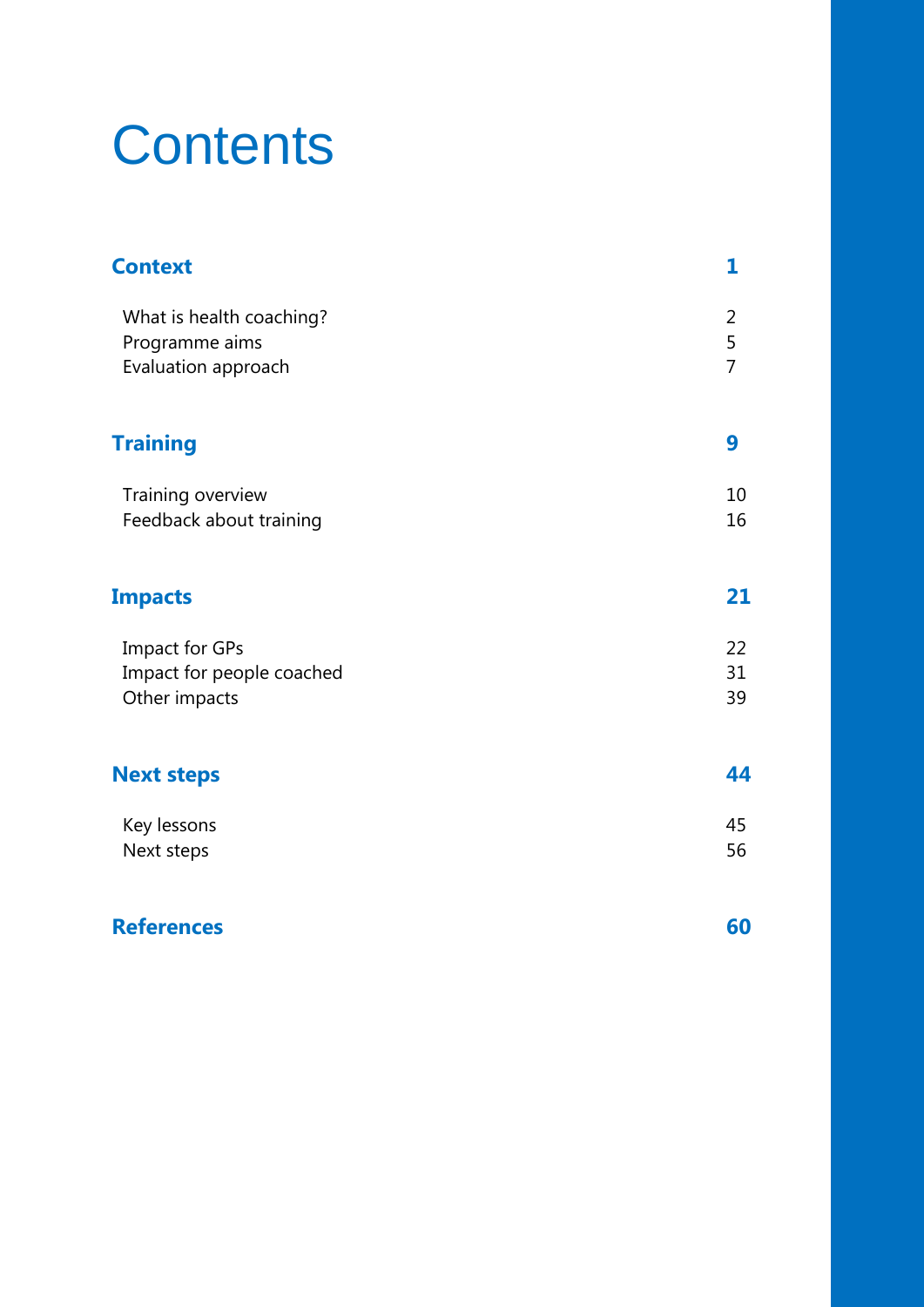

# **Context**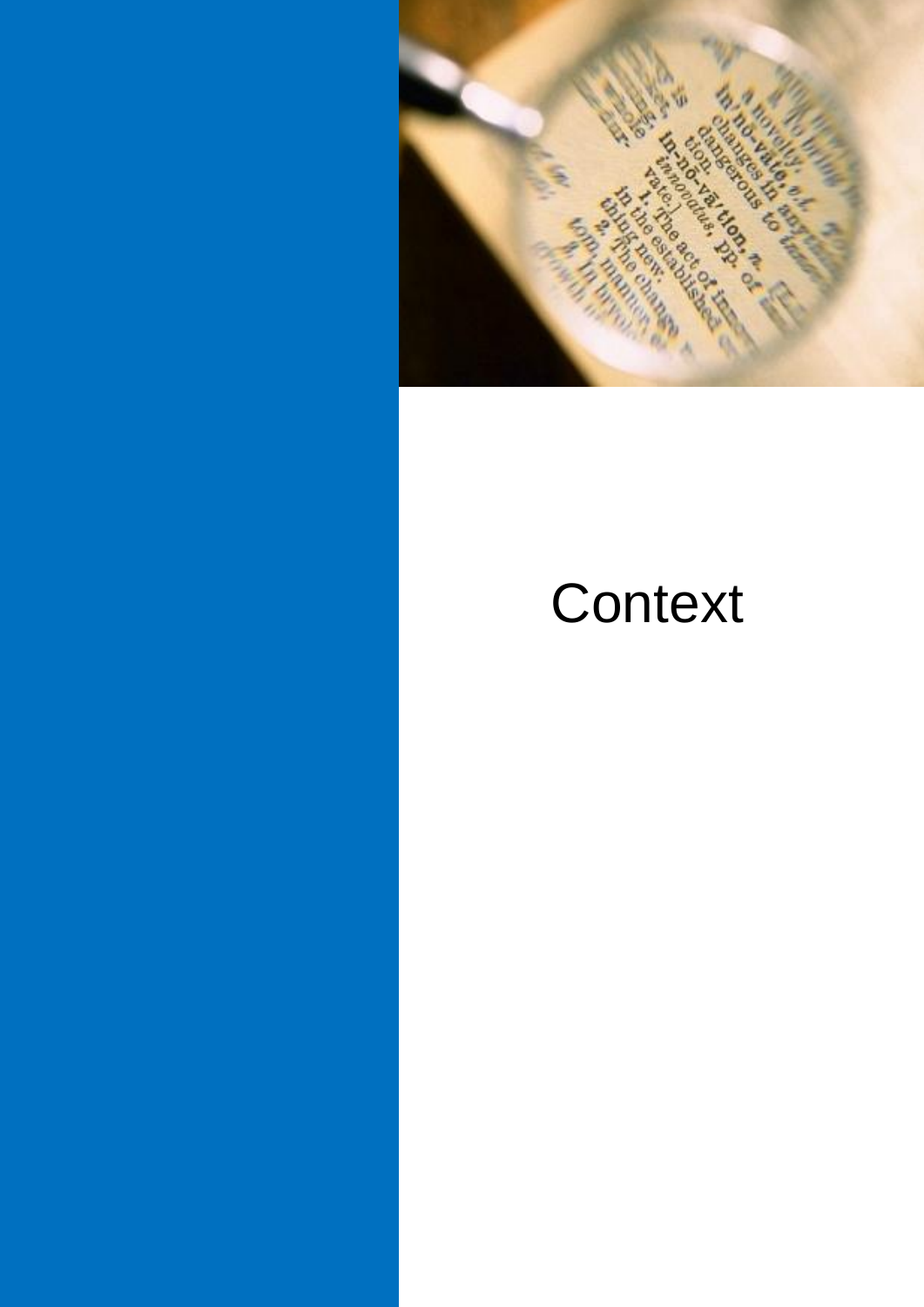# What is health coaching?

Engaging people in their wellbeing and healthcare is an essential component of reducing ill health and spiralling health costs.<sup>1</sup> In the UK, health services are facing significant challenges. The population continues to grow in size and people are living longer, but not always in good health. $^{2,3}$  More than 17 million people may be living with one or more long term conditions in Britain and these people use about 80% of GP consultations and 60% of days in hospital.<sup>4</sup> The demand for health services outstrips what can be provided and staffing and financial resources are at a premium.

All of these factors have increased the focus on supporting people to be involved in decisions about their care and taking more responsibility for their wellbeing. The health White Paper *Equity and Excellence: Liberating the NHS* and the 2011 Health and Social Care Bill both emphasise strengthening people's voice.<sup>5,6</sup> There is a move away from a paternalistic healthcare model where clinicians 'do things to' and make decisions for people towards helping people take more control of their health and care.

Many strategies have been tested to help 'activate' people to be more involved in their care and change the mindset of professionals, with varying success. $<sup>7</sup>$  Health coaching is one such</sup> strategy.

In 2011, the Department of Health funded the London Deanery to test whether health coaching could be taught to GPs nearing the end of their training. A pilot project was set up to assess the feasibility of teaching GP specialty trainees about health coaching in order to promote healthy behaviour among people with long term conditions.

This document summarises feedback about the training and short term impacts for GP trainees and the people they supported.

This section provides a brief overview of health coaching and the goals of the pilot programme. The next section describes the training programme in brief and the third section examines the impacts for GP trainees and the people they worked with. Finally, lessons learned and potential next steps are outlined.

Throughout this report the term 'GPs' is used to refer to GP trainees in acknowledgement of the fact that trainees completed their training during the year.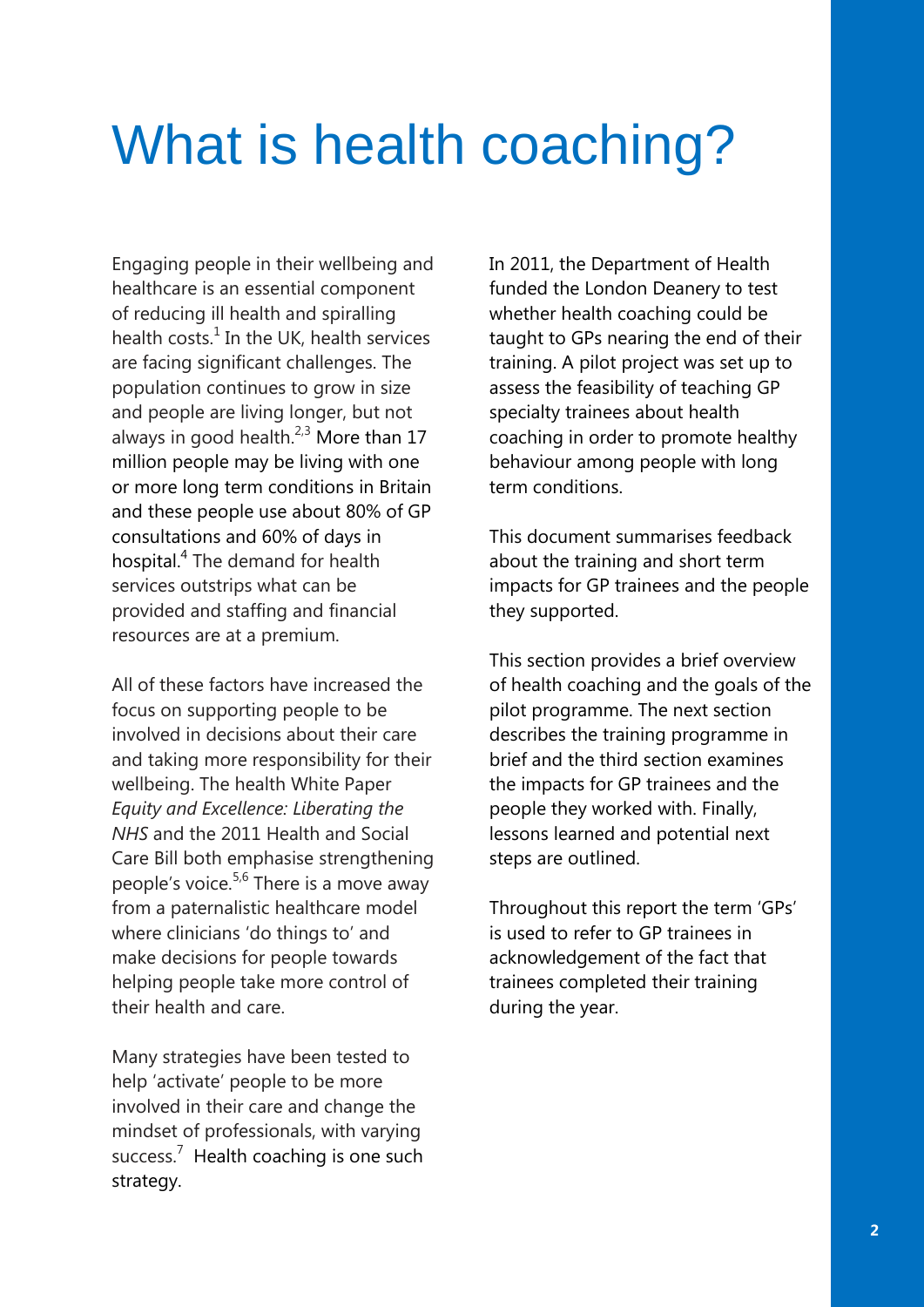Health coaching helps people consider their goals and how to make changes to improve their health.<sup>8</sup> From the 1990s onwards this approach gained popularity in the US, particularly as a way of supporting people with alcohol and substance use issues. Over the past ten years it has also gained momentum in many other parts of the world for supporting people with long term conditions, lifestyle issues and behaviour change.<sup>9</sup>

There is no one universally accepted definition of health coaching and there are many different models or frameworks that can be thought of as health coaching or used within a health coaching approach. However, most conceptions of health coaching have some common characteristics,  $in$ cluding: $10,11$ 

- empowering people to take **ownership** of their health
- focusing on people's goals rather than what professionals want to achieve
- developing a **collaborative** relationship with the person being coached
- assuming that people are  $\bullet$ resourceful and have **potential**
- helping people assess where  $\bullet$ they are and what they would like to **achieve**
- helping people **plan** how to  $\bullet$ achieve their goals in easy steps and do things they may have struggled to do in the past
- challenging habits and beliefs that **inhibit** people or are barriers to positive change

Coaching can be delivered in many formats including in person, by telephone and online.<sup>12,13</sup>

Many different professionals can provide health coaching including doctors, nurses, medical and nursing students, health educators, psychologists, physical therapists, pharmacists, health assistants, social workers and occupational therapists, amongst others.<sup>14,15</sup>

Health coaching differs from traditional approaches which tend to direct information 'at' people and ask people to do the things that health professionals instruct them to do. In the traditional model, professionals are seen as having all the knowledge and are tasked with imparting this to people and their families.

In contrast, health coaching strives to help people and professionals work in partnership. People themselves are seen as having important knowledge and as being experts in their own wellbeing.<sup>16</sup> Using questioning and supportive techniques, health coaches help people talk about what they want to achieve, what is troubling them, what they want to change, what support they have to help make changes and what difficulties need to be addressed or minimised.<sup>17</sup> The health coach's main role is not to teach, advise or counsel people but rather to support people to plan and reach their own goals.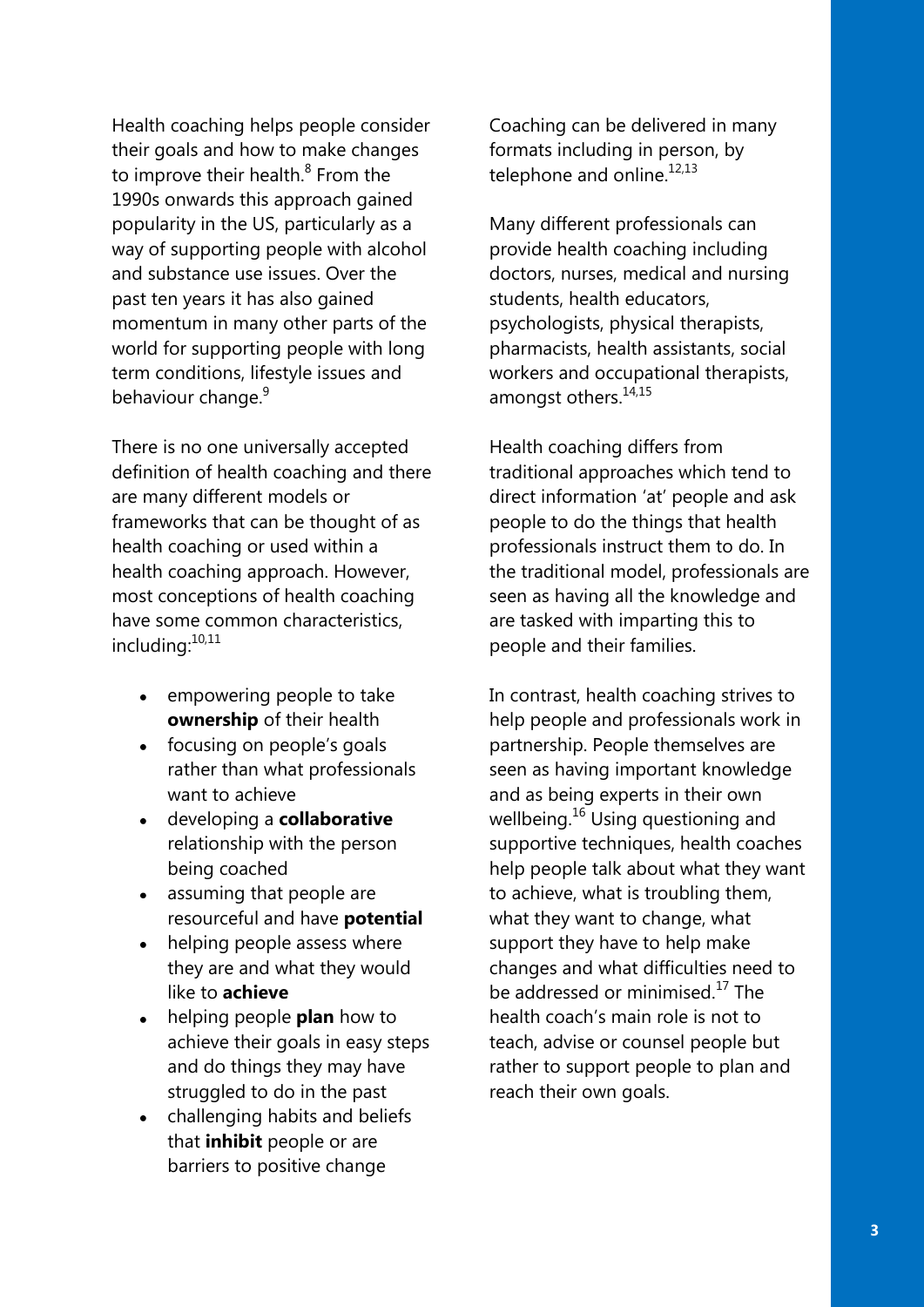Health coaching is often confused with methods such as motivational interviewing, counselling or consulting skills but it is not the same thing. Whilst motivational interviewing may be used as one technique within health coaching,<sup>18</sup> **coaching is a wider framework, mindset or approach rather than a specific technique**. 19,20 A key distinguishing feature of coaching is how professionals interact with and view people as resourceful, empowered and activated partners in care. The professional does not take responsibility for advice and outcomes, only for managing the process.

Studies from around the world suggest that people want to be more involved in their care, <sup>21,22,23,24</sup> but often this does not happen in practice.<sup>25,26</sup> However, supporting people to be active participants in their care has important impacts on satisfaction, the extent to which people adhere to treatment, relationships between patients and professionals and long term health outcomes.

Health coaching is a strategy that supports involvement and activation, putting people at the centre of care and decisions.<sup>27</sup> People who participate in decisions and are actively involved are more likely to be satisfied with their care. $^{28}$  A number of studies suggest that empowering people in this way, through health coaching or other means, **improves patient satisfaction** with health services and with their involvement in care. 29,30,31,32,33,34,35

How people think and feel about their health impacts on their behaviours and outcomes.36,37,38,39,40,41 Research suggests that improved self confidence about health behaviours may lead to **improved health outcomes**. 42,43,44,45,46,47,48,49,50

Patient activation is increasingly important given financial challenges and the need to make best use of limited staffing and service capacity. $51$ Some suggest that as well as improving activation and health outcomes,<sup>52</sup> coaching can also reduce healthcare spending. $53$  By motivating people to keep themselves well and achieve their own goals, coaching may reduce the use of acute services. A number of studies have found that this approach has the potential to offer **value for money** and be cost saving.<sup>54</sup>

Current training for health professionals may recognise the importance of person centred care but does not necessarily equip professionals with practical ways to achieve this. Communication and consultation skills training may inadvertently retain the traditional approach of seeing the professional as the expert. Although interest in health coaching is expanding, most educational curricula contain limited content about such approaches. Yet, as the NHS transforms in a changing landscape, this may be an essential additional skill for all health professionals.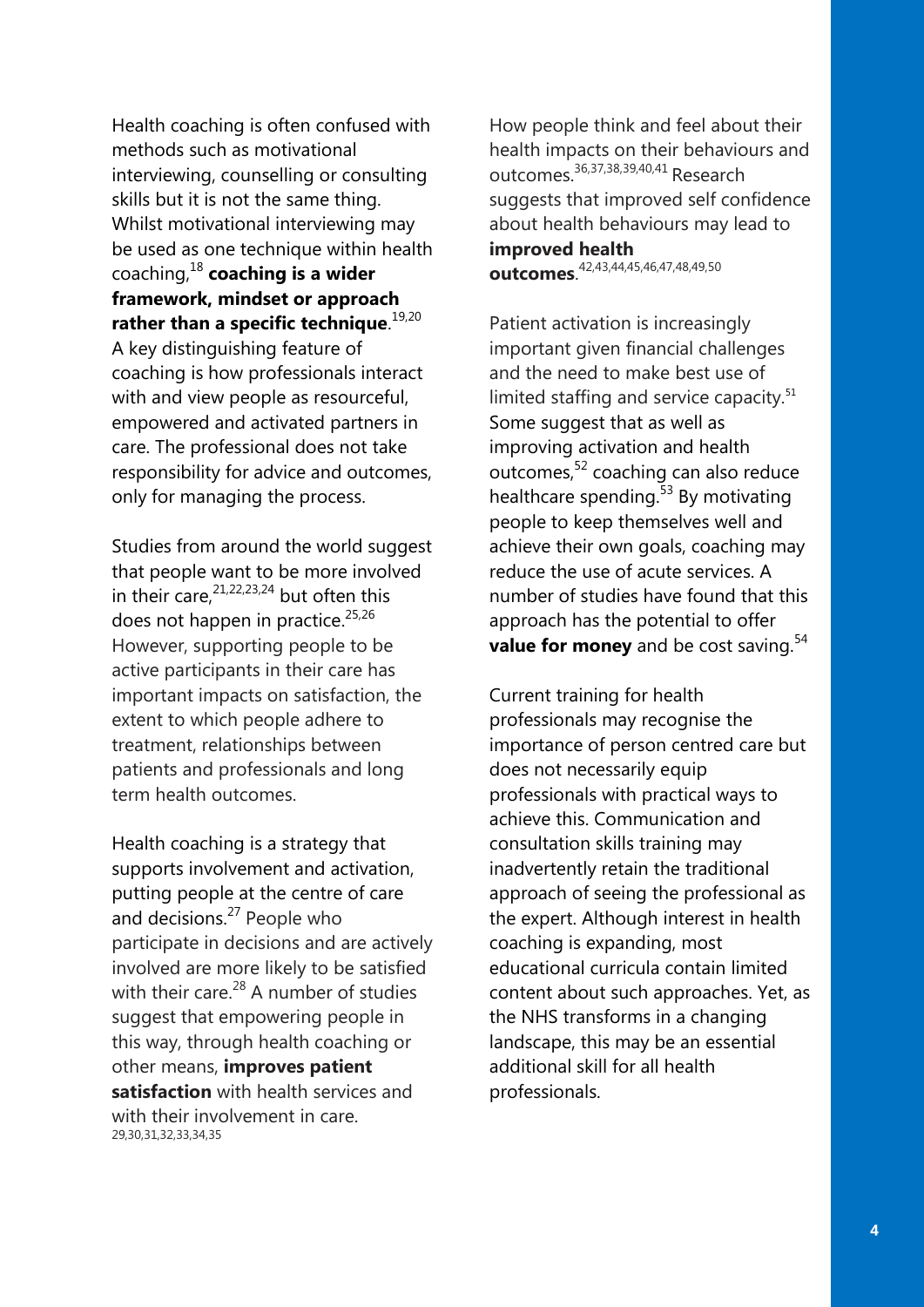# Programme aims

The Department of Health funded the London Deanery to test the value of a short course in health coaching for GP trainees in the final year of their training. This is a first for GP trainees in England.

The pilot project aimed to assess the **feasibility of training GP trainees** in this approach and the **short term impacts** of such training on GP trainees and people with long term conditions that they support. This may in turn inform the plans of clinical commissioning groups.

Furthermore, the project also sought to develop a training resource about health coaching that could be more widely disseminated through primary care education networks.

Box 1 lists the components of the programme that the London Deanery committed to deliver.

The programme timeframe ran from March 2011, when the selection process began, through to December 2011 when an online resource was launched (see Figure 1). A train the trainer programme and two day course syllabus is planned for 2012 to roll out learning.

*Box 1: Original programme aims*

- **Train 12 GP** specialty trainees in health coaching
- Identify four patients with long term conditions for each GP specialty trainee to **test health coaching** with
- Create **educational materials** about health coaching
- Provide **further training** for health professionals in the form of workshops and podcasts
- Evaluate the **short term impact** of health coaching
- **Disseminate** the evaluation and learning across the Deanery educational network and to London clinical commissioning groups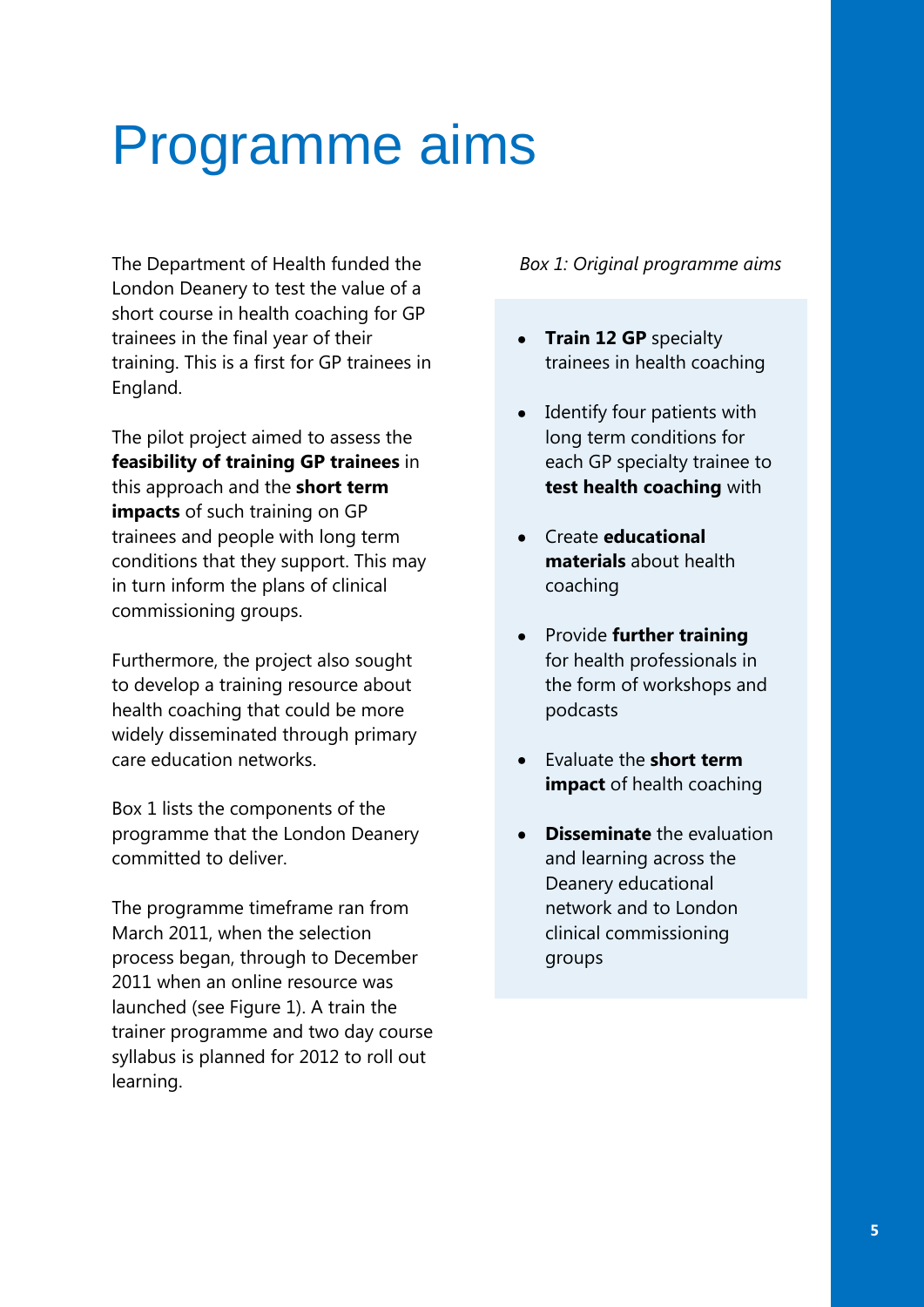#### *Figure 1: Programme timeline*

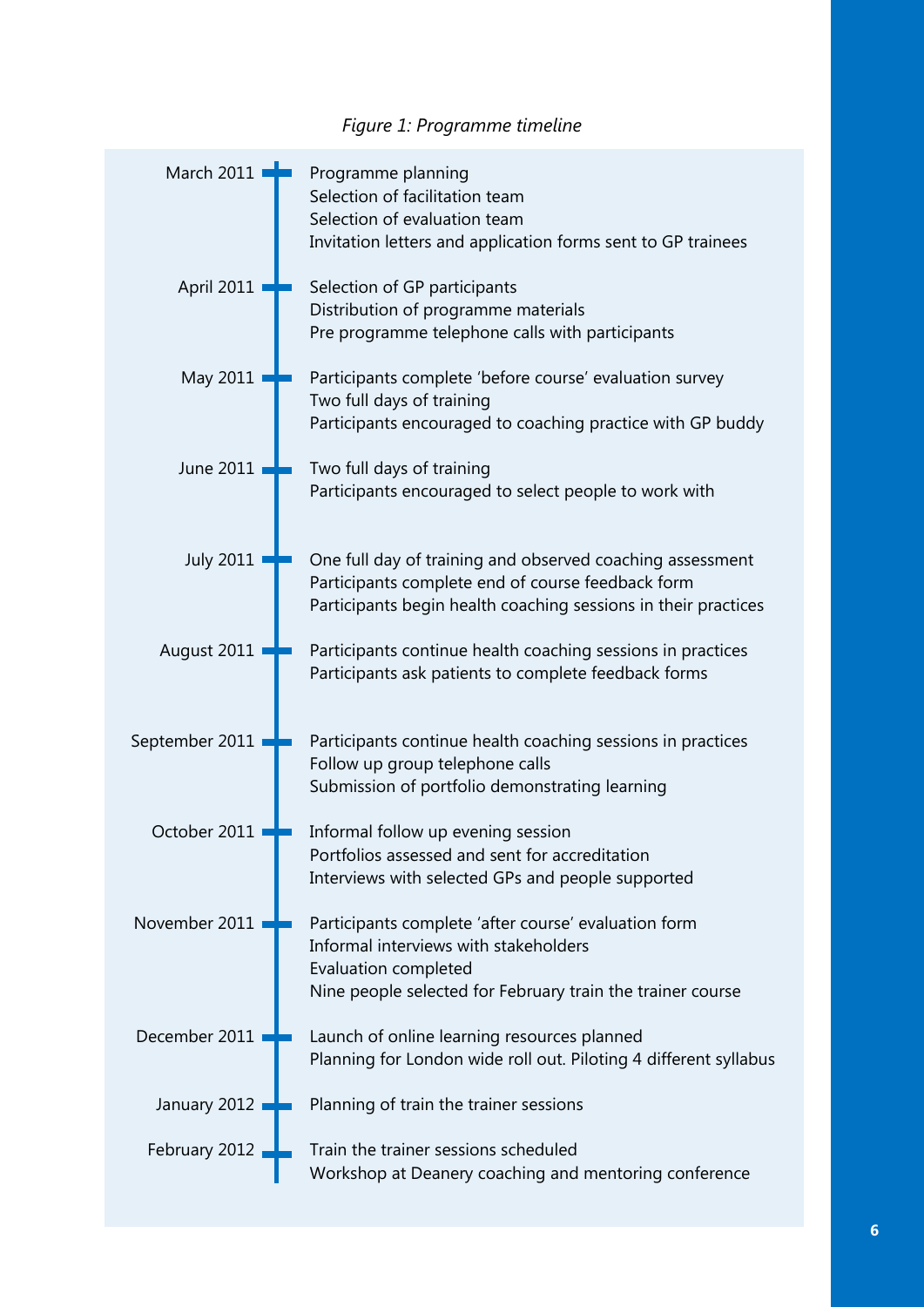# Evaluation approach

The project was evaluated by an independent organisation, The Evidence Centre.

As there was only a three month follow up period after training, it was important to be realistic about what could be achieved. Box 2 lists the outcomes measured.

The focus was on whether it was possible to deliver training about health coaching over a three month period and the potential impacts for GPs and the people they coached in the first three months of using this approach.

In ongoing evaluations it would be useful to compare the use of health services, costs and clinical outcomes before and after health coaching but it would not be realistic to expect a change in these outcomes within the short pilot period.

### *Box 2: Outcomes measured*

## *Outcomes for GPs*

- Change in the extent to which GPs feel they have **tools** to empower patients
- Extent to which GPs feel **confident** and engaged in their work

# *Outcomes for processes*

- Feasibility and **usability** of coaching approach within short consultations
- Impact of using health coaching on **consultation length** and frequency

### *Outcomes for people coached*

- Change in people's **attitudes** towards keeping themselves healthy (self efficacy)
- Completing at least one **health goal** that the person set during coaching (ie reported change in at least one health behaviour)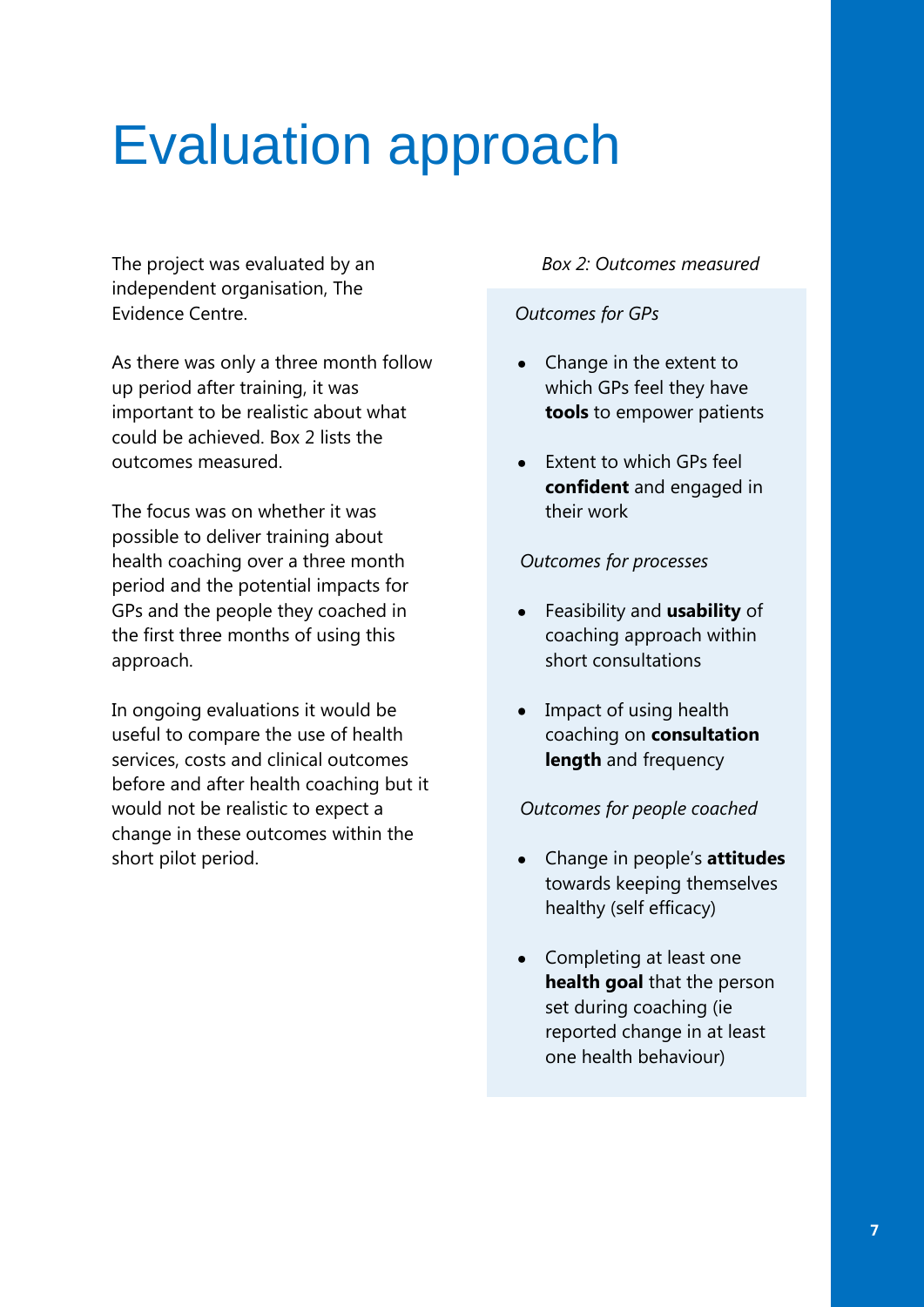The methods used to assess these outcomes were:

*Outcomes for GPs*

- **survey with GPs** before and after the training programme
- **observation** of training sessions and coaching practice
- **telephone and group follow up** with GPs

# *Outcomes for processes*

- review of **portfolios**
- **compilation** of survey and interview data
- informal interviews with other **stakeholders** such as facilitators and London Deanery personnel

# *Outcomes for people coached*

- **survey of people** before and after receiving health coaching assessing self efficacy, self reported health and use of health services. A simple validated scale from seminal US research about health coaching was used to allow comparisons with other datasets if desired in future.
- **telephone follow up** with a small number of people who took part in coaching to gain insight into what worked best

*Table 1: Methods to assess outcomes*

| <b>Outcomes</b>             | <b>Methods</b>    |  |  |
|-----------------------------|-------------------|--|--|
| <b>Outcomes for GPs</b>     |                   |  |  |
| Extent to which             | Surveys           |  |  |
| GPs feel they               | Observation       |  |  |
| have tools to               | Interviews        |  |  |
| empower                     | Group discussions |  |  |
| patients                    | Portfolios        |  |  |
| <b>Extent to which</b>      | Surveys           |  |  |
| GPs feel                    | Observation       |  |  |
| confident and               | Interviews        |  |  |
| engaged in their            | Group discussions |  |  |
| work                        | Portfolios        |  |  |
| Outcomes for processes      |                   |  |  |
| Feasibility of              | Portfolios        |  |  |
| coaching                    | Surveys           |  |  |
| approach within             | Interviews        |  |  |
| consultations               | Group discussions |  |  |
|                             | Stakeholders      |  |  |
| Impact of using             | Portfolios        |  |  |
| health coaching             | Surveys           |  |  |
| on consultation             | Interviews        |  |  |
| length and                  |                   |  |  |
| frequency                   |                   |  |  |
| Outcomes for people coached |                   |  |  |
| Change in                   | Surveys           |  |  |
| people's                    | Interviews        |  |  |
| attitudes                   | Portfolios        |  |  |
| towards keeping             |                   |  |  |
| themselves                  |                   |  |  |
| healthy                     |                   |  |  |
| Completing at               | Surveys           |  |  |
| least one health            | Interviews        |  |  |
| goal during                 | Portfolios        |  |  |
| coaching (ie                |                   |  |  |
| reported change             |                   |  |  |
| in at least one             |                   |  |  |
| health                      |                   |  |  |
| behaviour)                  |                   |  |  |

A narrative synthesis was undertaken and statistical data were analysed using SPSS software. Illustrative quotes from GPs, patients and stakeholders are inserted throughout the report.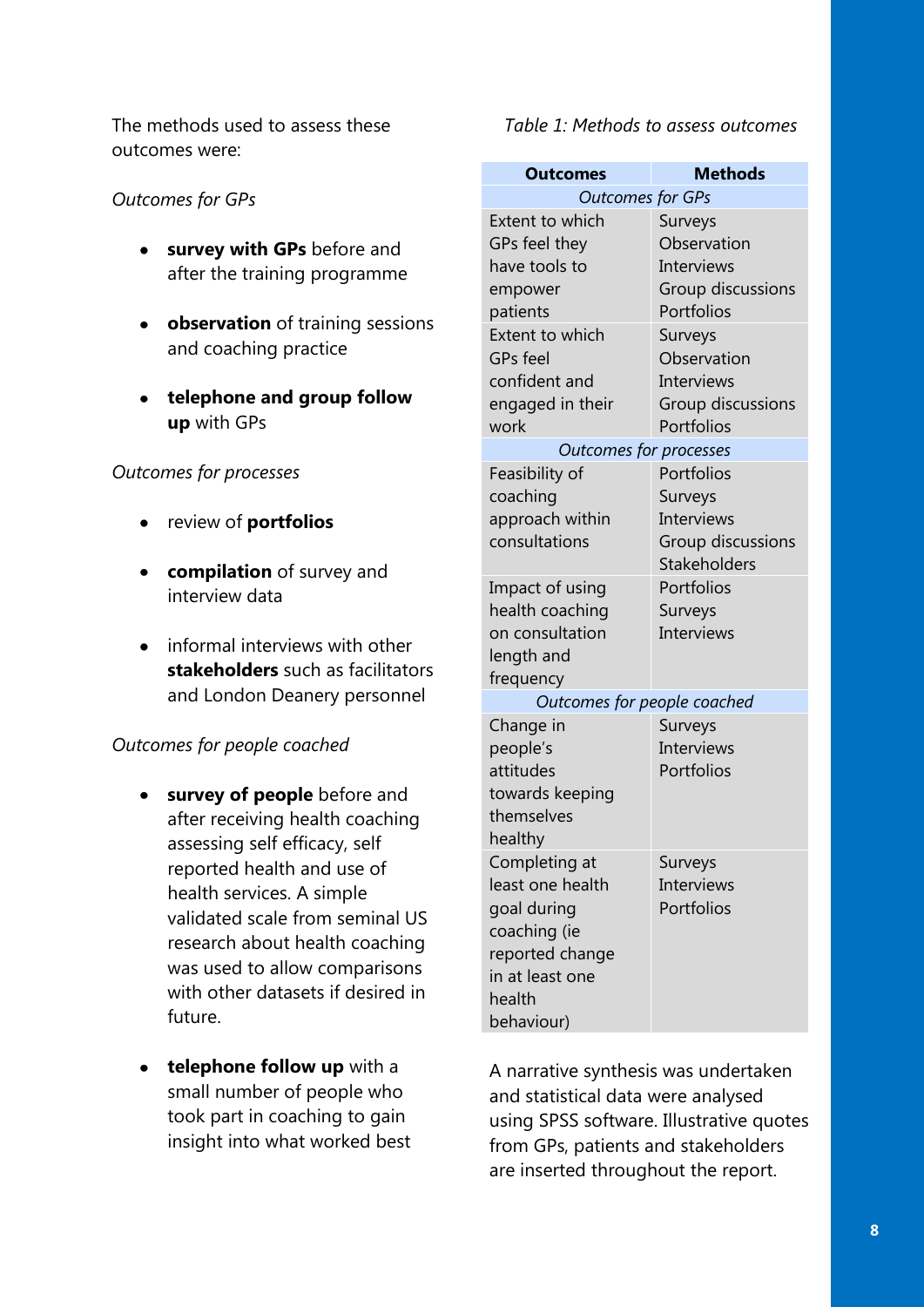

# **Training**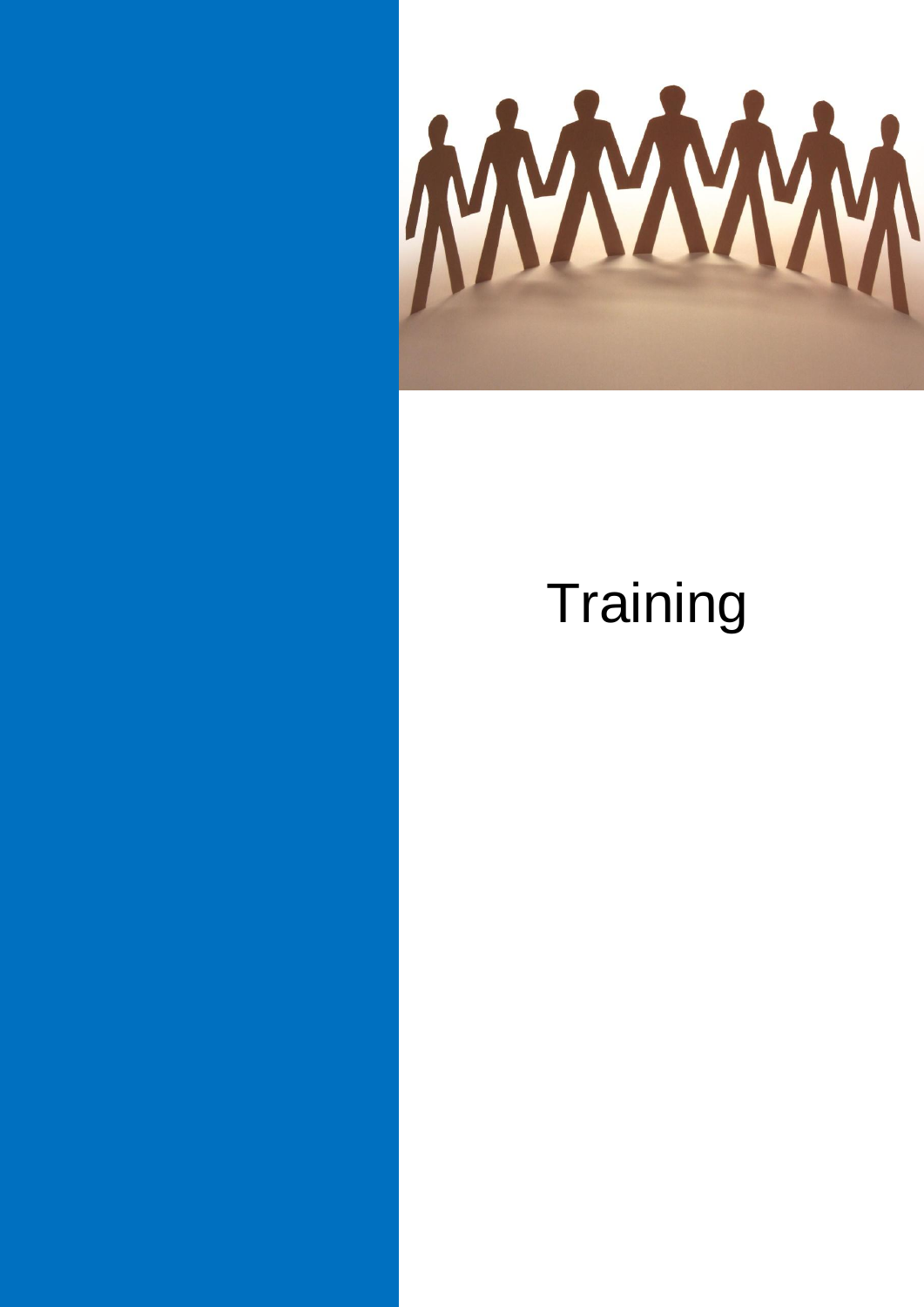# Training overview

This section provides a brief overview of the training programme and feedback about the training. The evaluation focused on impacts of the training for GPs and the people they worked with rather than an assessment of the training per se. However brief information about the processes and content is provided to demonstrate the scope of the programme.

The London Deanery worked with an independent organisation, The Performance Coach, to facilitate the training. This team has run programmes for the NHS elsewhere which have been positively evaluated.<sup>55</sup>

The Performance Coach team were involved throughout the planning and follow up stages and undertook much of the administrative work as well as facilitating the course. Having the facilitation team involved throughout meant that their expertise could be drawn on regarding selecting participants and providing ongoing support and this strengthened the programme considerably.

### *Selection*

The London Deanery carefully selected GP trainees to take part in the programme. Invitations were sent to those in their final two years of training and there was a high level of interest. More than 70 people expressed and interest in taking part. 14 GPs working in training practices spread across London were selected.

The selection process was designed to include those who may have greatest affinity with a health coaching mentality and who were able to attend all four days. GPs who demonstrated a desire to empower people and use innovative approaches were prioritised. It was hoped that this would ensure a good return on investment because these participants may be more likely to use health coaching routinely and be willing to train and support other professionals with this approach.

*"While many individuals would gain value from attending a coaching skills programme, the effective application of coaching skills often requires an appropriate mindset, attitude and approach that cannot always be easily determined purely from a viewpoint of function, seniority, or experience."* (Stakeholder)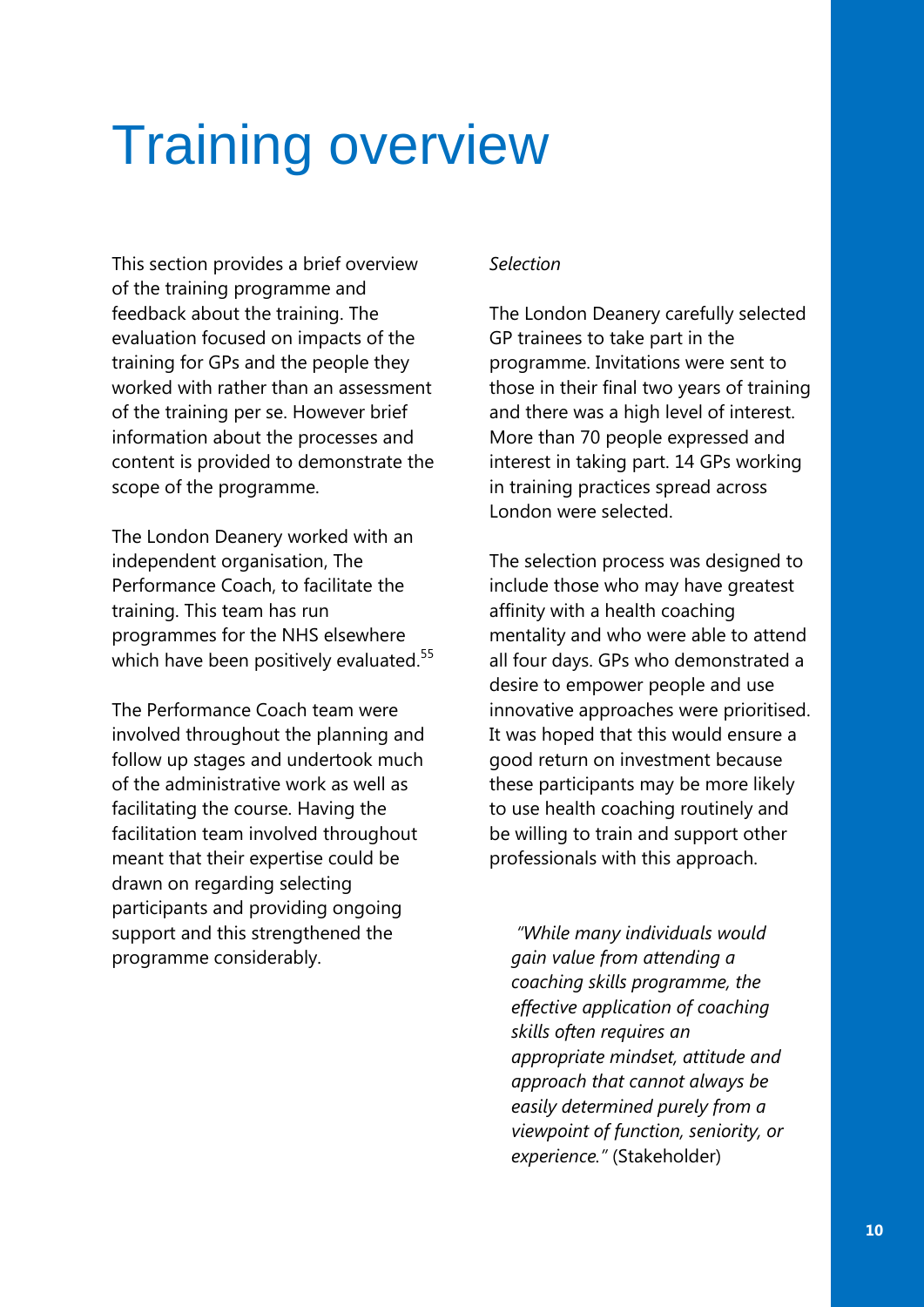The main things that the Deanery looked for when recruiting GP trainees were:

- ability to participate in all the  $\bullet$ training sessions
- interest in learning about coaching
- interest in learning about psychology and motivation
- interest in joint decision making with people
- interest in promoting self care strategies
- enthusiasm for being part of a pilot programme and willingness to take part in evaluation activities
- willingness to share the skills learned with peers
- ability to complete sessions with people at their practice

18 people were able to attend all five sessions and were invited to attend. 14 accepted. Whilst there are benefits from this selective approach, this also means that **the pilot was not testing the feasibility of this approach among GP specialist trainees in general**. Rather, the pilot programme tested the value of this style of training for a highly selected group of GPs who were available and interested in using health coaching in routine practice.

# *Introductory information*

Once GPs were selected to take part, they received a one to one introductory telephone call. Participants also received introductory written materials.

The pre-programme calls gave GPs an opportunity to talk with a facilitator and ensured that participants were clear about the logistics and requirements of the course and had an opportunity to consider their commitment to taking part. This helped prepare GPs for the programme and clarified any concerns.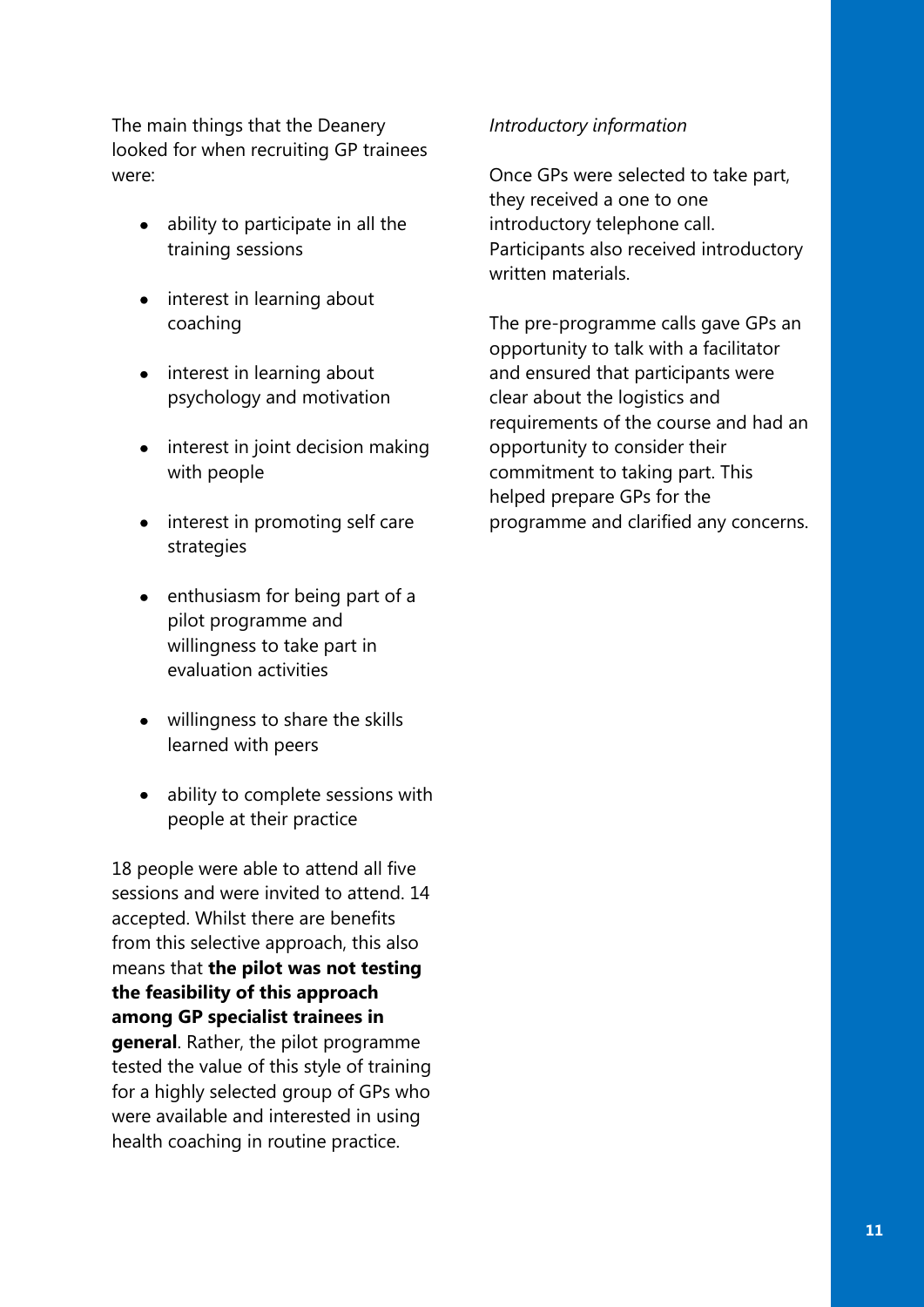# *Training course*

The course involved five days of training spread over a three month period. A two day session took place in May 2011, followed by a two day session in June and a one day session in July.

The key things that participants said they wanted to learn at the beginning of the programme included what coaching is, how coaching differs from mentoring and counselling, practical coaching skills and how to apply coaching principles within a standard 10 minute consultation. All of these topics were covered during the programme.

Broadly, the course covered:

- the foundations of coaching approaches
- how coaching can be used within healthcare
- behavioural coaching models such as T-GROW for use in short consultations
- principles of health behaviour change
- potential cognitive, emotional and behavioural barriers to change
- motivational interviewing and solution focused coaching
- strengths based approaches
- setting effective goals to encourage self care
- coaching competencies
- ways to enhance coaching and communication skills and minimise distractions

Box 3 lists the competencies covered.

The course included discussions about how coaching can be used effectively within a normal GP practice environment and how to integrate coaching into GPs' existing style. The programme examined not only the coaching mentality and techniques for coaching, but also in what circumstances coaching may be more or less effective.

The training was delivered in an applied, relatively fast paced style, with a number of practical exercises.

Integral to the training was extensive time for practising new skills and applying various coaching models. **GPs coached one another about real issues in their own lives**. The benefits of this were two-fold. Firstly, it allowed time to apply new ideas and to gain confidence in the techniques through repeated practice. Secondly, and perhaps equally importantly, it gave GPs an experience of being coached themselves about their own life. This helped participants to see the potential benefits of coaching firsthand.

Furthermore, each GP was paired with another course participant as a buddy. The aim was to ensure ongoing support from a colleague sharing their coaching experiences and to provide an opportunity to practice between workshop sessions. GPs were asked to undertake coaching practice at least twice with their buddy between workshops. This could take place in person or by telephone.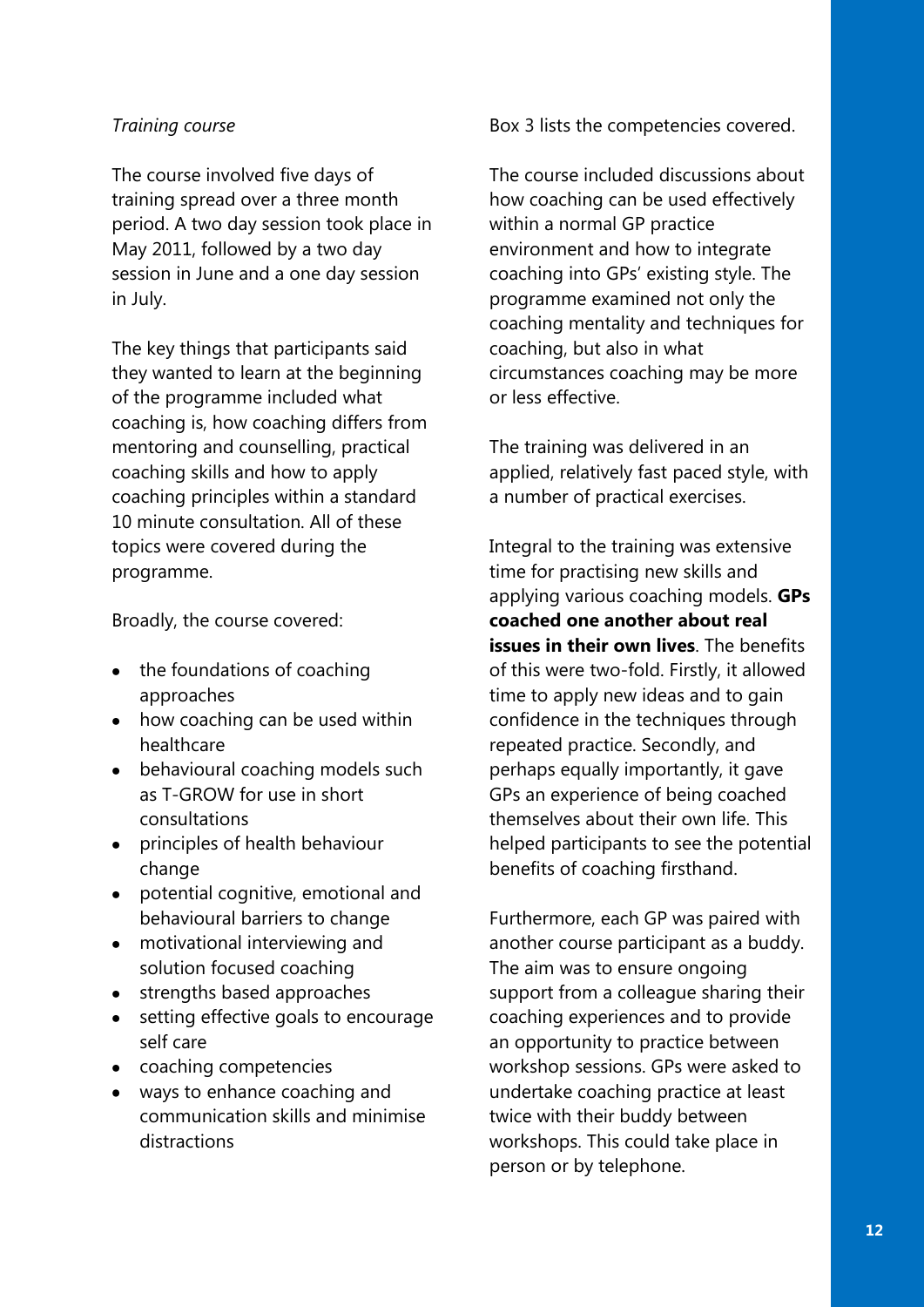**Self awareness** - developing consciousness of the coach's impact on the coaching relationship, including the ability to be 'present' and recognise what is occurring for both parties; recognising strengths and development areas.

**Beliefs and attitudes** - believing in the innate potential of the coachee; working with empathy across environments and with diverse people; and leaving responsibility and choice with the coachee.

**Self management** - managing personal opinions and attitudes and recognising how these can affect behaviours and emotions; suspending judgement about what an individual is saying.

**Contracting** - ensuring a mutually agreed understanding of the coaching process and methodology including confidentiality, record keeping, and boundaries; maintaining appropriate records of the coaching sessions and adhering to professional standards.

**Managing the process and the relationship** - overseeing the coaching process; building rapport and empathy and maintaining a flexible approach; facilitating effective use of the coachee's resources and building an awareness within the coachee of their own capability; clarifying next steps at the end of sessions.

**Goal setting and planning** - helping develop clear goals; enabling the coachee to create effective plans for change for which they hold themselves responsible.

**Evaluating** - reflecting on the effectiveness of the process and adapting as needed; seeking feedback and reviewing the coaching sessions; evaluating the process and the outcomes for the individual, the organisation and the wider system.

**Questioning** - knowing how to form questions which raise awareness and responsibility; asking questions which are informed by the coachee's words.

**Listening** - the ability to listen accurately, attentively and empathetically; following the interest of the coachee; being comfortable with silence.

**Feedback and challenge** - offering supportive challenge to the coachee.

**Use of language** - appreciating the influence of language within coaching and its impact on mindsets, attitudes and on the coach's questions; using metaphor.

**The Wider System** - examining the influence of, and the impact on, other stakeholders and the wider system including how coaching can benefit the system.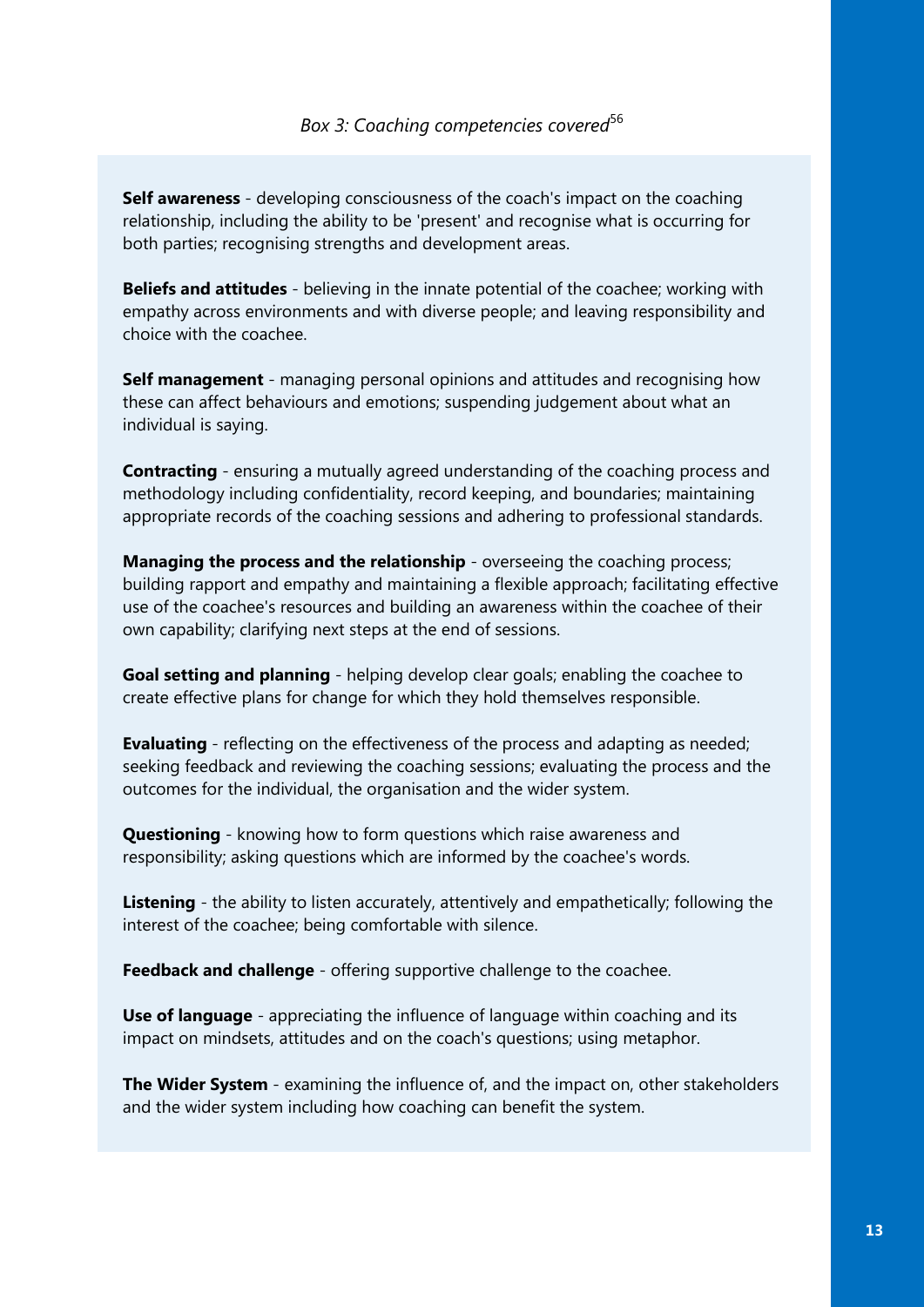### *Practising skills*

After completing the programme, GPs were asked to select four people with long term conditions with whom to practise their health coaching skills. The aim was to have 12 health coaching encounters, such as selecting four people and running three sessions with each of them. However some GPs found that three sessions were not needed or appropriate and so they sometimes did one or two sessions per person. This meant that some GPs offered health coaching to a greater number of people, but had fewer sessions with each.

GPs tailored health coaching sessions to fit in with their training practice. Some GPs asked likely candidates at routine appointments whether they would be willing to come back for a health coaching session. Others sent invitation letters to those who they felt might be suitable. Although the aim was to test the approach with people with long term conditions, GPs could choose anyone who they felt was suitable and these people could decide what they wanted to talk about. This was not always a topic related to long term conditions.

It was suggested that GPs could allocate about 20 minutes to the first health coaching session and 10 minutes to the next two sessions. However, GPs adapted this as needed. Some spent up to an hour in initial discussions. Most kept sessions to around 20 to 30 minutes each.

GPs tended to book these sessions during their lunch breaks or at the end of their scheduled clinics so that they would have enough time and so that the longer sessions did not delay other people from being seen.

GPs generally began using the health coaching approach in July and tended to see people at two weekly or monthly intervals. A three to four month period was allowed for GPs to practice their skills prior to submitting a portfolio to demonstrate their learning.

In addition to formal health coaching sessions, the GPs also applied the skills in their routine consultations. For instance, using particular prompting questions or asking people what they thought some solutions to their issues might be.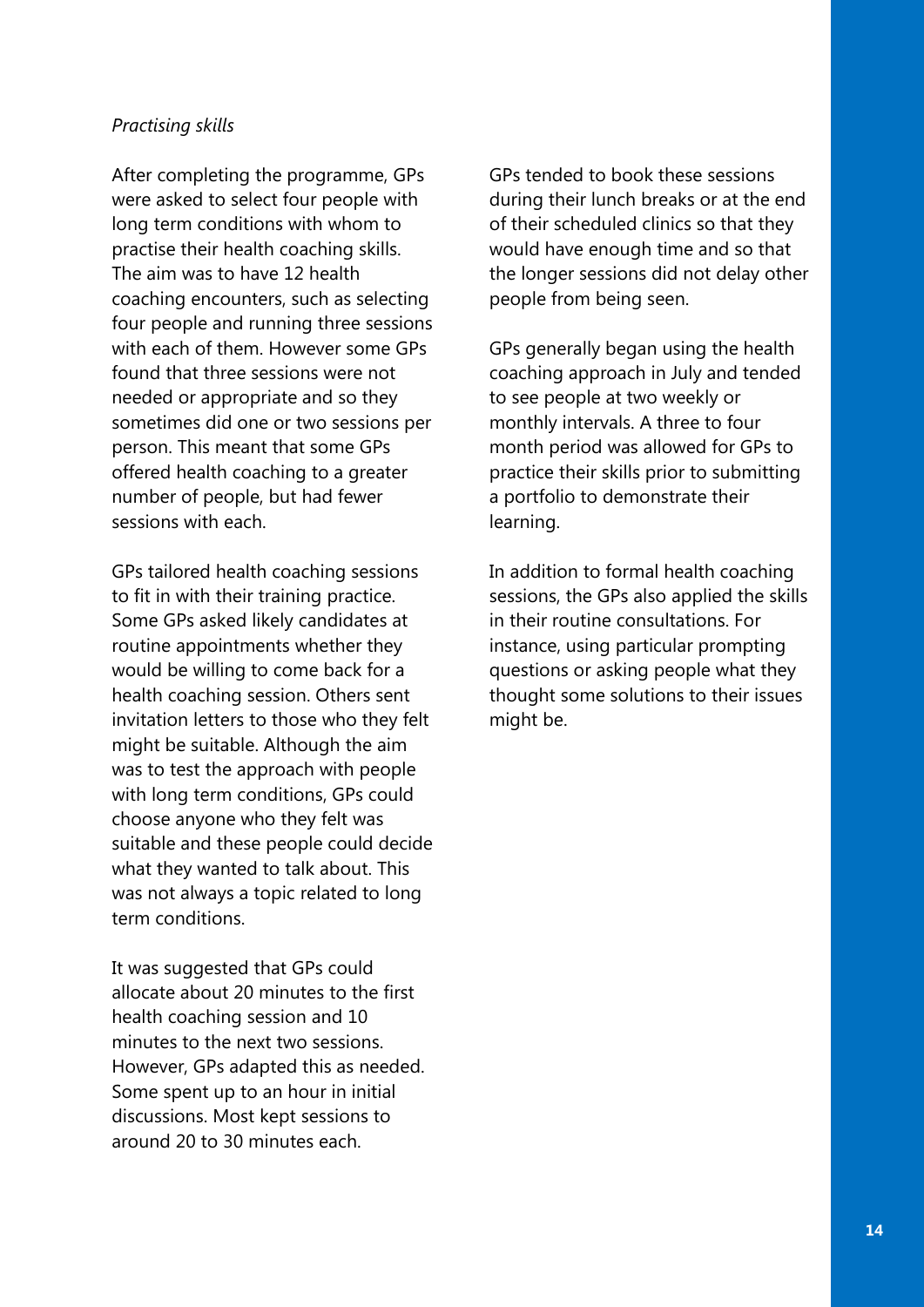### *Follow up support*

To maintain momentum after the formal training, participants were invited to take part in follow up group teleconference sessions. These aimed to give GPs an opportunity to reflect on their learning, hear how others were applying health coaching and gain clarification about submitting material for accreditation. Just over half of participants chose to take part in these calls.

At the end of the programme, once accreditation portfolios had been submitted, an evening session was run to share experiences and discuss lessons learnt. This was not well attended. A further follow up session was booked but not run due to poor indicated attendance. It was easier for GPs to schedule full days for a training programme, but not so easy to book time to attend ad hoc follow on sessions.

#### *Accreditation*

GPs completed the 'Health Coaching Skills Development Programme' delivered by The Performance Coach which holds an EQA Foundation Level conferred by the European Mentoring and Coaching Council (EMCC). To be accredited at foundation level, GPs had to be observed running a coaching session and submit a portfolio demonstrating their learning.

The formal observation took place during the final course session and involved being observed by a facilitator whilst coaching another course participant for 10 minutes.

The portfolio included:

- three forms completed by the GPs prior to attending each of the monthly workshops (some of two days duration) reflecting on what they wanted to learn
- three forms completed by the GPs after attending each of the monthly workshops outlining key points learned and next steps
- self reflection forms for 12 coaching sessions run by the GPs (such as three sessions for each of four patients)
- four feedback forms from people who had been coached
- a learning log reflecting on the health coaching competencies and how these were developed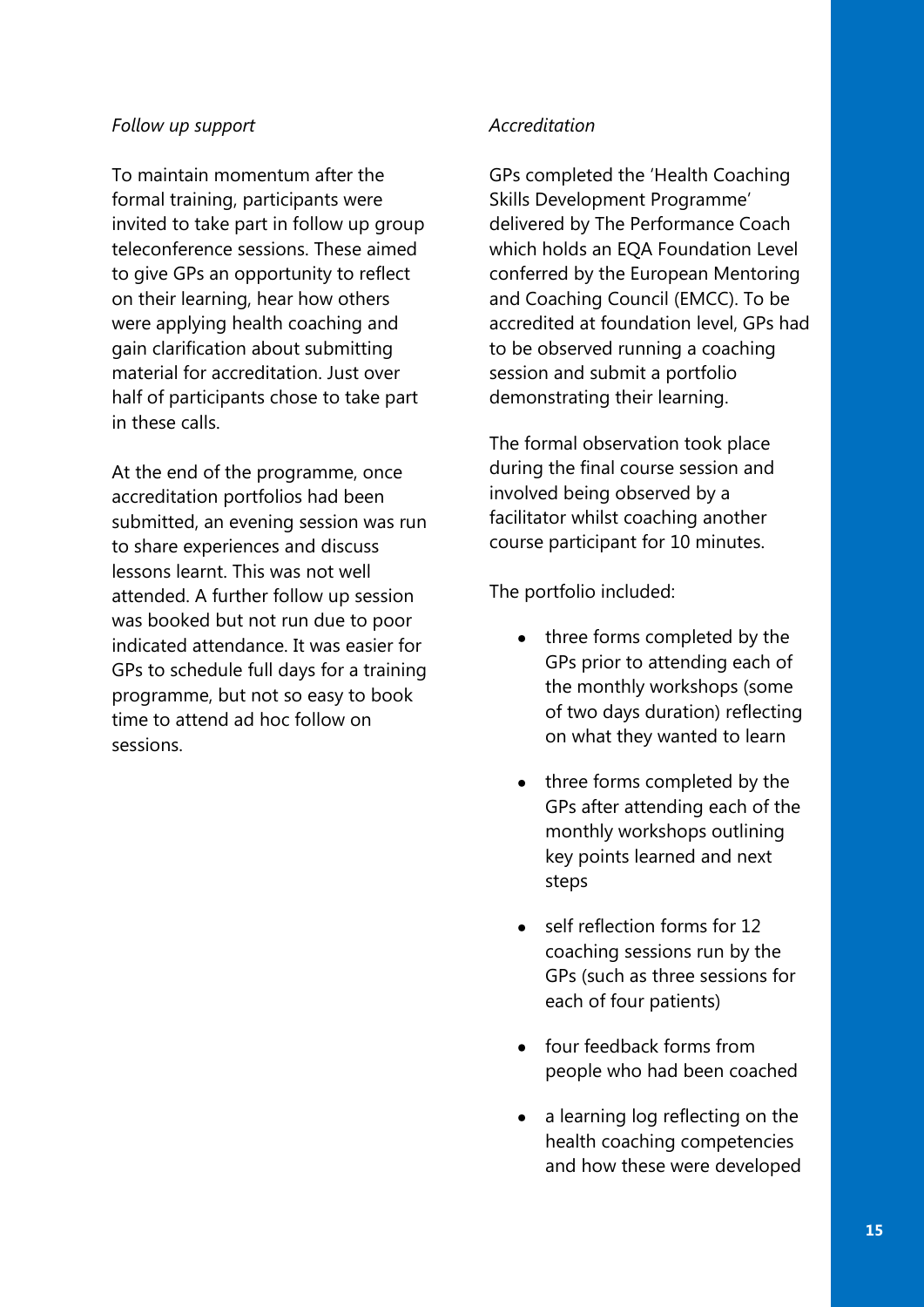# Feedback about training

Assessing the course content and facilitation is outside the scope of the evaluation, but it is important to emphasise that the quality of facilitation and learning materials was high. Many participants commented that this was potentially the best course they had ever attended.

*"I think this the most valuable thing I have done in my whole career to date. The trainers were in the main part responsible for this and I can"t express my gratitude strongly enough. The whole course was efficiently organised and pitched perfectly for our roles as general practitioners. I only hope that the programme will be rolled out to all vocational training schemes in the future."* (GP)

The impact of the training on GPs' beliefs and behaviours is described in the next section. This section briefly outlines comments about the training approach. Feedback is drawn from informal conversations with GPs, follow up interviews and a feedback form distributed by the facilitators at the end of the course.

#### *Content*

The key message is that **the methods and facilitation during the workshops worked well** to help GPs understand the concept of health coaching and learn about different models and approaches.

Participants rated the content, delivery and support received extremely highly (see Figure 2).



#### *Figure 2: Views about course content*

Note: the numbers above are average ratings on a scale from 1-4 where  $1 =$  poor,  $2 =$  satisfactory,  $3 =$  good and 4 = excellent. About two thirds of participants completed a feedback form.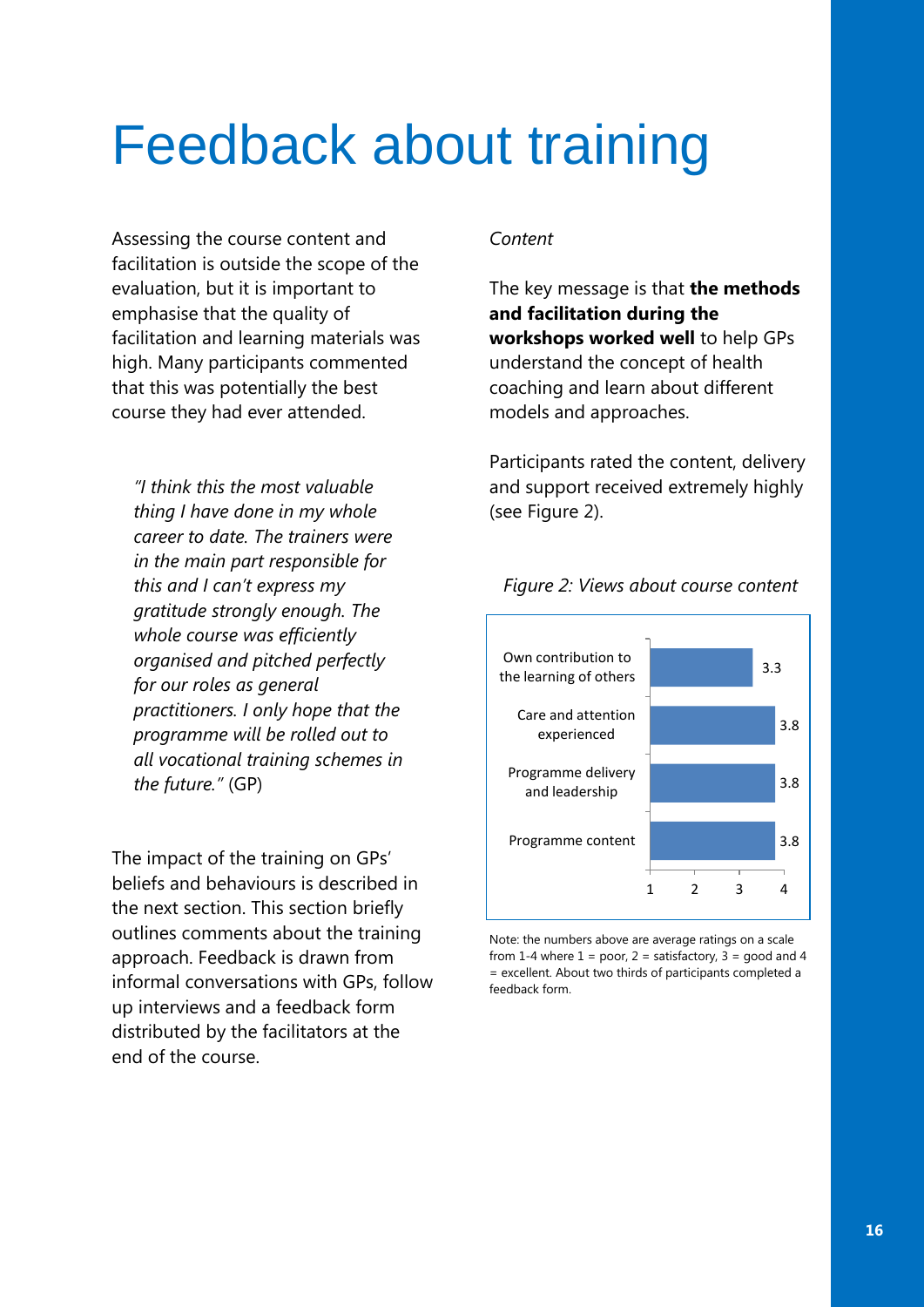The content felt to be most valuable included:

- the **variety** of different coaching models and frameworks presented
- **practical tools** such as matrices and diagrams for use during coaching sessions
- the range of **communication styles**, from directive to open

Simple overviews of the differences between various approaches were valued.

*"There are a lot of people who confuse health coaching and motivational interviewing. Motivational interviewing needs to be held in a framework of having ongoing conversations to support behaviour change. Health coaching provides a theoretical framework for change and emphasises training clinicians. It is a mechanism by which to have conversations and structures for activation. It is more meaty than just one thing."* (Stakeholder)

GPs also said they valued the mix of theory and practice.

*"It was good to cover theories and the practise to embed it. We now have a toolbox that we can use in all our conversations."* (GP)

Using a rating scale to describe the extent to which the course encouraged participants to practice their new skills, the average score was 4 out of 4 (where 4 was the highest score). Similarly, the average score was 4 out of 4 regarding the extent to which the course encouraged participants to apply their learning in clinical settings.

*"It is one of the few courses that I"ve been on that I really enjoyed during the course and actually came away with new skills. That was down to all the practise. We needed this to feel equipped to work with real patients. Being able to work with many different people in the room made a difference to get you comfortable to applying it with real people."*  (GP)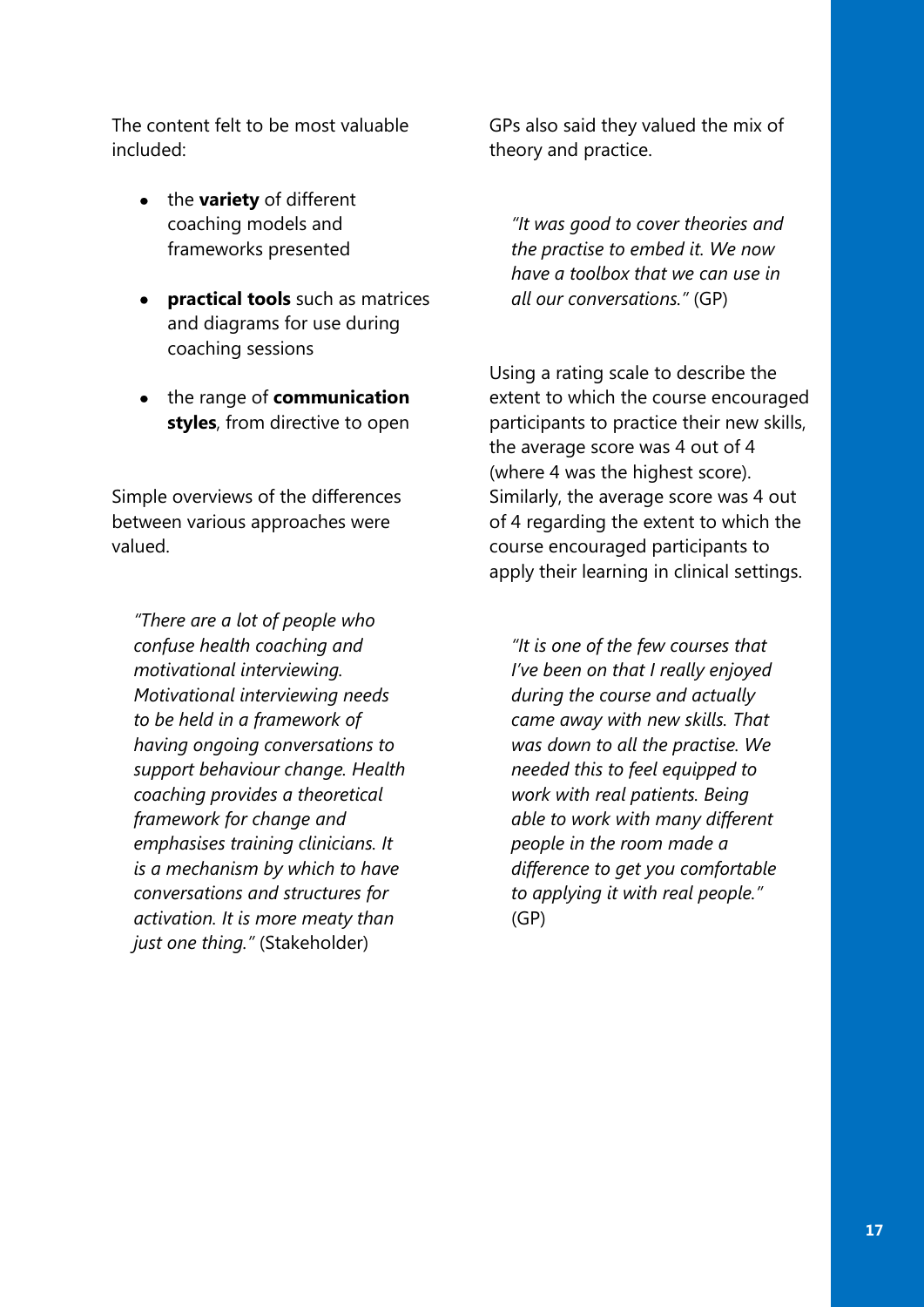GPs were asked for suggestions about what could be done to make the programme even better. Some said they may have benefited from more detail about certain content such as how to contract with people about the coaching process. It was also suggested that examples of different coaching approaches could have been demonstrated by the facilitators and more time could have been allocated to using and integrating the variety of health coaching models in routine practice.

*"It was always a "new territory" doing coaching in a GP setting... I think anecdotes from other health professionals ... [and] a demo between [the facilitators] with a clinical scenario eg weight loss right at the start would be a good 'here is what we're aiming for'."* (GP)

Another suggestion was having videos, mock sessions or other resources to demonstrate processes.

*"Could do mock sessions that have lots of problems in as a demonstration. So people can see what to do when challenges arise."* (GP)

*"It would be good to video a mock coaching session – so people can see how they are doing and also to be used as a learning tool for others."* (GP)

A number of suggestions related to demonstrating how coaching could be integrated into a healthcare context and helping GPs be prepared for the course.

*"Make it clearer that trainees know to bring lots of personal issues to discuss during the course. Doing this helps me see how useful as it has been helpful to me. This should be discussed during pre programme call so people know to bring lots of genuine problems to discuss."*  (GP)

Having more resources to take away was suggested.

*"It would be worth having a top tips sheet – the five things you should not forget about coaching."* (GP)

More feedback from those who were experienced coaches was proposed.

*"It would be interesting to have reflections from people who have done coaching before / top tips during the course."* (GP)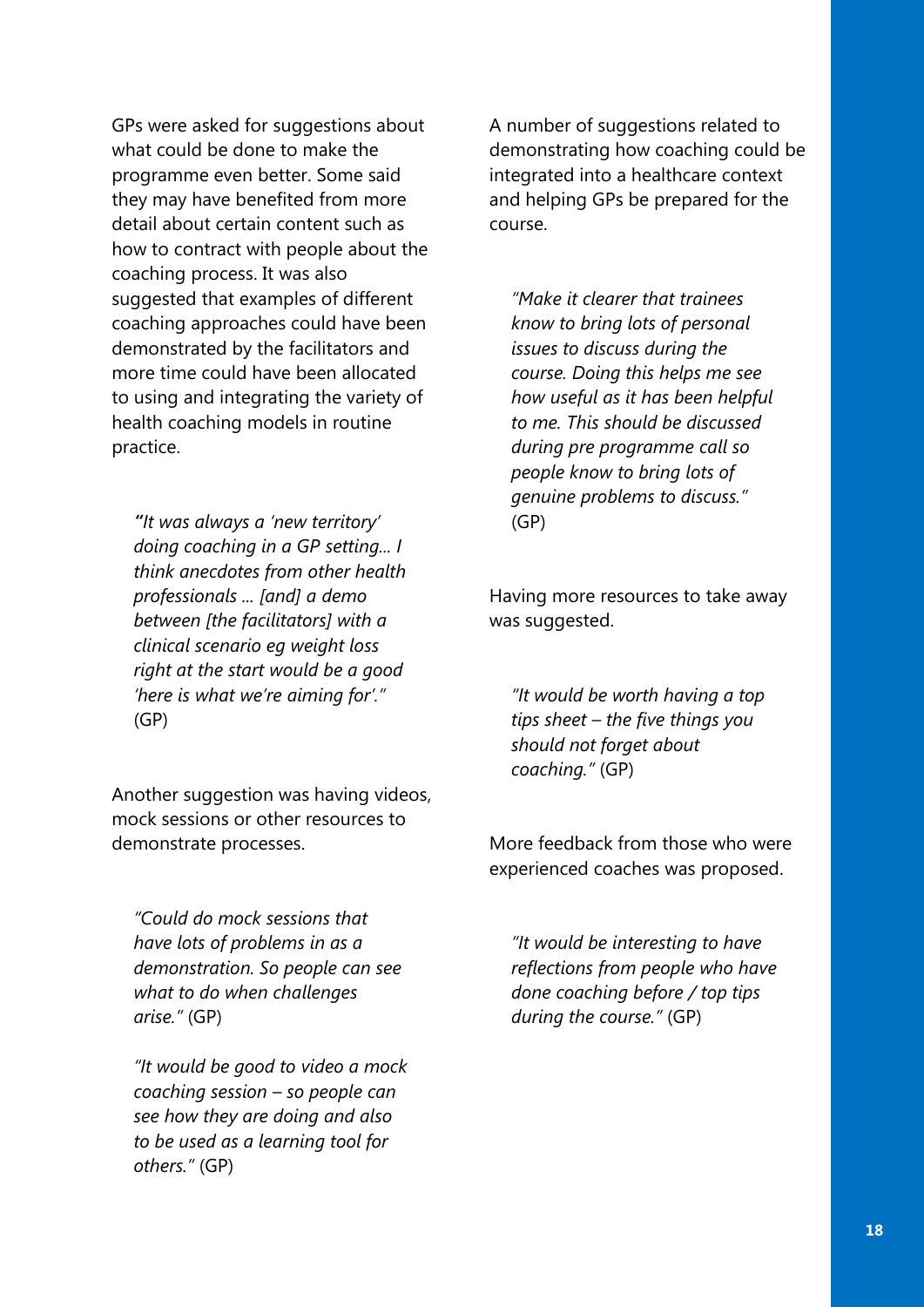Some suggested it may be helpful to cover how to run second and third coaching sessions with the same person. When working with people at their practice, GPs sometimes thought that the first coaching session covered most of the content and were at a loss about what to do in subsequent sessions with the same person.

*"Might be good to spend more time on what to do the second and third coaching sessions. Could do follow on sessions within the practice sessions so you have to work with the same person on the same issue."* (GP)

*"When people came in the second time I was recapping on what we had done so wanted more training about how to handle this."* (GP)

There was also a desire for follow on support, though when follow up sessions were offered after the course these were not well attended.

*"It is amazing that such a lot of material was covered in four sessions. But more time is needed. It would be nice to do regular coaching over six months or a year eg once monthly for a year when people can practice and learn more."* (GP)

### *Facilitation*

There were good group dynamics during the course. The facilitation team noted that the group were engaged, intelligent and good to work with.

This was probably due to a careful selection process for participants coupled with expert facilitation.

*"The programme was completely excellent. It was really engaging and interesting. The facilitators were great."* (GP)

Two facilitators conjointly taught the course. Participants felt that the team were excellent teachers and worked well together.

GPs enjoyed the variety of facilitation techniques and activities used, including visual diagrams outlining the structure of each workshop, practical group exercises, brief didactic talks and one to one coaching practice. The course did not use Powerpoint slides, and instead referred to a handbook which allowed participants to keep notes throughout the sessions.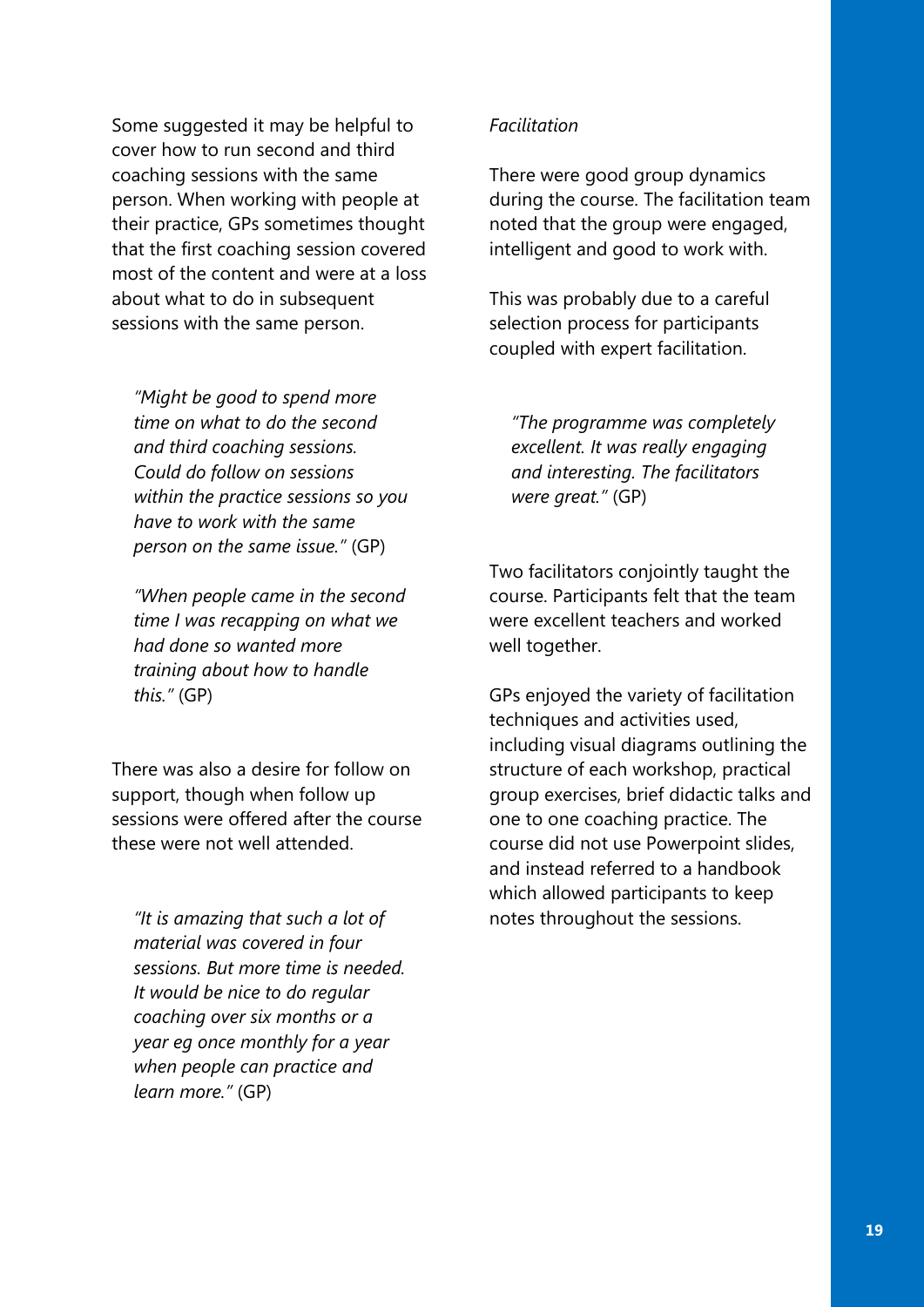GPs were very positive about the facilitation style, the format of the content and the use of extensive practise sessions.

*"The worst thing you could have done was a lecture format. The training needs interactive techniques; lots of games, interaction and practice. The practising amongst ourselves was really quite helpful. Having to do homework to practice with a partner in our own time was useful. It was a bit of an effort but we learnt a lot more from doing that out of hours practice." (GP)* 

*"I think it was absolutely brilliant and one of the best courses I have been on. I felt really comfortable and able to make mistakes and grow. I liked it being spaced out so you had time to absorb it. I liked the booklet and the simple way that complex concepts were expressed throughout the teaching."* (GP)

### *Materials*

GPs also valued the course materials which comprised an introductory briefing pack, a handbook containing 'Powerpoint' type content and a folder outlining accreditation requirements (see Figure 3).

# *Figure 3: Views about course materials*



Note: the numbers above are average ratings on a scale from 1-4 where  $1 =$  poor,  $2 =$  satisfactory,  $3 =$  good and 4 = excellent. About two thirds of participants completed a feedback form.

GPs said they used the handbook as a reference during and after the course. The booklet was small – around A5 size, which differentiated it from other handouts or booklets. Participants frequently commented that this made it portable and easy to use. It was colourful, contained only key points rather than a lot of text, and used visual aids. The main suggestion for improving materials was to insert more blank pages within the handbook so that participants could write notes alongside the appropriate material.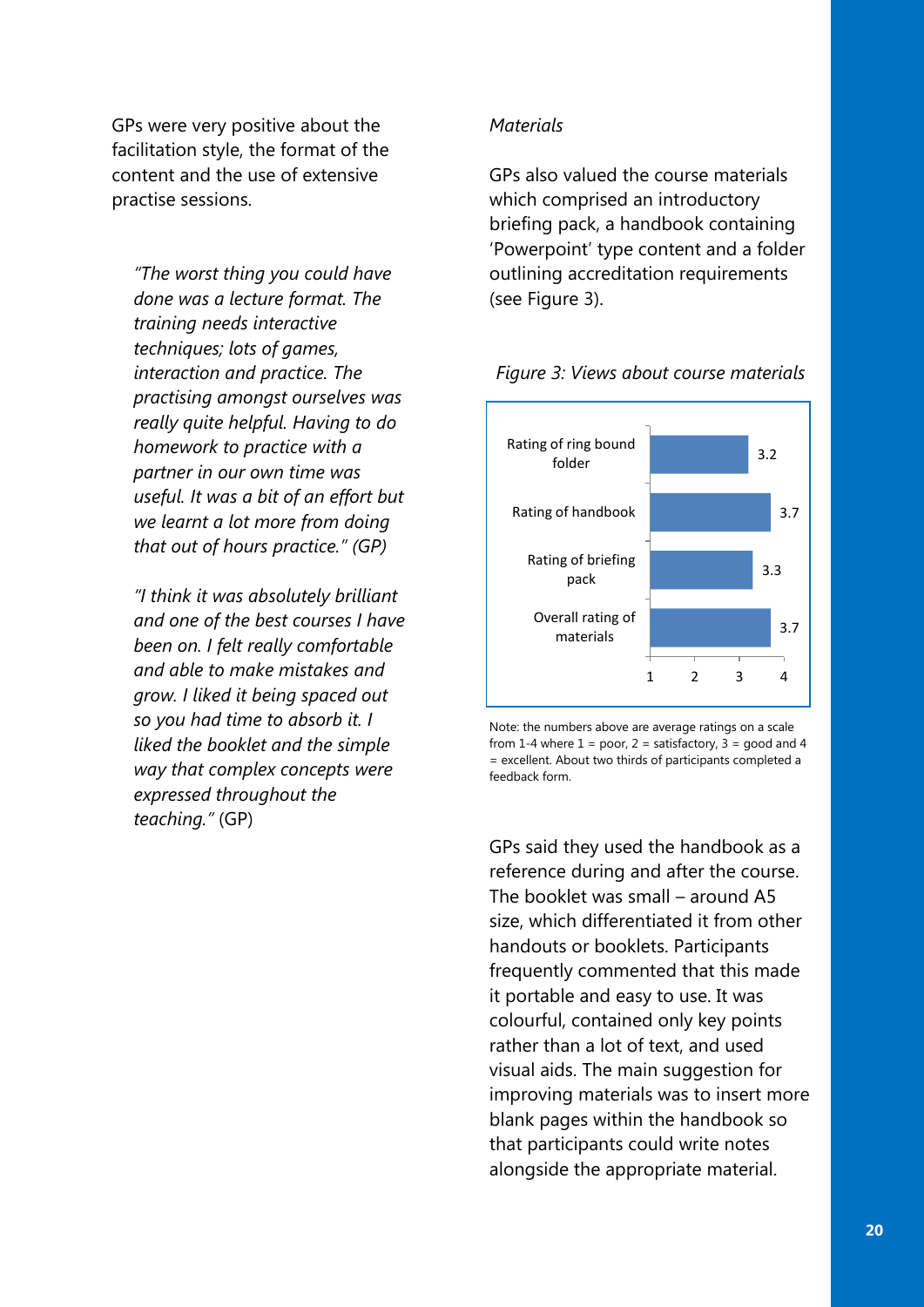

# Impacts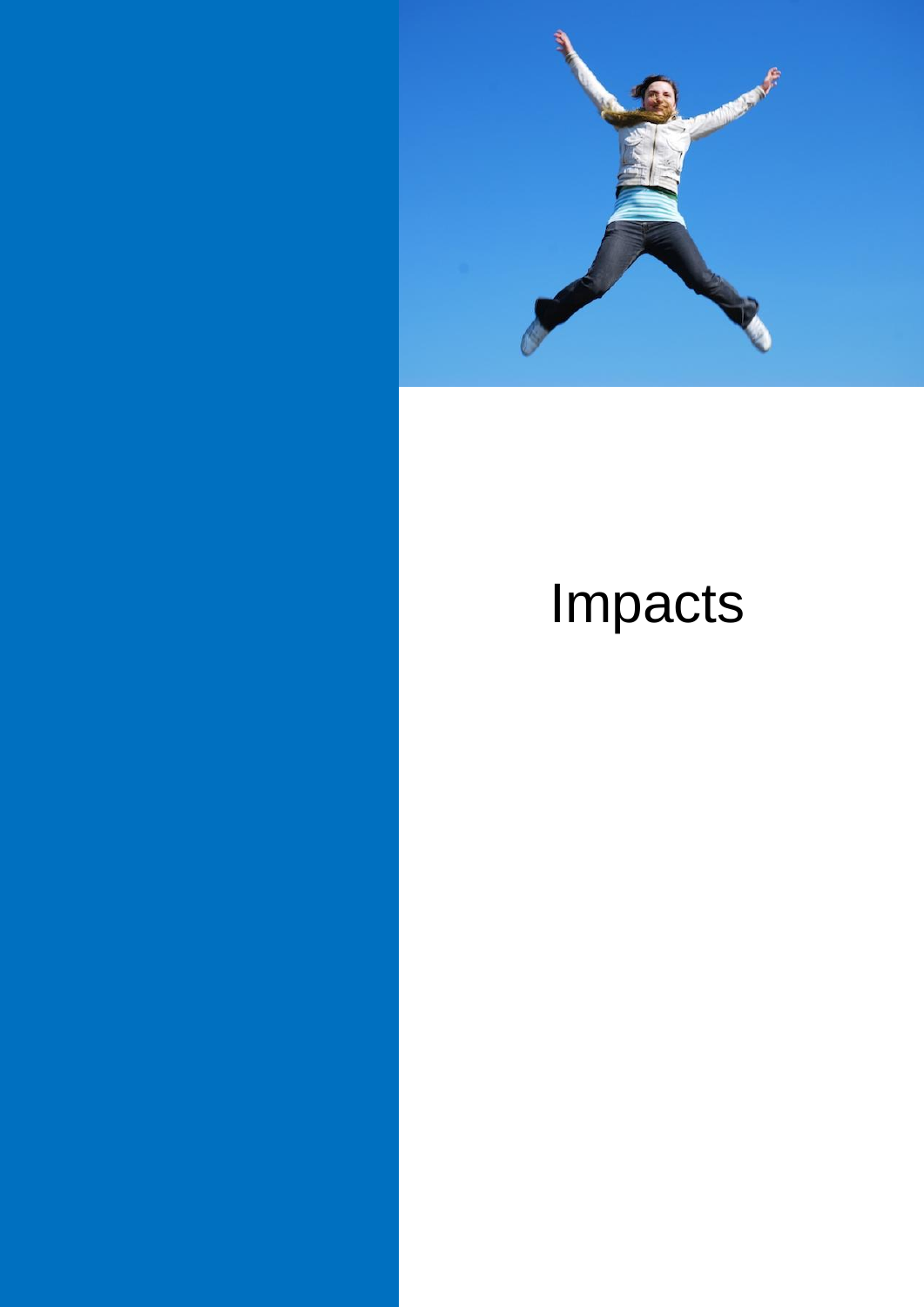# Impact for GPs

The programme had impacts at a number of levels. This section describes impacts for GPs, for the people they coached and for wider systems and structures.

Information about impacts for GPs is drawn from observation and informal conversations during training, follow up telephone calls, surveys completed before, during and after the programme and accreditation portfolios.

### *Knowledge and confidence*

GPs said that the programme helped increase their knowledge about coaching and their confidence in using this approach in clinical practice.

*"I offer more challenge to patients and their behaviours I ask more powerful questions. I feel more empowered to do both of the above and that raises my game, my enjoyment and my experience of being a GP."* (GP)

On a scale form 1-4 where  $1 =$  weak and  $4 =$  strong, at the end of the course participants said they would have rated their confidence in health coaching as 1.7 out of 4 prior to the programme, but that their confidence had risen to an average rating of 3.3 out of 4 at the end of the programme. Whilst retrospective ratings such as this are problematic, they do indicate that **GPs felt that their knowledge and confidence had increased** as a result of the training.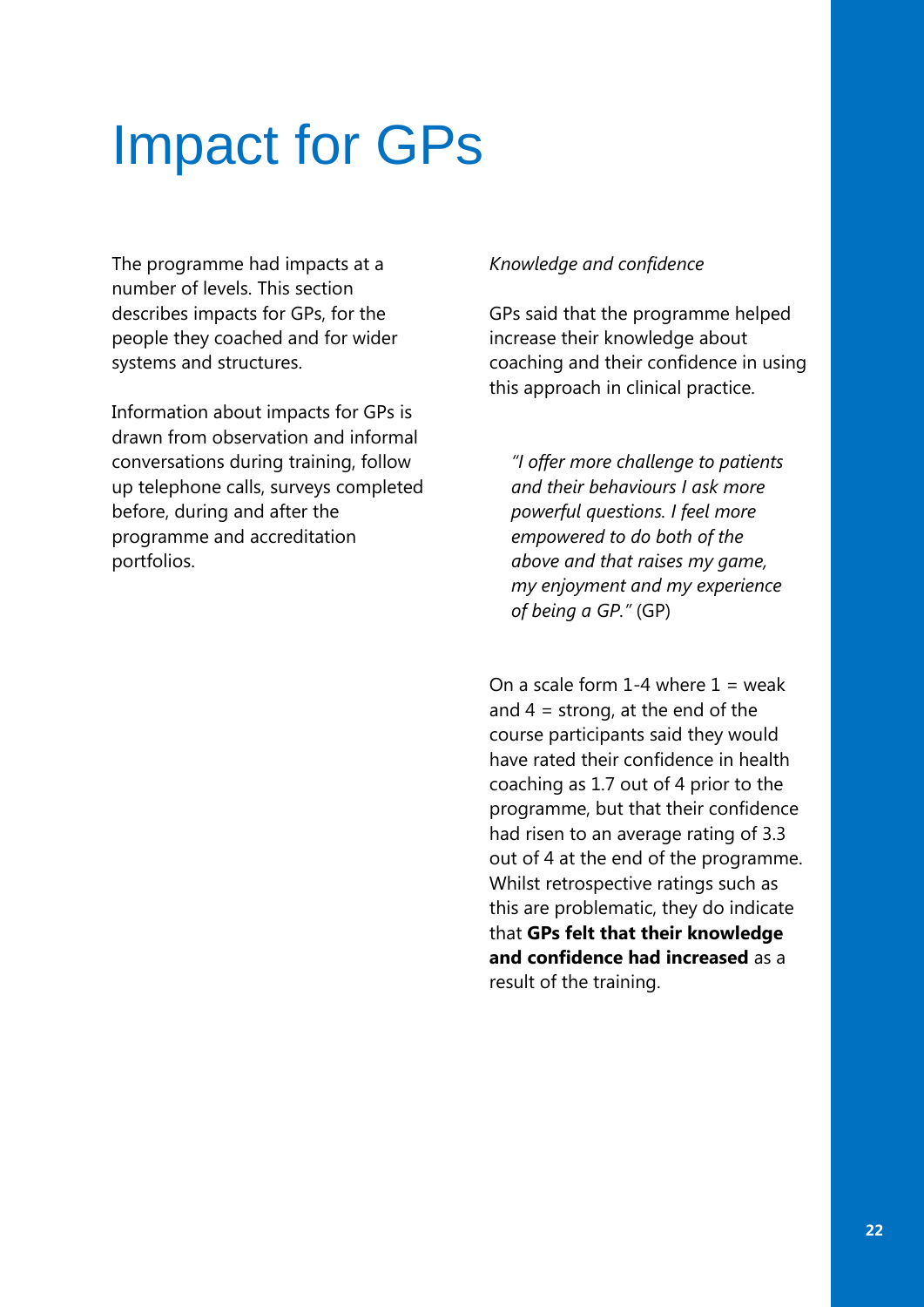GPs completed feedback forms before beginning the programme and some months after training ended. Although the numbers of GPs taking part are too small to draw definitive conclusions, the trends were positive.

On average, GPs were more likely to say they found their work engaging and enjoyable following training and were more likely to feel they promoted self care more frequently and more effectively. There was a major change in the extent to which GPs felt they had the tools and skills needed to support self management and to empower people. There was no change in whether GPs felt that consultations offered enough time to support people with long term conditions, and this remained a source of concern for GPs (see Figure 4).

GPs were eager to continue applying their newfound knowledge and skills.

*"After finishing all my sessions I can"t wait to find more coachees. I really feel this has been a valuable new skill that has wide uses."* (GP)

### *Figure 4: GP confidence before and after*



Note: The numbers above are averages on a 10 point scale where  $1 =$  strongly disagree and  $10 =$  strongly agree. 13 GPs completed a feedback form prior to taking part in the programme and 8 GPs completed a feedback form after training.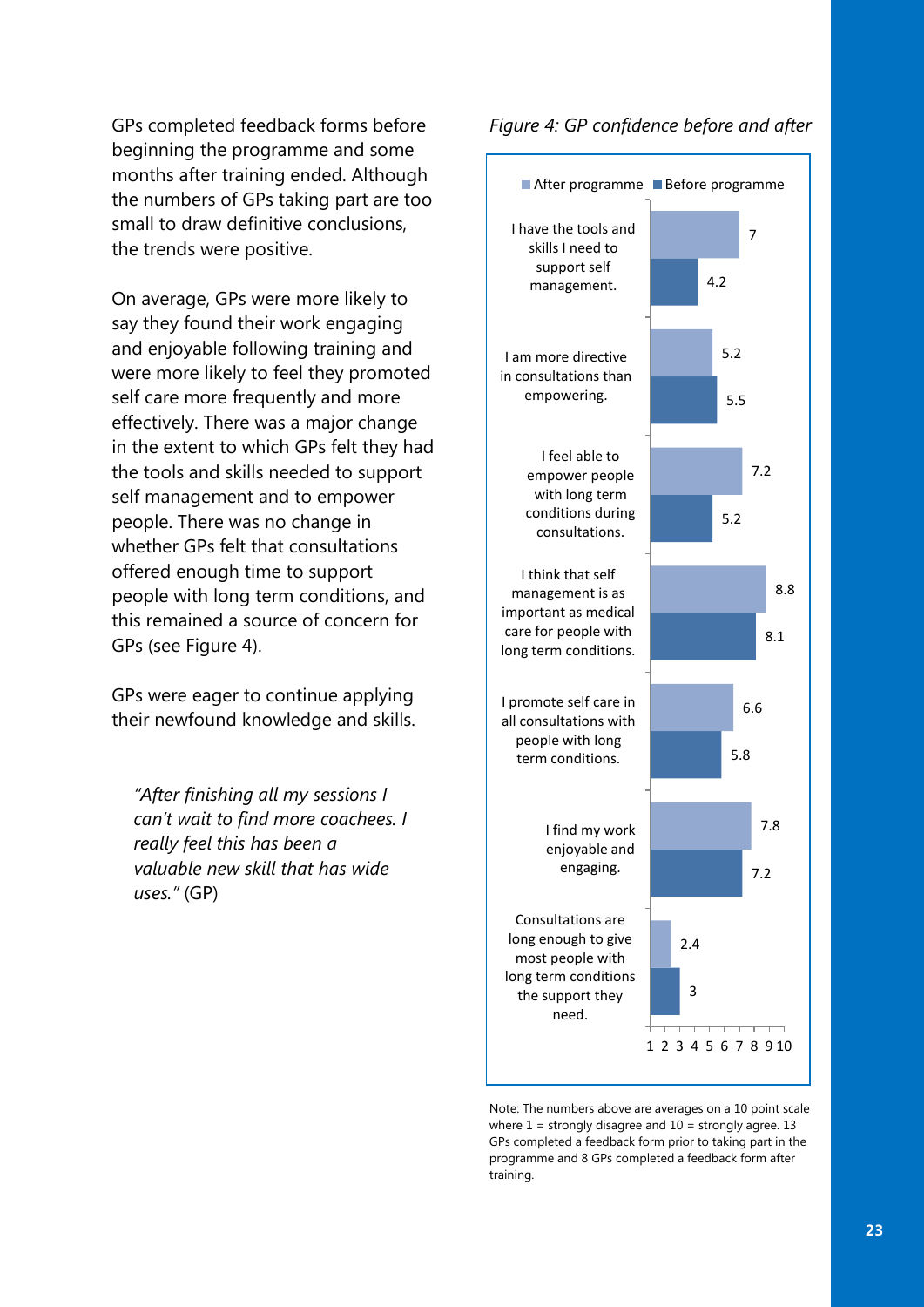#### *Interactions*

Feedback from participants suggests that the programme has been 'life changing' for some of the GPs. Some GPs said they altered how they work with patients, how they engage with others in their practice and how they interact with family members and friends. They have also learnt a great deal about themselves.

*"It has reinvigorated my skills and my enthusiasm for medicine and talking to people."* (GP)

*"I am more aware of being present, personal interferences, seeing potential in patients, having better boundaries in terms of responsibilities and having a better attitude towards difficult and 'heart-sink' patients."* (GP)

Key to this is a change in how GPs interact with people.

*"The training helped GPs change the way they react to the people they are supporting. They can see themselves as facilitating change, not forcing change."* (Stakeholder)

*"I have learnt to look at the coachee in a different way to the way in which I have traditionally perceived patients."* (GP)

The training focused not just on teaching practical skills, but also on showing GPs a different framework or mindset for interacting with people.

*"Practitioners had no idea beforehand about being non directive and how to encourage self care and personalisation. They had not had a lot of training about that practically. The course showed them how to look at each person as an individual and how to look at personalised care."* (Stakeholder)

*"The course linked into GPs" motivations for doing medicine in the first place. It activated our sense of empathy for people."* (GP)

Box 4 provides an example of how altering interactions ultimately changed the outcome for both the GP and the person they were supporting.

This approach helped GPs get to know the people they were supporting better, which not only made them more effective clinicians, but also enhanced their own personal and professional motivation.

*"I feel this has been hugely useful. It is about giving something of myself. I get to know somebody beyond a ten minute consultation."* (GP)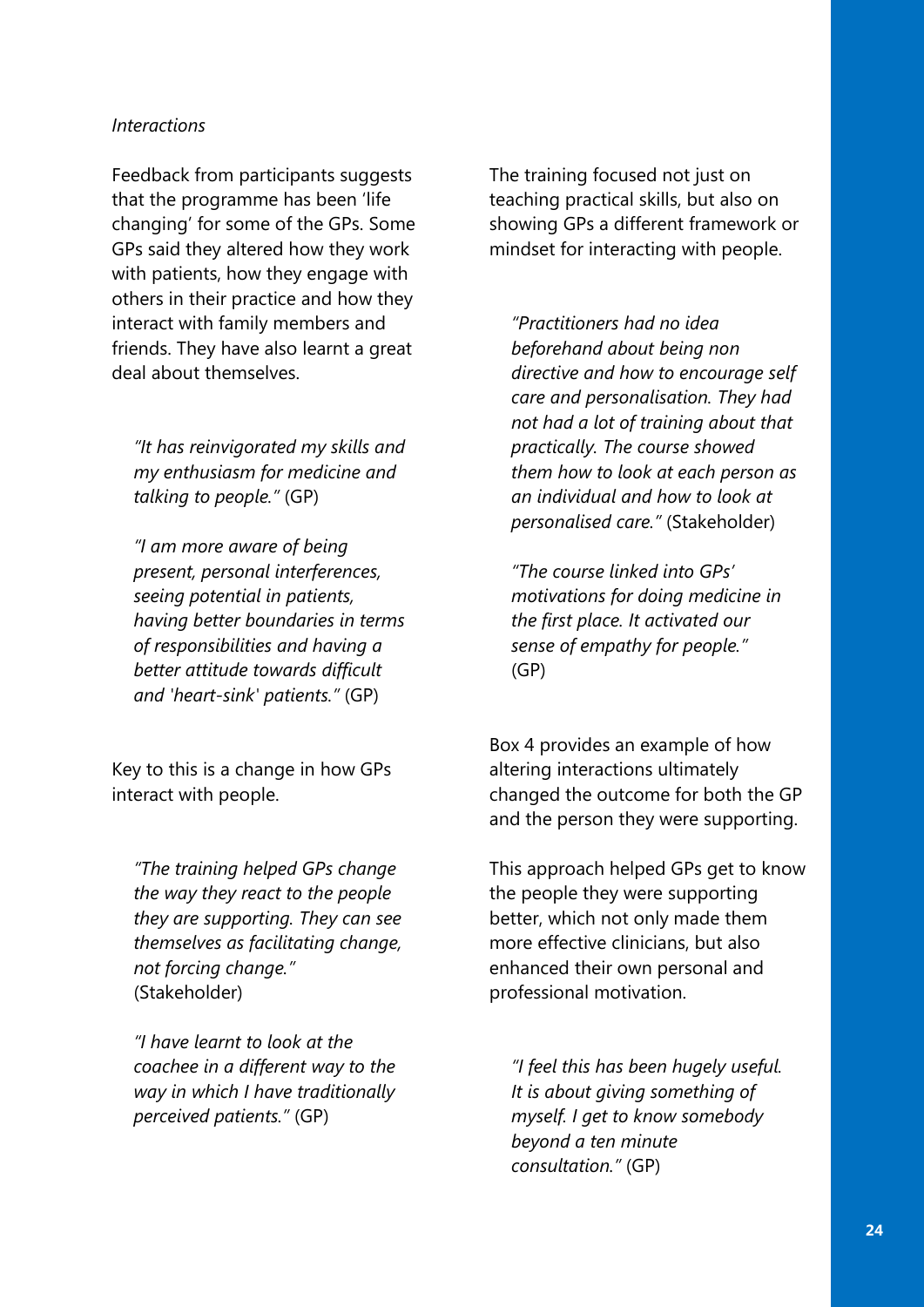### *Box 4: Example of changes due to health coaching approach*

*"Mr H is a delightful 86 year old gentleman who sees me dutifully every month for his blood pressure monitoring. Without fail he is smartly turned out in a suit and cravat, his greying hair neatly parted, polite and on time. Every consultation has followed the same pattern; his readings are a bit high; I give health education on the benefits of lowering his blood pressure; he responds about the side effects he has experienced with the various hypertensives we"ve tried; we hope that this new on we"ll try will not cause any unwanted side effects, and he leaves with a prescription.*

*On this occasion through the consultation goes differently, as does the outcome. Mr H returns informing me that he had stopped Amlodipine after a week because he "just didn"t feel right" on it. This is a pattern for him. This time I decide to try a different line of questioning using some health coaching technique and ask him to rate on a scale of 1-10 how important controlling his blood pressure is to him. After a pause he relied "well zero doctor, but I know it is important to you and I like coming so ..." By using a different approach, Mr H"s own opinion is finally revealed.*

*We discuss the risks of not taking antihypertensives; a potential stroke sooner in life or a heart attack. Despite this, Mr H says that he is 86, has had a great life, and would rather not take them due to the side effects. I believe he has capacity to make this decision and we agree to stop them. I feel QOF points slipping away but reflect that the savings in the pharmacy budget will likely make up for this when looking at the bigger picture. We arrange a review in a month to see how things are going. He leaves without a prescription and I have a better understanding of his opinion."* (GP)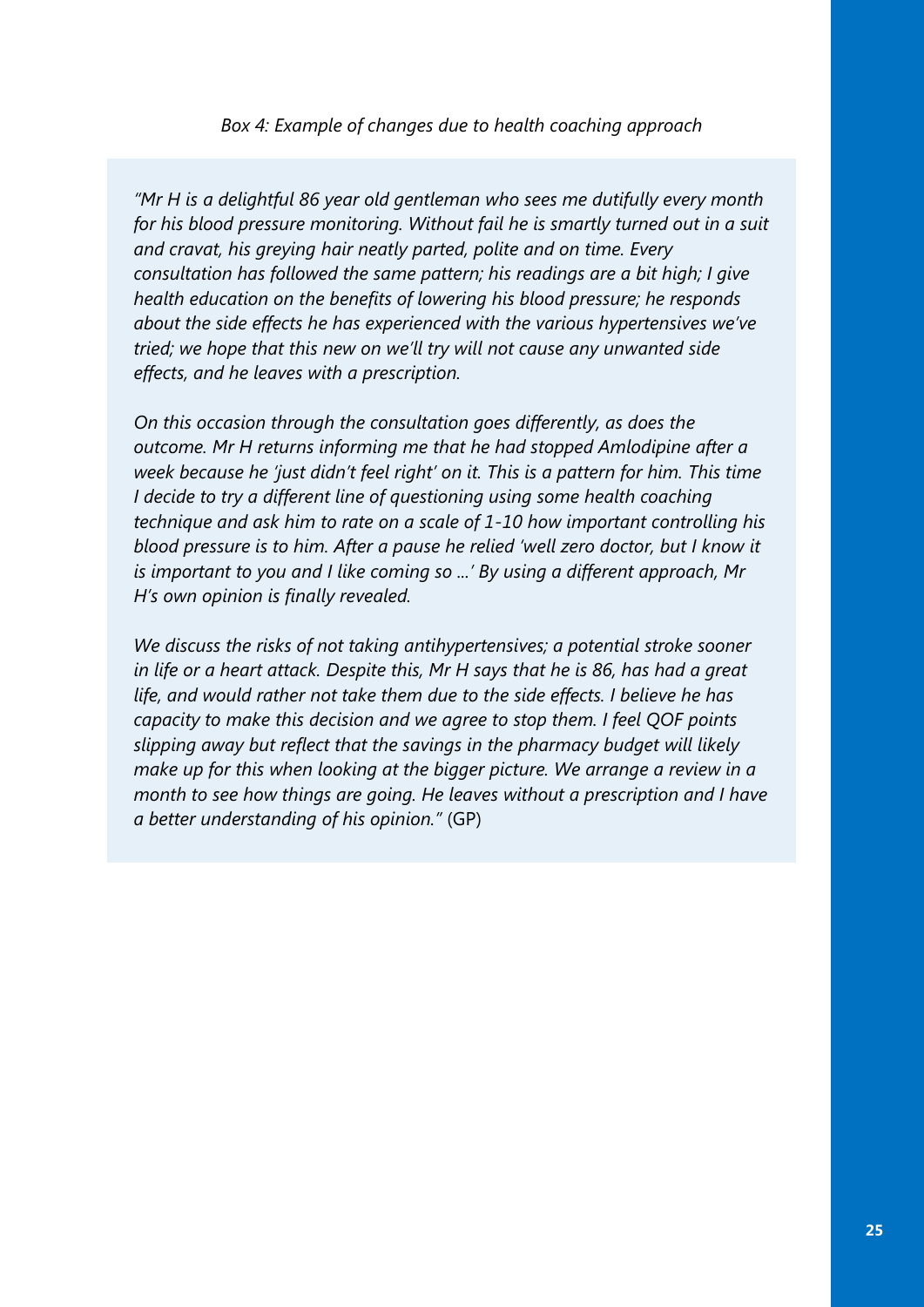A real learning point for many of the GPs was that they do not always have to have all the 'answers.'

*"The key standout learning for me about the approach has been learning to let go in every sense. There are specific techniques I"ve picked up and have been useful but the whole concept of not needing to come up with the answers, letting go of my own insecurities and helping others take responsibility has been hard, but good. Initially I was concerned about "am I doing the process correctly, is the patient getting something out of it." But letting this go and knowing that I don"t have to provide the perfect solution and come up with all the answers has been the key learning."* (GP)

*"I have got so ingrained that I have all the answers for patients and they expect me to have all the answers. Coaching has taught me that patients have good ideas and that if ideas come from them they are more likely to do it. This has been a real change. Taking an extra couple of minutes to see what they come up with makes a difference."* (GP)

GPs noted that the training challenged the very core of their consultation style and helped them develop into better professionals.

*"It is difficult not to give advice and to treat the coachee as the expert. This is quite different to what I have been trained to do."* (GP)

GPs also suggested that the skills they learnt could be integrated into their existing toolkit, though amongst some there were questions about how to do this most effectively.

*"Being a coach and a doctor is not mutually exclusive although I will need to clarify in my mind how to shift between these roles and where the boundaries are blurred or even don"t actually exist."* (GP)

It is likely that with experience, these tools will become integral to GPs' consultation style, to be used where appropriate rather than in a rigid format.

*"It was pointed out to me that anyone can be given a set of coaching questions and it would be helpful. Although I think this is partly true, I believe the skill and expertise of coaching also comes from knowing which question or technique to use and when for the session to be most effective."* (GP)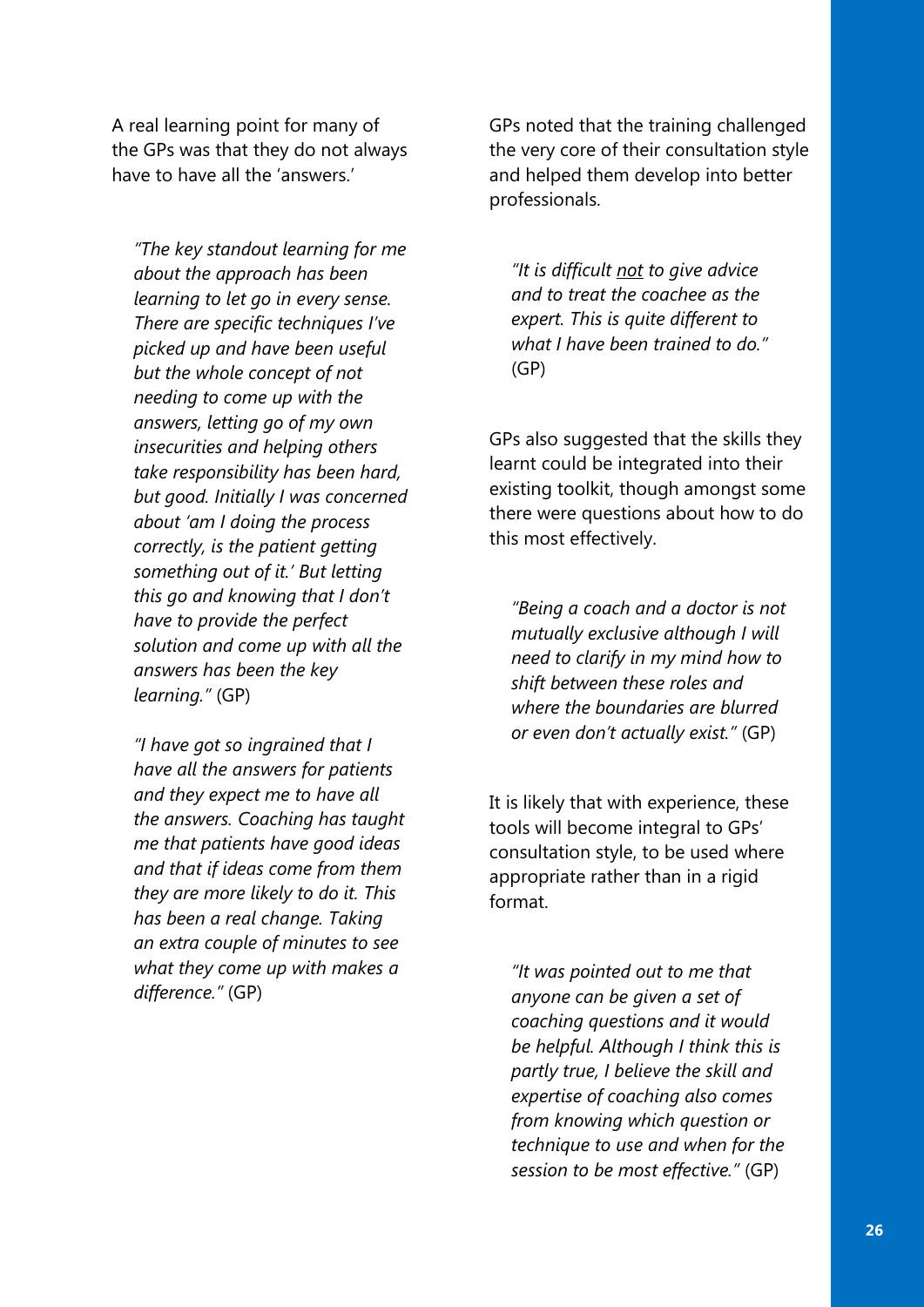Some GPs said that health coaching helped them feel more motivated and invigorated to help people because they could see real changes. This approach reinforced why people became doctors and ultimately helped them feel more satisfied with the care they were able to provide and their role as health professionals.

*"Health coaching has given me the opportunity to feel that I've made a real difference in a consultation which in turn gives me work satisfaction."* (GP)

#### *Empowering people*

The training encouraged GPs to see people as having unlimited potential and believing in their ability to make changes. This had a significant impact on the way that GPs interacted with people.

*"The exercise of looking at another person as one travelling on a unique journey led to an eye opening change in my attitude. Believing in the patient"s own ability to generate solutions led to a change in my approach to patients in clinic."* (GP)

*"I found it very powerful to have beliefs in [coachee] which were not limited as I could see he went from feeling that he might be judged to being able to think completely freely and make his own decisions."* (GP)

In fact, GPs often commented that viewing people differently was one of the main benefits of the training.

*"A realisation light bulb moment I"ve had is that patients have the power within themselves to find answers. It"s not all about meds, patient leaflets and my comments!"*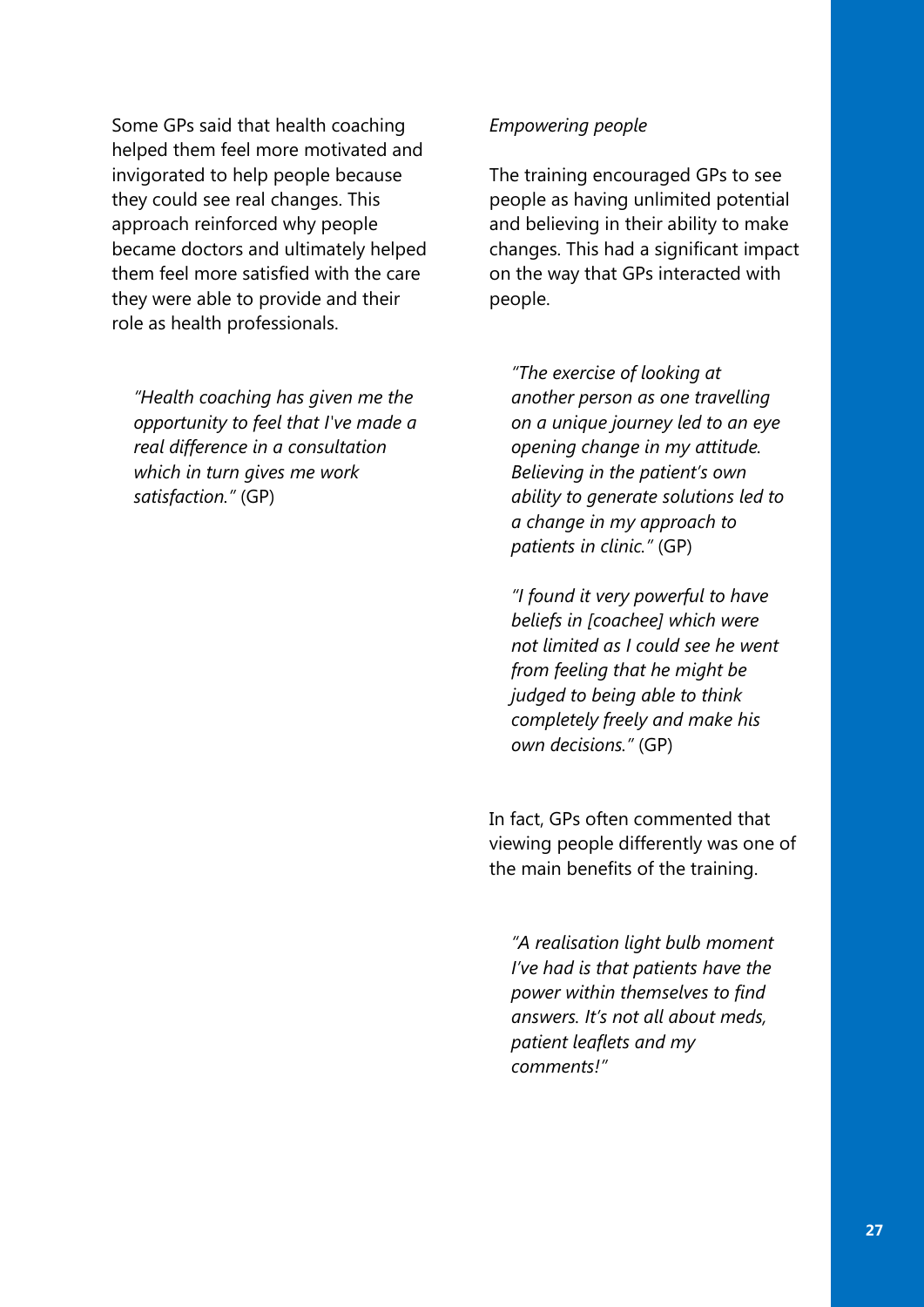GPs emphasised that learning to empower people was good for both their professionalism and the engagement of the people they were supporting. This suggests a real shift in mindset, whereby GPs helped people become partners in their own care.

*"There has been a lot of learning about how I should not have my own agenda and try to put it on to someone else and force them to do things. It is about them taking responsibility and us managing things together."* (GP)

*"People come up with their own solutions. I might be thinking about providing people with counselling or medication and they come up with their own solutions like going for walks or playing golf. That is so positive and powerful."* (GP)

#### *Listening and questioning*

Another important component of interactions between GPs and the people they support involves asking questions and listening. GPs said that the training had had a marked effect on how they did this, both within health coaching sessions and in their day to day practice.

*"I really appreciate the power that good questions have to produce light bulb moments but still leave responsibility with the coachees."*  (GP)

*"Listening skills have improved throughout ALL consultations, to the benefit of patients and own enjoyment."* (GP)

GPs highlighted that coaching helped them prompt and ask questions that really get to the heart of issues.

*"Simple fundamental questions are used which don"t usually get asked. This activates a patient to become engaged with taking responsibility or being more aware."* (GP)

*"Feel like I"m asking better questions and feel like I"m letting patients take more control. There has definitely been a shift in my whole consultation style."* (GP)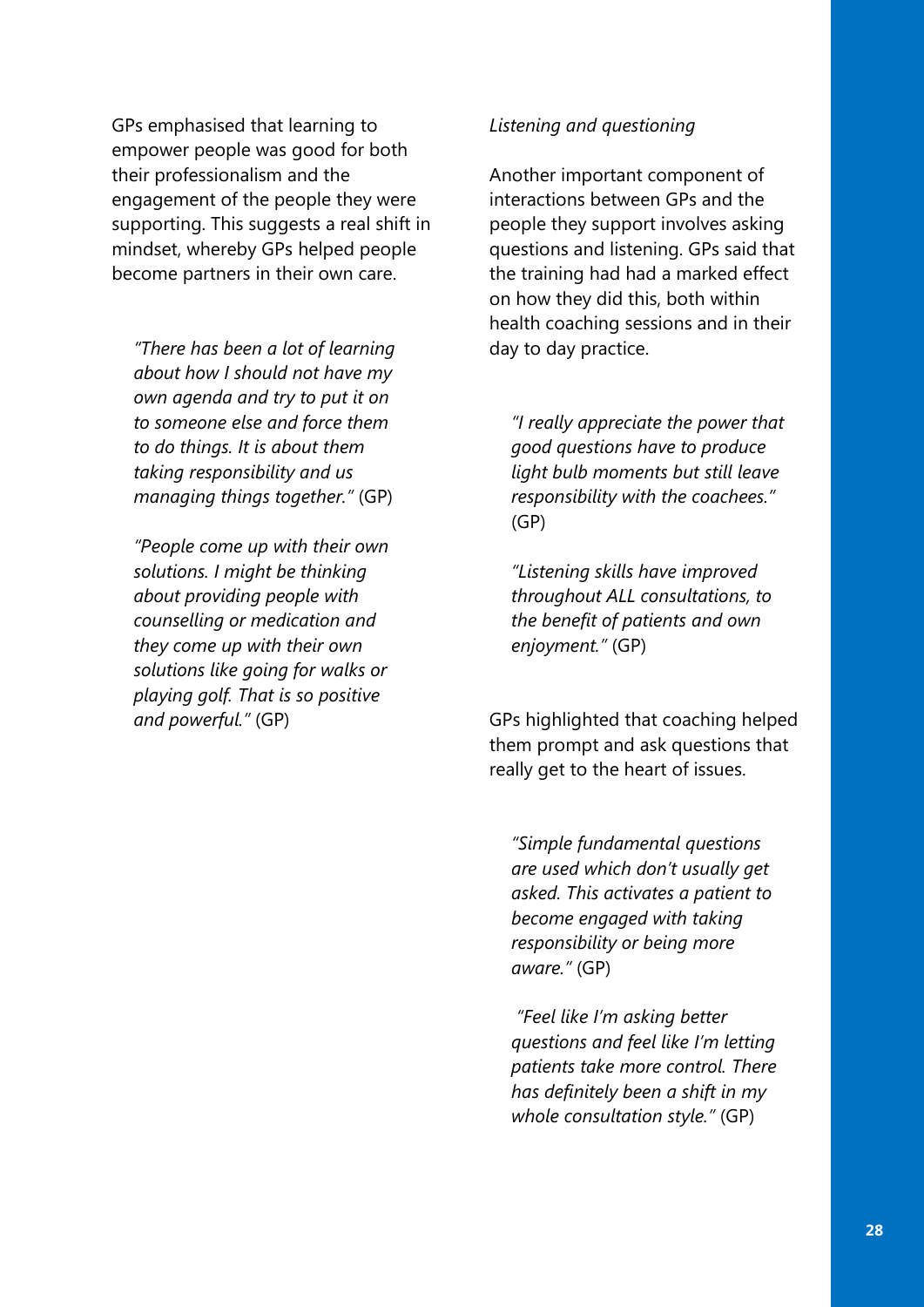#### *Application*

Importantly, GPs used the skills they had learnt within their usual practice as well as during specific health coaching sessions.

*"My whole approach to patients has changed and affects at least 50% of all of my consultations. Being able to give patients responsibility in their own healthcare and not being as directive as I used to be has been the main change and one I feel has benefitted patient care."* (GP)

This suggests that training had added value because it was useful not only for running targeted health coaching sessions, but as a way of improving how confident and engaged GPs felt during routine consultations.

*"I am using coaching in normal consultations. People are responding well to the different approach."* (GP)

*"I"m allowing questions to come from the conversation led by the coachee. It feels much more natural and is permeating into general consultations now."* (GP) GPs said they could see how a health coaching approach could be applied in many different contexts, including annual reviews for people with long term conditions.

*"I can see real benefits from using this model for instance during annual reviews for diabetes and just after diagnosis to know where to focus education and support."*  (GP)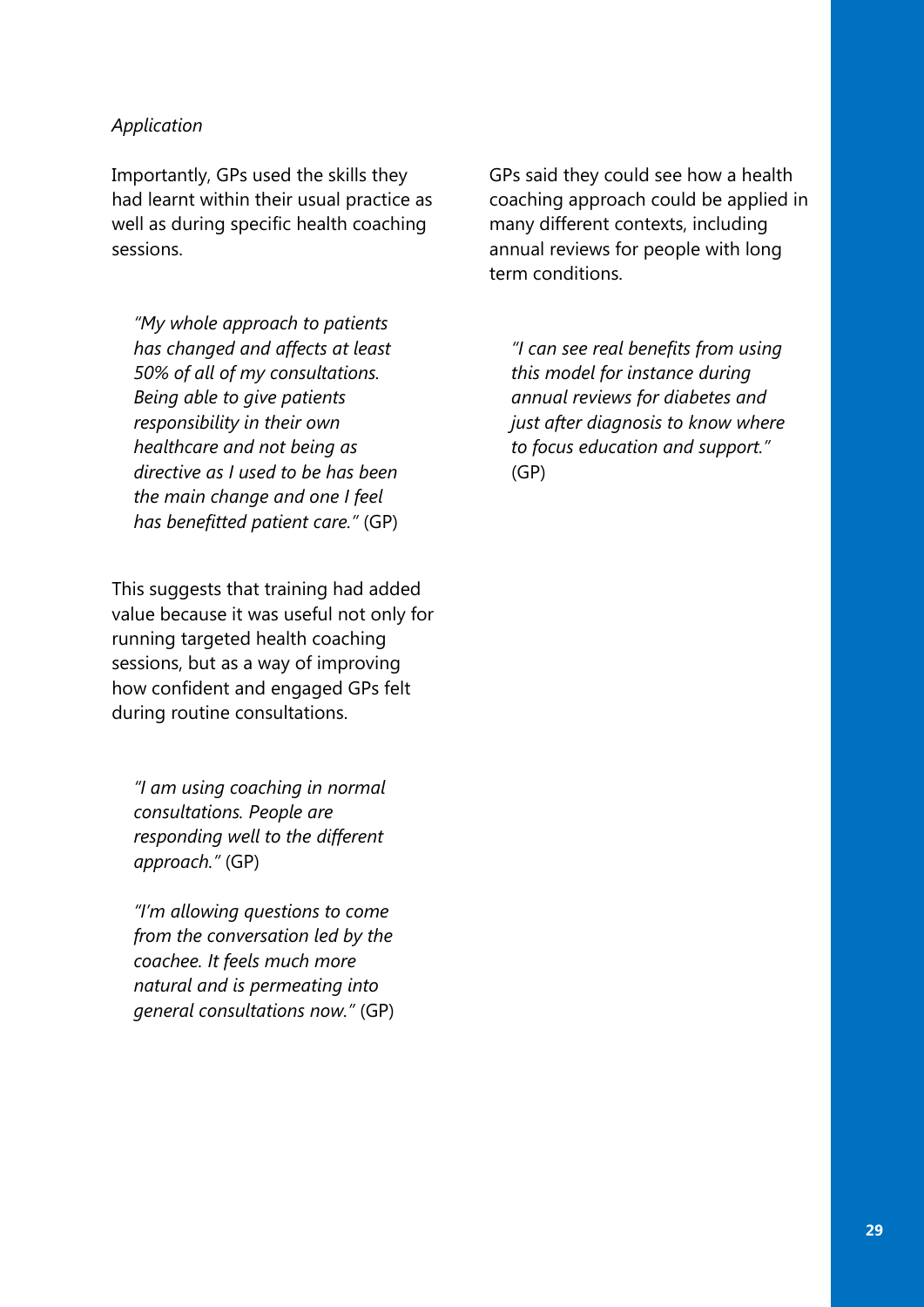#### *Interactions with colleagues*

The training also has the potential to have a broader impact on how GPs interact with other team members. GPs can apply the ideas when working with other staff and as part of ongoing supervision.

*"I was helping to train people last week and I found having done the coaching really helpful. Before I would have just given them the answer, but now I found out what motivated them and helped them come up with what they wanted to do. I think the skills have permeated all aspects of my life now."* (GP)

Some GPs also suggested that they had tested the model in their own personal lives to good effect.

*"It has been very helpful for me personally. I have run half hour sessions with my friends."* (GP)

*"It's amazing how applicable the ideas, concepts and techniques we learnt are to work and personal life. This has honestly been the most eye-opening and behaviour changing 'people' course I have been on. As well as in consultations, I have applied the techniques to friends and family with problems outside of health and found it to be very effective."*  (GP)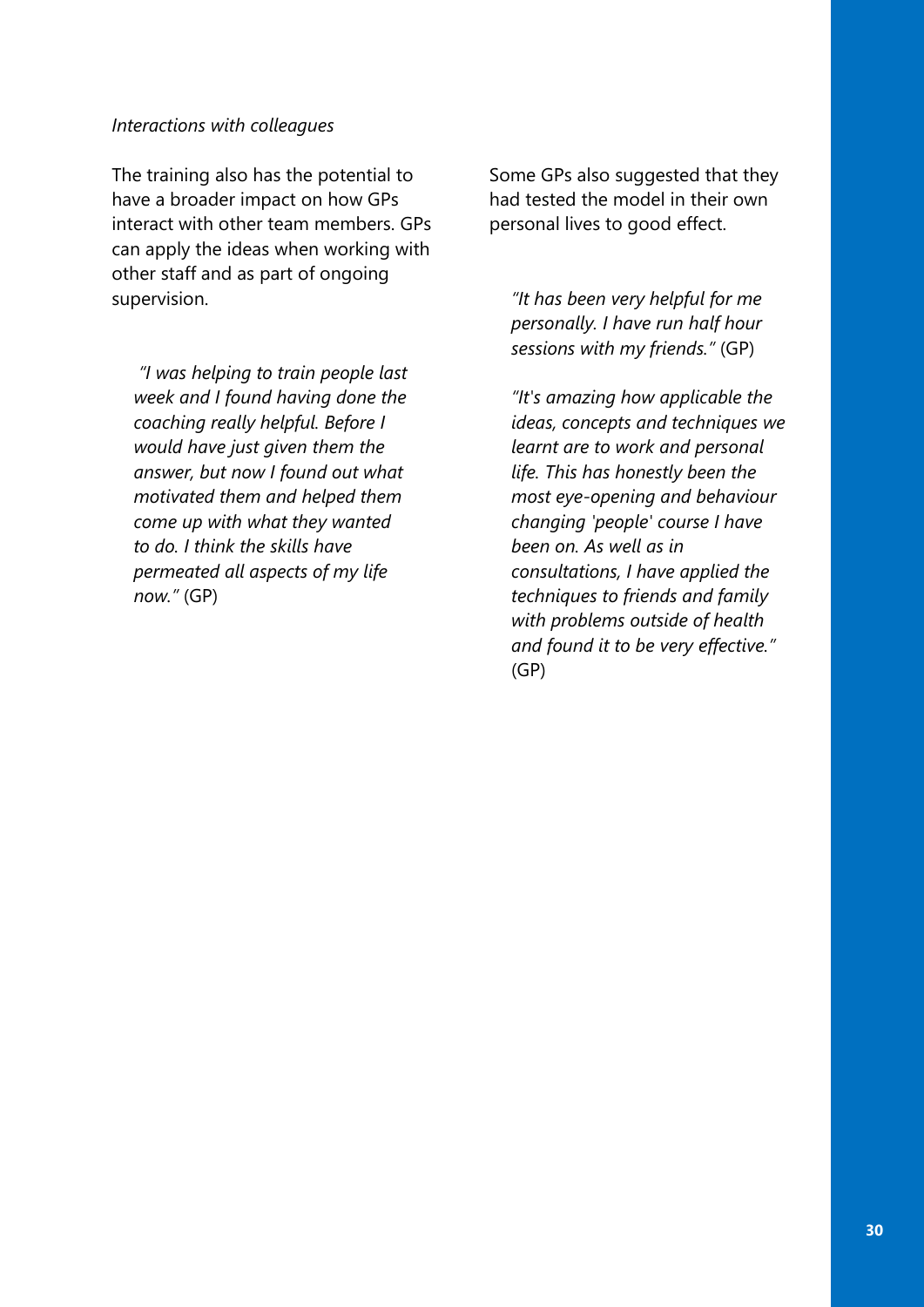# Impact for people coached

A number of studies and reviews have examined the benefits of health coaching for those receiving support.<sup>57,58,59</sup> Research suggests that  $\overline{\text{co}}$ coaching is well received.<sup>60,61</sup> can help increase people's confidence and motivation to change, 62,63,64,65,66 support behaviour change<sup>67,68</sup> and improve clinical symptoms and physical and mental wellbeing.<sup>69,70,71,72</sup> Coaching appears to be particularly effective when used as part of a wider improvement programme.73,74,75,76

The London Deanery's pilot programme did not aim to examine impacts for people taking part in any depth and the timeframe did not allow for even short term follow up. However, feedback from both GPs and people being coached suggests that this approach was beneficial. Similar to published research, there were improvements at an individual level regarding confidence and behaviour change.

This section examines impacts for the people coached in terms of satisfaction, self efficacy and behaviour change. Information was drawn from interviews and feedback forms from people receiving coaching, interviews and feedback forms from GPs, short case studies and portfolios.

### *Satisfaction*

It is important that people feel comfortable when discussing health issues as this can impact on the extent to which they feel motivated to make changes.

Feedback forms completed after people took part in coaching sessions and follow up interviews with ten patients suggest that people were very satisfied with the process of health coaching and the longer length of time it afforded to discuss issues of concern to them.

People enjoyed how GPs helped them take responsibility for their feelings, goals and behaviours and how the coaching approach ensured actively listening and a focus on things they prioritised.

The questions GPs asked as prompts for discussing deeper issues were an important part of people's satisfaction.

*"It"s been helpful to think about what"s been bothering me...The questions were really clear."*  (Patient)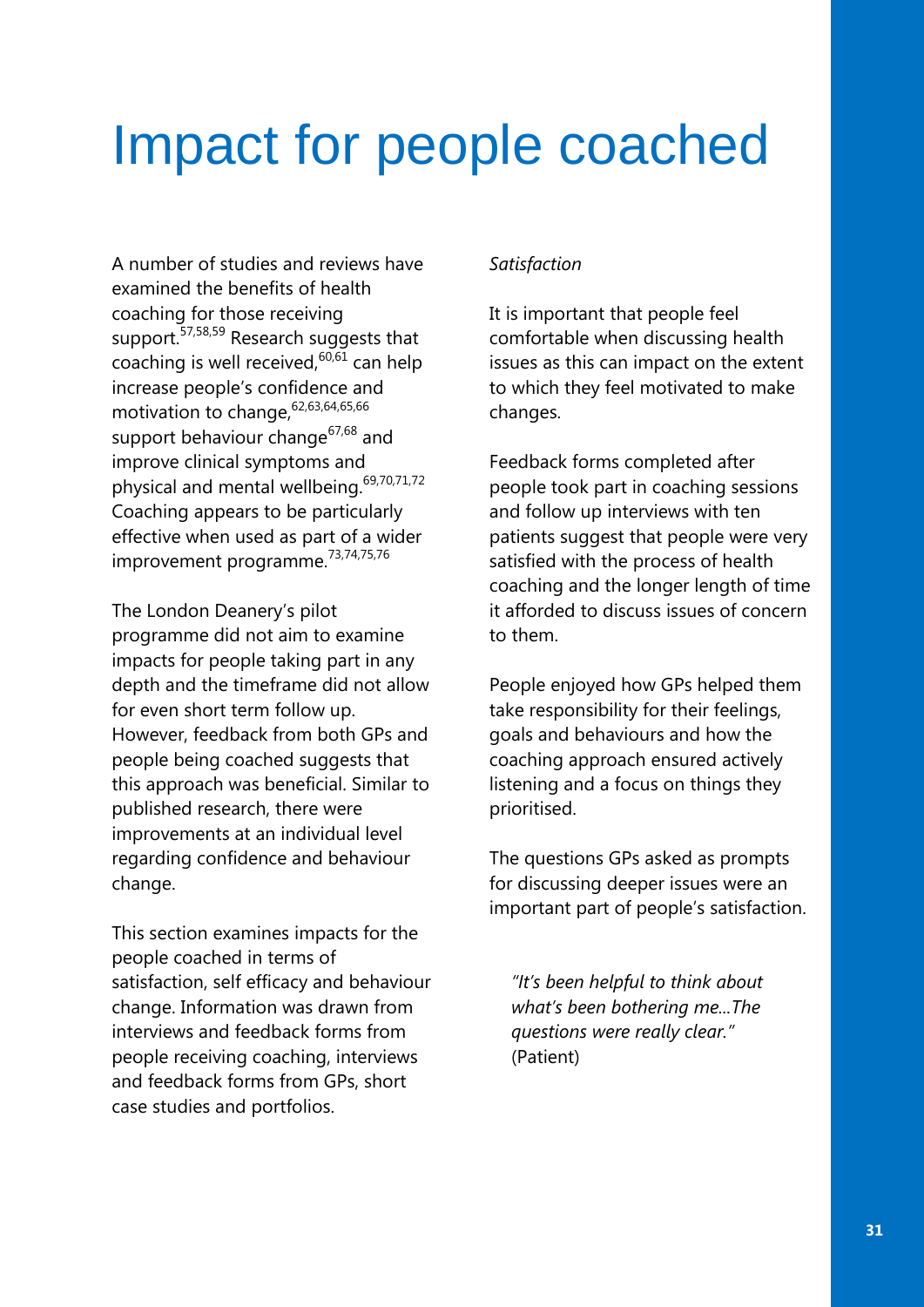*"Appropriate questions were asked but I was allowed to take the lead and some of my statements were used as an external mirror... A very positive approach asking questions that would expand on what"s right and what works instead of "how can I fix what is wrong.""*  (Patient)

GPs also reflected on the value of using a different questioning style and could see that this made a difference for the people they were supporting.

*"Received positive feedback from a patient who previously had other forms of input. Interesting to note the patient found challenging questions most useful as opposed to just being listened to."* (GP)

Also important was the fact that people felt that GPs weren't judging them or telling them what they 'should' do.

*"It made me think about why I do the things I do and about how smoking is affecting my life... I have a plan. I liked (doctor"s) style. I felt I could say what I really thought."* (Patient)

*"I didn"t feel judged and felt listened too. It is nice someone else believing in me. Makes me think I can do it."* (Patient)

*"I had tried and failed to lose weight in the past and I truly appreciated the fact that [doctor] did not seem to judge me as lacking self control, but rather appeared to understand."*  (Patient)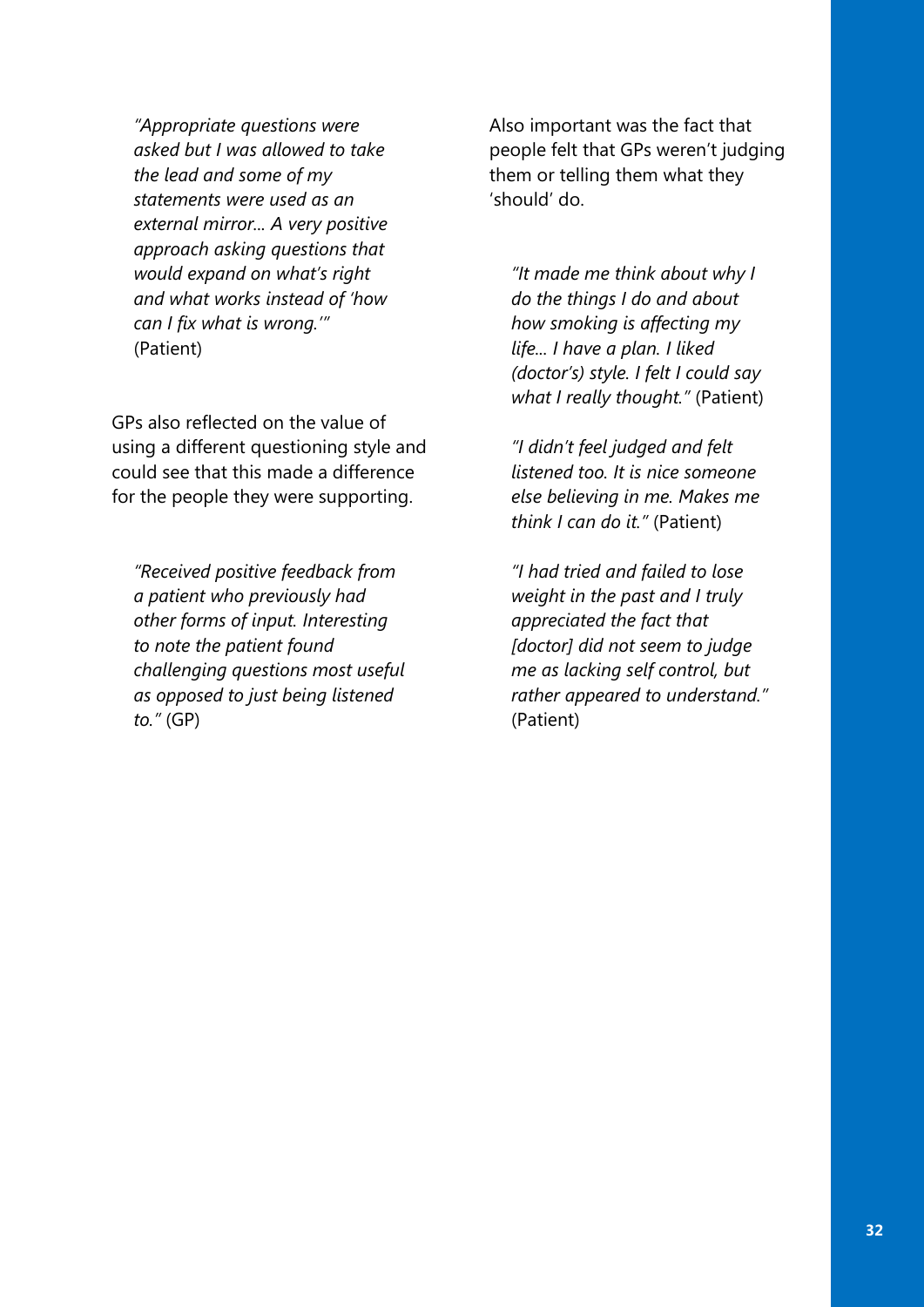People often commented about the rapport that had built up between themselves and their doctor. It might be expected that GPs chose people who they already had good rapport with but this was not always the case. Even people who were new to the practice or who had not had much contact with the GP commented on how the health coaching approach helped to build a level of trust and rapport promptly.

*"I found the sessions really helpful and useful style and impact was really good. A very gentle but focused approach... The good connection made really helped me to feel I could confide and be honest – very non judgemental attitude."*  (Patient)

People said that the health coaching style left them feeling motivated and engaged.

*"It really makes me think for once and some of the answers become very obvious if the right question is asked. A real eye opener... I was left with a positive attitude and felt motivated to carry out my action plan."* (Patient)

Some said they particularly valued the extra time available during coaching sessions.

*"[The doctor] appeared really interested in my problems. It was nice to get time to talk about me for so long."* (Patient)

However others felt that even more time could have been allowed to make best use of the coaching techniques.

*"The time allowed for the session was very short so gave neither party sufficient time to lay the foundation properly for the next session and what I should come back with to follow up in second session. This had little to do with the coach"s style, which seemed good; more to do with the time available."* (Patient)

GPs' mirrored these concerns.

*"I found 20 minutes quite short as the patient was enthusiastic about goal setting and needed more time discussing the reality."* (GP)

This emphasises the important balance that GPs were undertaking; providing sufficient time to discuss issues in a different way whilst still keeping within the confines of a relatively short time period that could be accommodated within routine practice.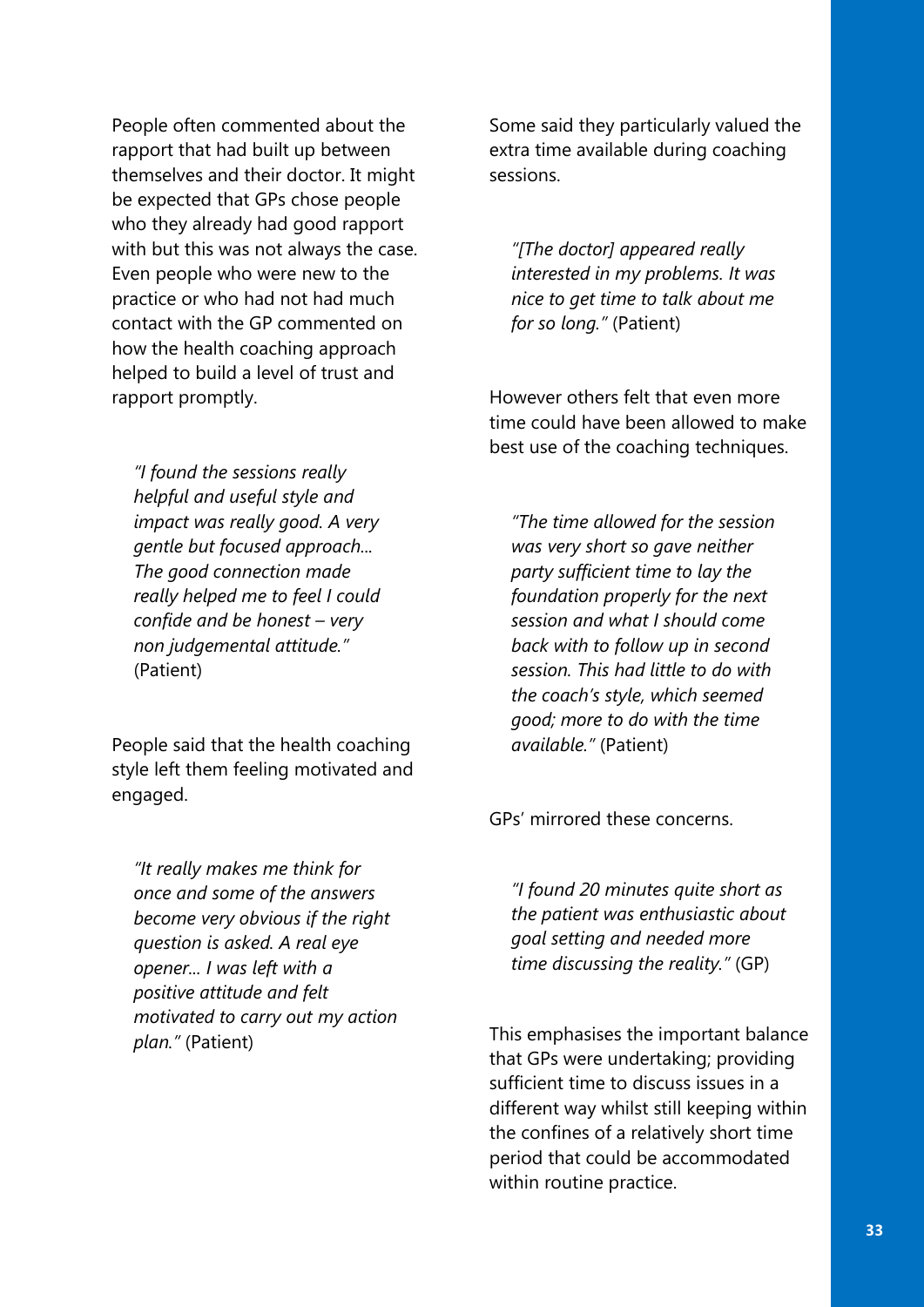### *Self efficacy*

Self efficacy relates to the extent to which people feel confident in their ability to manage their health and draw on their resources to keep themselves well.

People taking part in coaching were asked to complete feedback forms before and after taking part in their first and last session. Although the numbers are too small to draw firm conclusions, the **trends are positive**. On average, people were more likely to say they felt confident about controlling any fatigue, physical discomfort and emotional distress associated with their condition after taking part in coaching. They were also more likely to be aware of things they could do to help manage their condition and felt more confident about self care (see Figure 5).

On average, before coaching people thought that their health was 'good' but after taking part in coaching on average they said that their health was 'very good.' It is unlikely that there were dramatic changes in physical wellbeing over a short period, but this may indicate that people felt more confident in their ability to manage their health and more positive about their overall wellbeing.

#### *Figure 5: Changes in patient confidence*



Note: The questions above are taken from scales validated by Stanford University. The numbers above are averages on a 10 point scale where  $1 =$  not at all confident and  $10 =$ totally confident. 24 people completed feedback forms prior to coaching and 13 after coaching.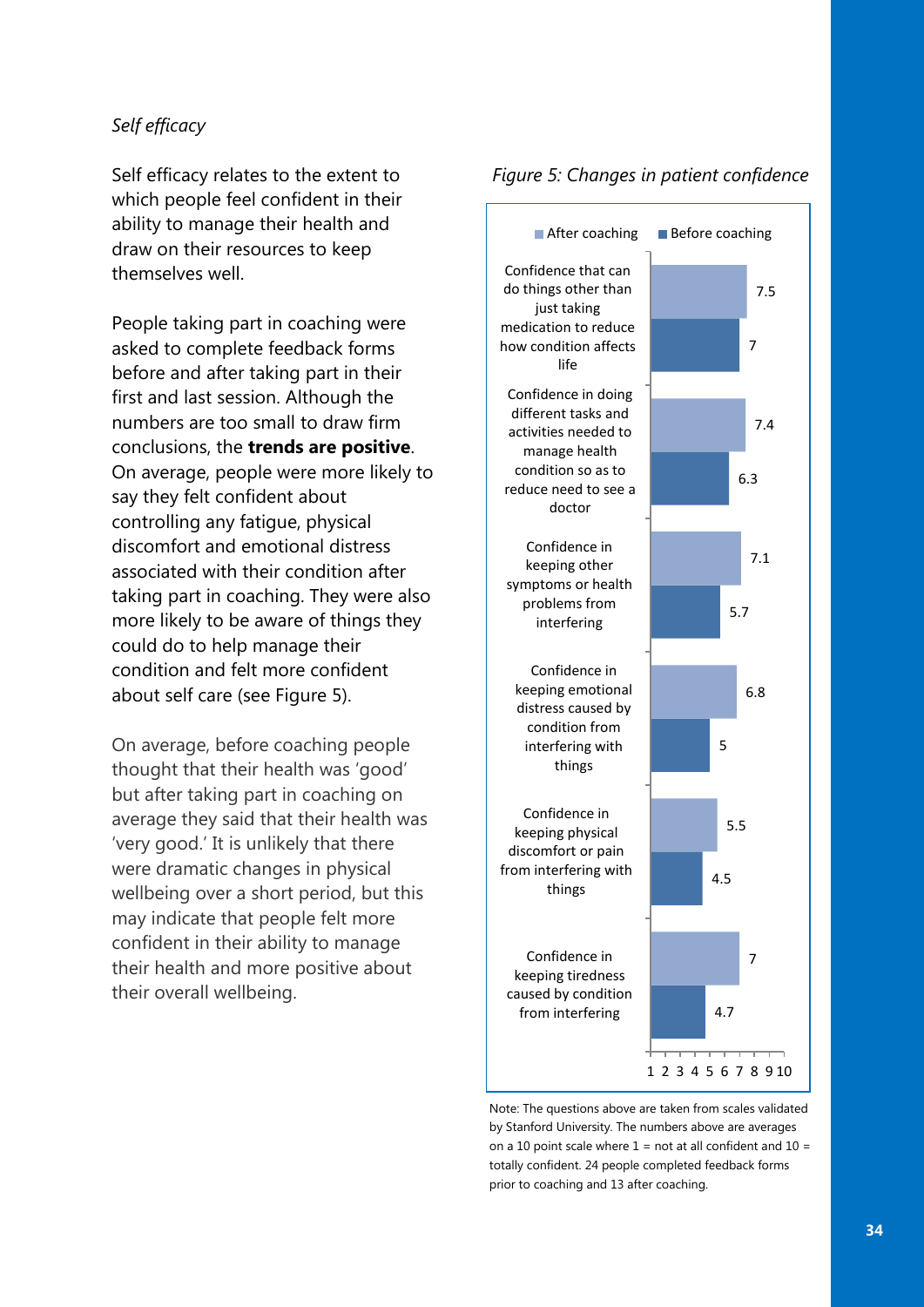People said that following health coaching they felt more motivated to make changes in their lives.

*"[Coaching has helped me] identify that there are many negative aspects to not changing including my self esteem and confidence but that there are many positive aspects to change including more energy and a better relationship with my wife."* (Patient)

They said that health coaching sessions had given them new ways of conceptualising their issues and had helped them put things into perspective, which they thought would impact on their motivation to change.

*"I have new ways of thinking about problems and understanding them which suggests an improved chance of changing them and my health behaviours."* (Patient)

*"I am feeling more positive and in control. I can identify triggers to behaviour and feel less worried."* (Patient)

Examining the pros and cons of different options was a key part of this.

*"I liked the way [doctor] helped me think about how giving up (smoking) would be good for my life. I appreciated being made to imagine what it would be like not to smoke... At the beginning it was difficult to come up with a plan to give up smoking but by the end I realised that by making my own plan, the ball was in my court so I had to make it happen."* (Patient)

*"At first I wasn"t sure how coaching would help me lose weight, but taking the time to explore the pros and cons of changing what I"m doing really helped to put things in perspective. I really felt more ready to make a change... After I left the first session I wasn"t fully convinced but over the next week or two at home I noticed what I was eating much more and what I need to change. I enjoyed this overall and now feel much more confident and motivated to succeed."* (Patient)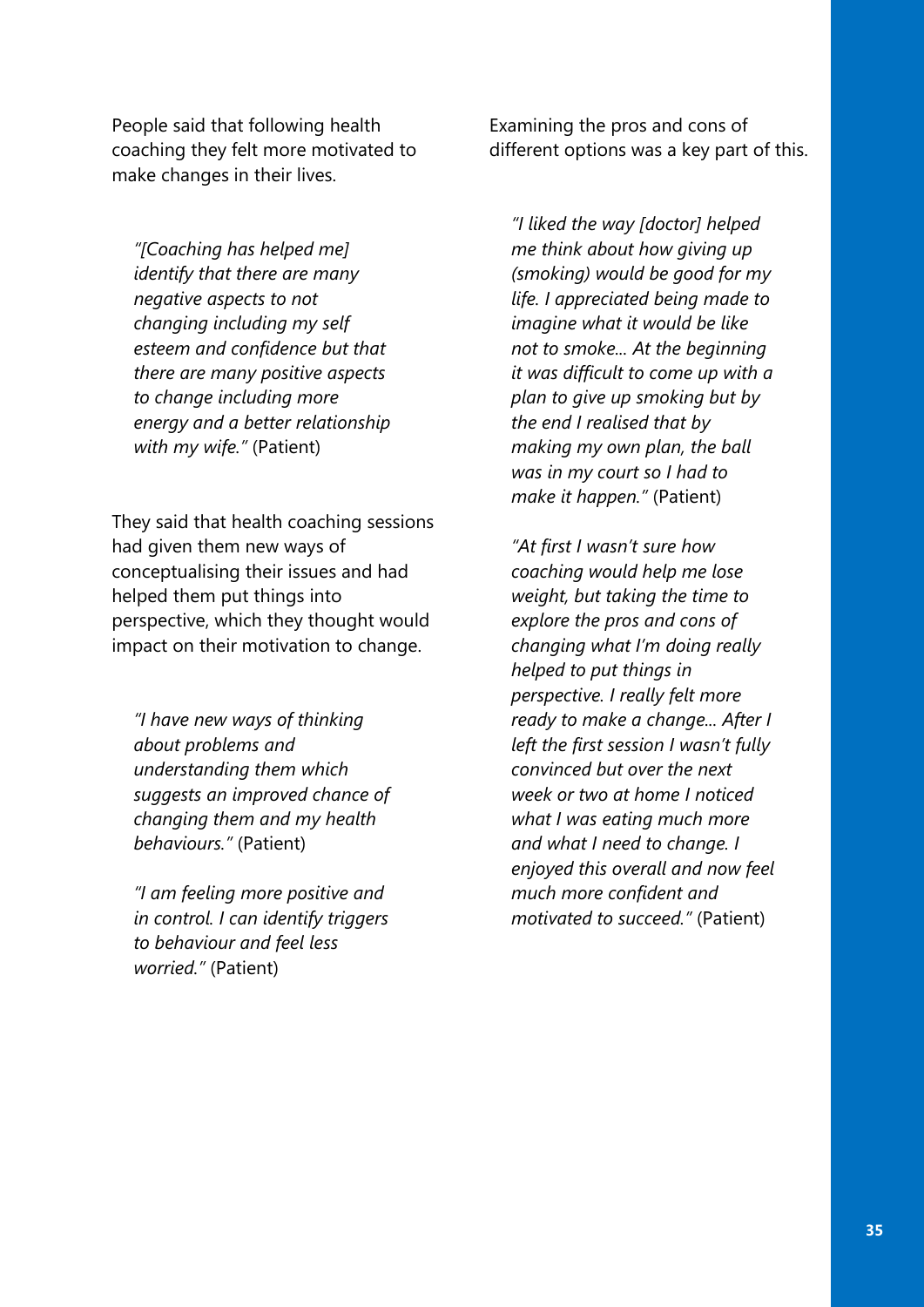Looking at the impact of their behaviour on other people also helped to motivate change.

*"I have increased self awareness and know the impact of the problem on others."* (Patient)

Having a structured action plan helped people feel more confident about what they wanted to achieve and their ability to follow through with this.

*"[The doctor] listened to my problems and goals and helped me to map out an effective action plan. It"s paying off already."* (Patient)

*"Patients were happy because there was a focus on a goal and what they wanted to achieve. Distilling and managing what the goal might be was helpful."* (GP)

## *Behaviour change*

Some GPs reported seeing changes in patient behaviour following one or two health coaching sessions. GPs made a link between people's self efficacy, emotional wellbeing and the extent to which they were likely to act and eat more healthily.

*"I have had such positive comments with people saying they have a new lease of life because they have had an opportunity to tell their story. This shows that health is underpinned by mental and psychological wellbeing and giving people a chance to talk helps with this."*  (GP)

*"There have been some tangible successes like people changing their eating habits or starting to walk or swim. People have been so favourable in terms of feeling listened to and saying they want me to be their doctor all the time."* (GP)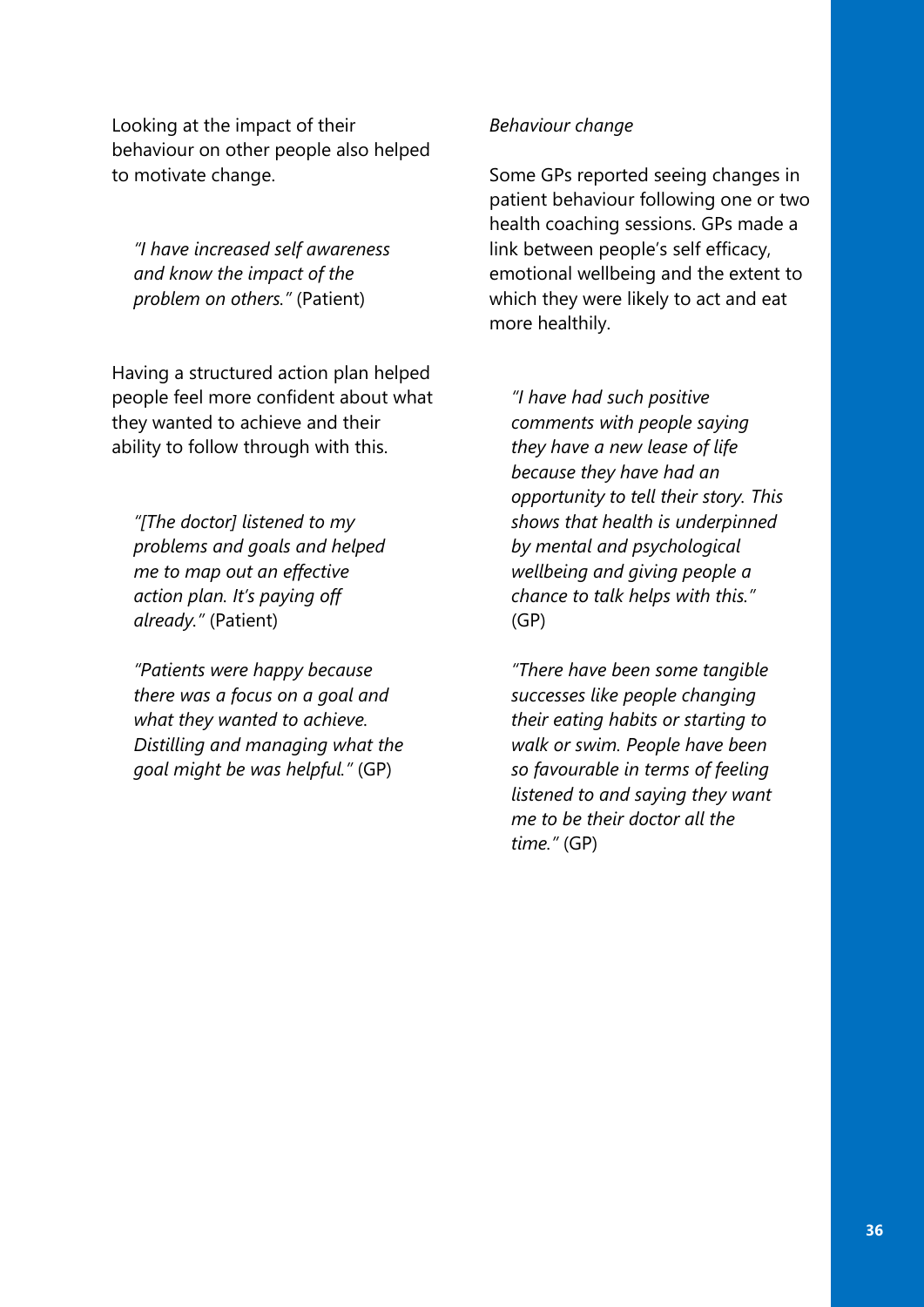Some of the reported changes were dramatic such as stopping smoking, eating healthily or increasing exercise.

*"[Coachee] is doing well – has lost 2.5kg every time he has a session; total 7kg in less than a month. Use of questions to tap strengths seemed to motivate him."* (GP)

*"It has worked best for smoking cessation, reducing alcohol and weight loss."* (GP)

*"One of my successes is a smoker who came back and had given up for ten days."* (GP)

Box 5 contains some examples of changes in motivation and behaviour.

**It is uncertain whether these changes will be sustained** when

health coaching sessions are not ongoing, but this demonstrates that the coaching approach has the power to motivate people to take responsibility for making changes to their lives, at least in the short term. It would be worthwhile to undertake a longer term assessment of changes in behaviour and clinical outcomes because evidence about this is sparse in the UK.

Potential impacts on service use are discussed in the next section.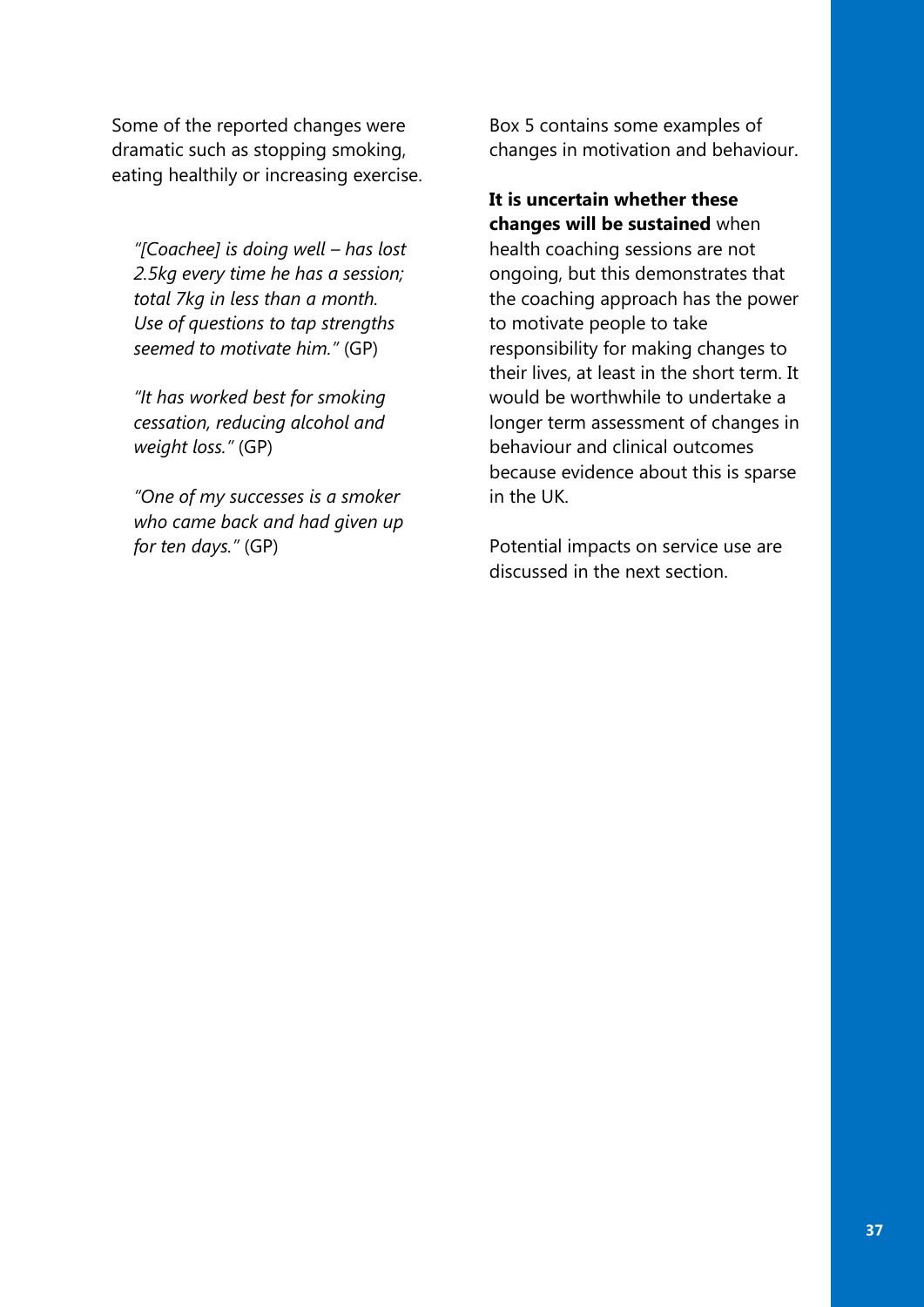### *Box 5: Examples of patient behaviour change*

Mr X suffered with gastritis due to excess alcohol consumption. He was keen to try health coaching and set goals to reduce his alcohol intake by spending less time in the pub (by going to the gym) and limiting alcohol to the evenings only (by changing Guinness in the day time for glasses of tea and milk). Over only a few weeks he reported his gastritis, fitness and sleep improved and his family relations also improved (his family had been telling him to reduce his alcohol intake for some time). He still drank over the recommended limit but had no signs of dependence and stated he did not want to cut down any further as he had already cut down significantly and was feeling better.

Ms Y suffered with irritable bowel syndrome after years of laxative abuse and stress. Her gut function preoccupied her daily existence and had started to have an impact on her relationships. She agreed to receive some coaching and was able to value the impact of her stress levels, alternative ways of coping and the beneficial effects of relaxation on her bowels and relationships. She felt empowered and optimistic about the future.

Mr N is a 62 year old Indian with a 30 year history of relatively well controlled type 2 diabetes. However he has increasing abdominal weight gain. His doctor discussed the cardiovascular and cancer risks associated with this but Mr N had no desire to lose weight. After coaching, Mr N's dietary habits changed. He explored his reasons for not exercising. The GP kept an open mind and instead of telling him what they thought he should do, let him come up with possible plans. There were a few ups and downs along the way, but Mr N eventually implemented his own ideas into his routine.

Ms Z is in chronic pain with multiple diagnoses and is seeing multiple consultants. She is classed as a very 'complicated' patient and is taking large amounts of MST and oramorph. Coaching helped Ms Z see that pain is affected by both the physical and the emotional and one's state of mind. Her GP was able to ask her simple questions about what was going on with her pain. Ms Z was then able to explore anger towards God. She felt that her faith had let her down and she no longer identified with it. However on reflection she could see that this was also causing her a great deal of pain so her intention at the end of the coaching session was to talk with her husband about potentially reigniting a relationship with the church. She felt that this would be an important next step in her journey.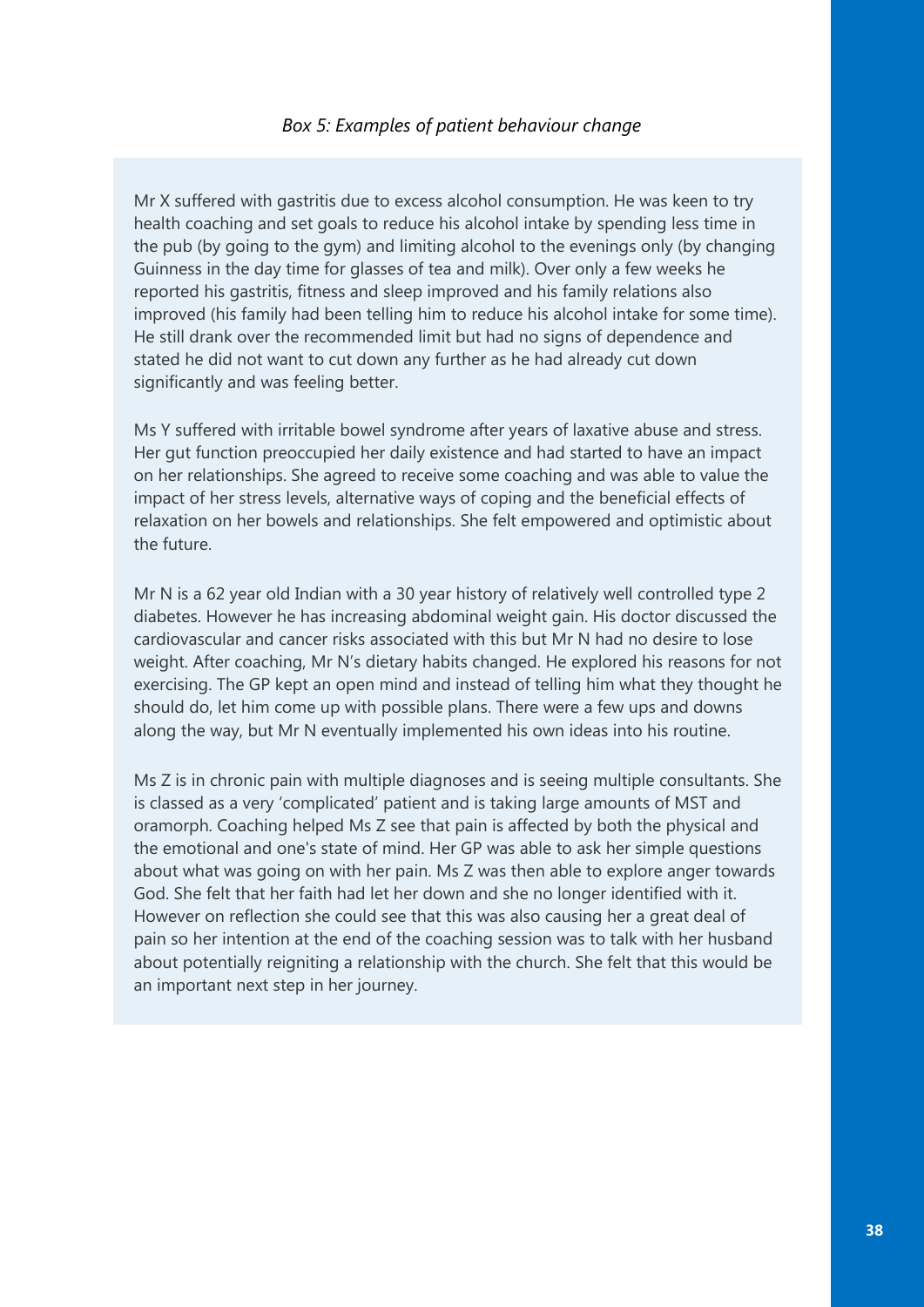# Other impacts

The focus of the short training programme was on impacts for GPs and the people they supported. However some other impacts were also evident. This section describes trends in health service use and the potential impact of health coaching on addressing the wider policy agenda. Information from this section is drawn from interviews with GPs and stakeholders, feedback forms, observation and portfolios.

### *Implementing the policy agenda*

A broader impact of the training may be providing a framework within which the policy objectives of personalisation and self care can be implemented in practice.

*"This programme really does support the ideas of personalisation and self care. It enables a mechanism by which some of these things can be achieved. It is a bit of a cultural shift. The ideas and concepts of health coaching contributes to the shift that needs to happen and putting the clinician in the position where they are not just giving advice."* (Stakeholder)

*"Health coaching is one of a number of different approaches that can help lead the shift in mindset and inform those approaches. It is more sophisticated than the expert patient programme in that it teaches clinicians skills and helps activate change rather than solely providing support."* (Stakeholder)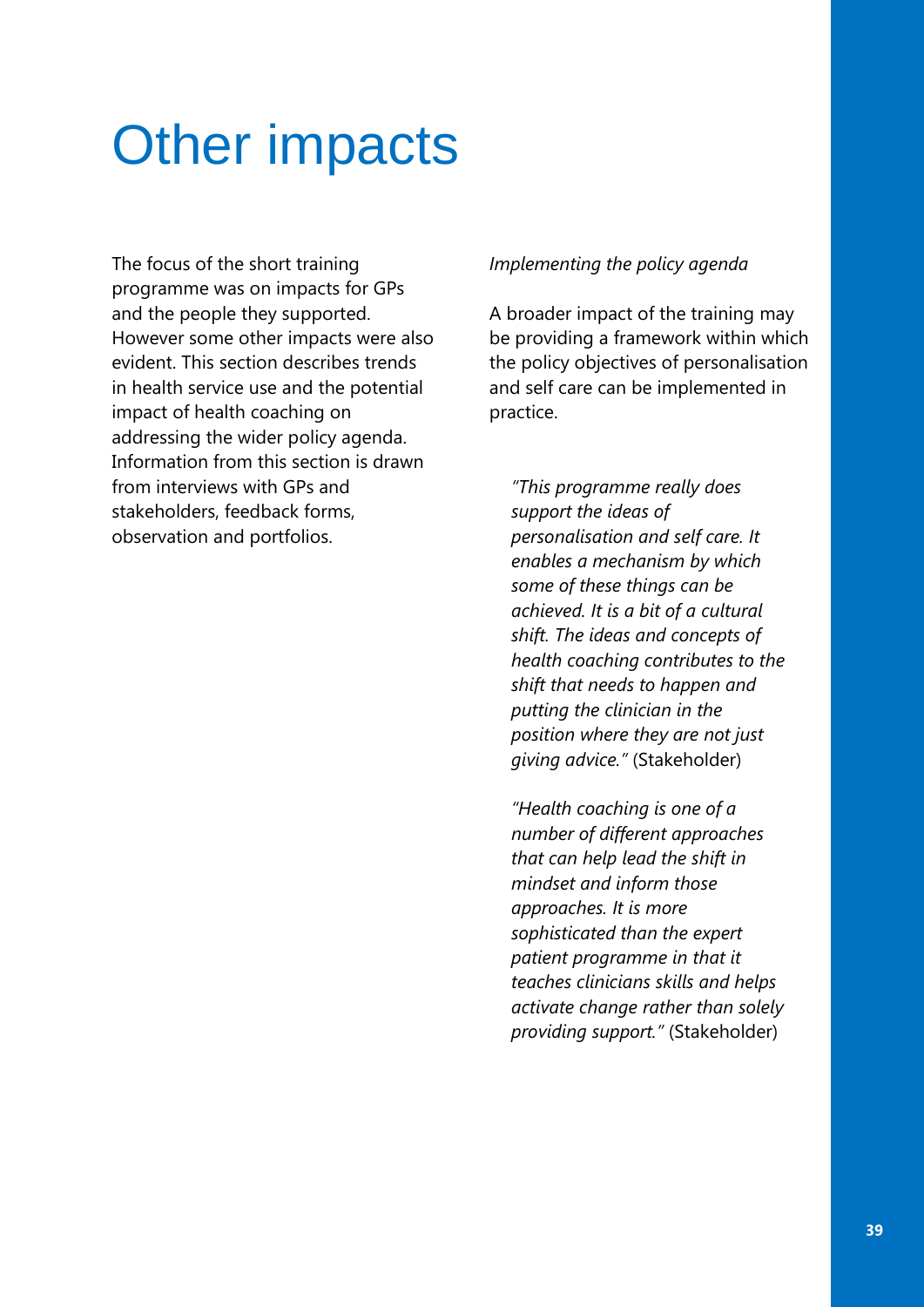Health coaching is one tool which may be useful in putting some of these policy or theoretical concepts into practice and may give GPs confidence in the face of ongoing NHS changes.

*"My ability to stand empowered, even in the face of governmental and NHS organisational changes, has been greatly enhanced through the work of coaching. It's just good and effective communication, unattached to policy, finances and limitations it's free and most of all it builds on what is most important in life to me, relationships."* (GP)

The London Deanery suggested that **targeting new doctors was strategic**  because doctors have increasing responsibility for commissioning and innovation. Furthermore, doctors may have an ability to lead others within their organisations.

Doctors were targeted for this training because it is hoped that by engaging doctors, this will create greater awareness and buy in from doctors throughout their careers, which will in turn encourage others.

*"If you get those at the top of the organisation interested then they will support others to do it and ensure the resources and infrastructure is available. Trainees will be in these leadership positions in future."* (Stakeholder)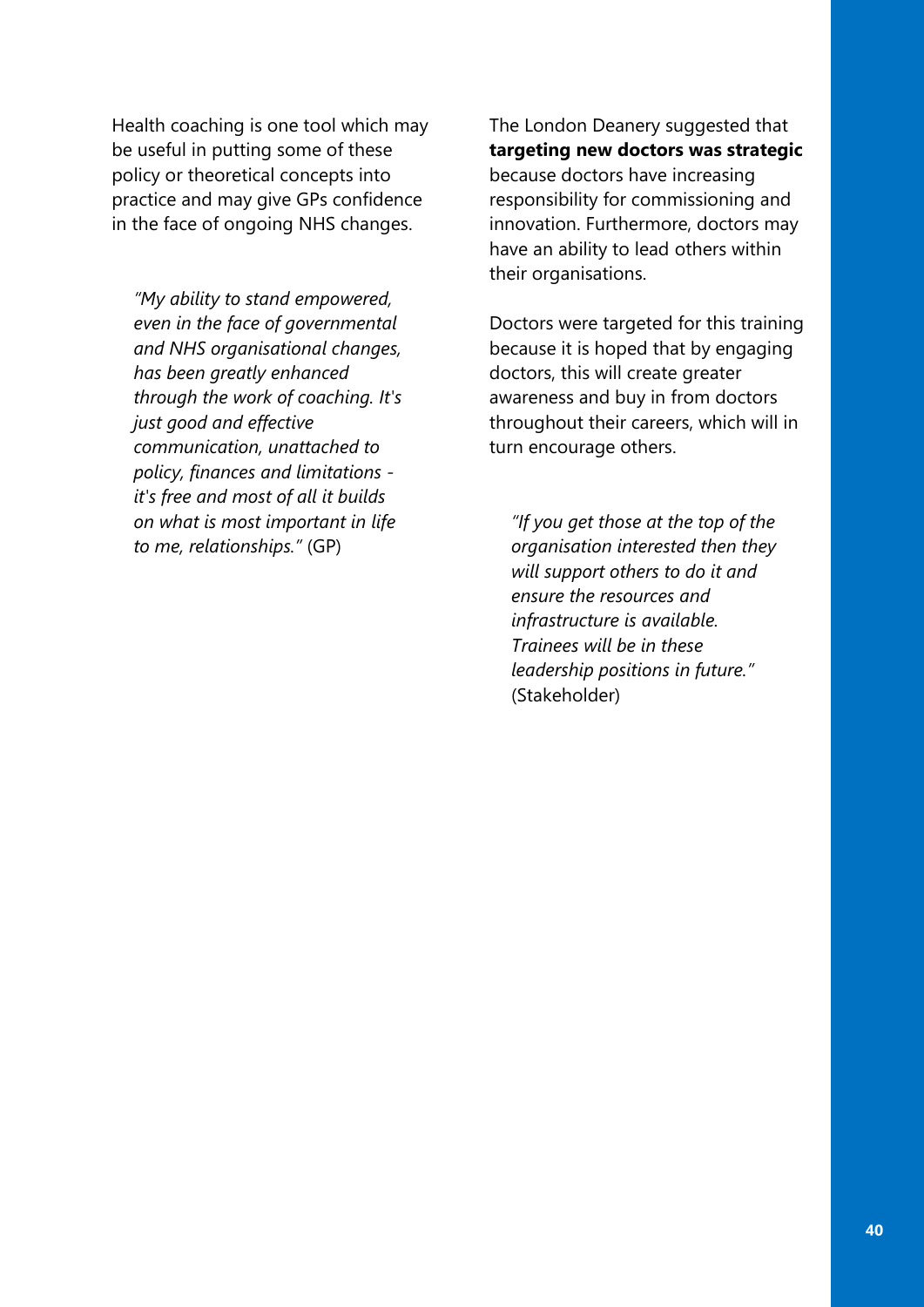#### *Impact on service use*

It may be unrealistic to expect that a small pilot of this nature would have a significant impact on health service use but the trends are encouraging. GPs gave numerous examples of how health coaching sessions may have helped reduce the use of healthcare resources.

Some of these were general observations about better disease control or less need for follow up visits.

*"This patient had previously presented to the GP with symptoms associated with alcohol excess. Hopefully through assessing this we have benefitted the wider system by reducing future complications."* (GP)

*"Engaging with patient and coaching them to take responsibility can help reduce unnecessary onwards referrals or prevent / slow disease progression."* (GP)

Other GPs were able to point to specific **instances where health coaching saved funds** by avoiding a referral to other services.

*"The patient is a temporary patient but has recently been experiencing low mood. Initially wanted a referral but by the time an appointment would come through, he would only have a few weeks before moving away again. Our session hopefully provided an opportunity to explore and contain issues until he could return to his own GP. Our session would avoid a referral which would not allow the service or the patient sufficient time."*  (GP)

*"This patient was originally intending to see other health professionals after our sessions were over. He did not think that three sessions would be enough. However, he now feels this is no longer necessary."* (GP)

The people coached who submitted feedback forms were asked about their use of health services in the period before and during coaching. Although the sample was small, there were no increases in use of hospital or GP services and some reduction in the use of routine GP consultations was indicated.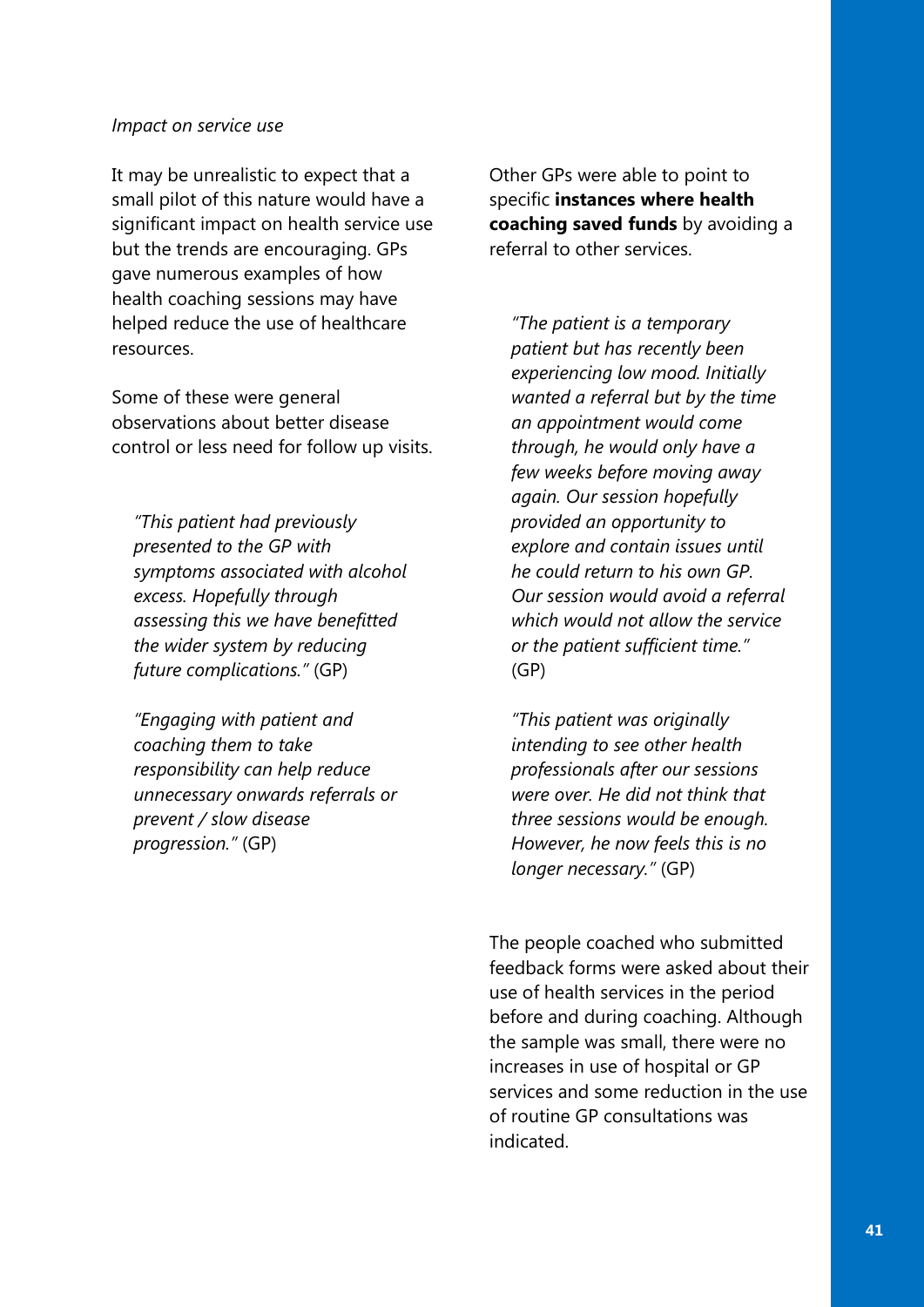### *Programme costs*

The Department of Health allocated £50,000 to test the feasibility of teaching GP trainees about health coaching. Of this the London Deanery chose to allocate around £20,000 to training and facilitation, around £10,000 to administration, venue hire, refreshments, sundry expenses and evaluation and about £20,000 to developing educational resources to roll out the concept of health coaching. As yet these resources have not come to fruition, but an online learning module is being prepared, a two day course syllabus is planned and a 'train the trainers' session is scheduled for 2012 to develop a small faculty of educators who can deliver health coaching training to clinicians.

14 GPs were trained and 8 met all the requirements for accreditation. Taking the full project budget, this means **it cost £6250 to train each accredited GP** (or £3572 if those who did not complete the programme in full are taken into account).

However, when funds are allocated to any planned educational resources that may come to fruition the cost per accredited GP would be £3,750 (or £2143 including GPs who received training but did not complete the programme in its entirety). This includes all administration costs that were part of the pilot, but may not be needed if implemented in standard education.

## *Lasting legacy*

Stakeholders suggest that the pilot programme has impacted on wider audiences. **The programme has helped to validate the concept of health coaching and gain buy in** more widely for this idea. It has helped to illustrate that the Department of Health is interested in this approach and this may encourage NHS organisations to consider health coaching more seriously. The programme has also raised awareness about what coaching is and how it can be useful among some educationalists and senior team members.

In many ways the programme has left a lasting legacy. Eight GPs are formally accredited by the EMCC at foundation level in health coaching and a further six GPs have undergone the training and applied the approaches in day to day practice. It is hoped that these GPs will act as champions for the concept of health coaching and be involved in future activities to roll out this approach.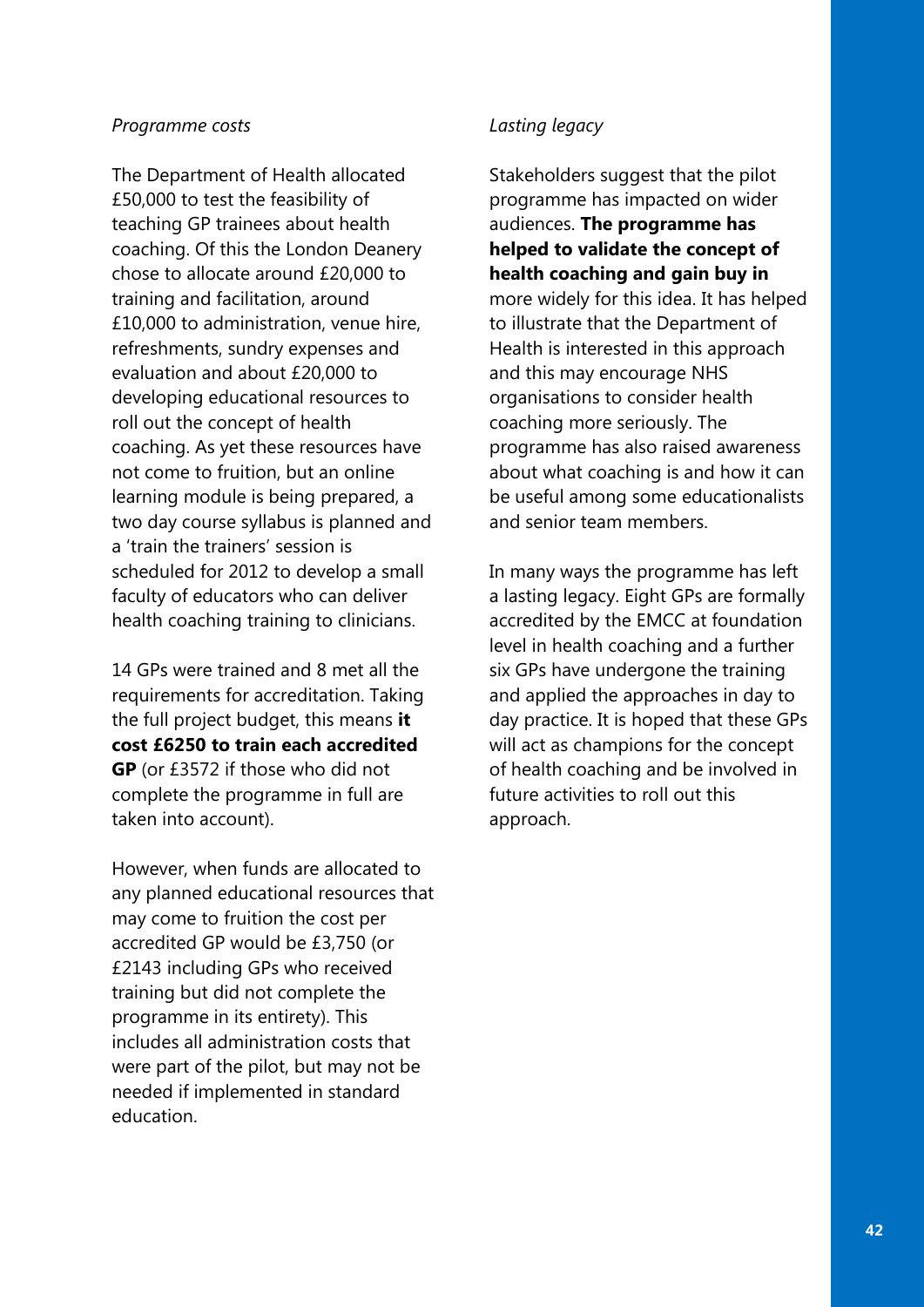Funds from the programme are being used to provide other resources, including:

- an **online module** to be launched in December 2011, drawing on the learning from this programme and other resources. The e -learning tool will include resources for anyone wishing to learn more about health coaching. People will also be able to register and undertake learning activities, receiving a certificate of completion. In this way, the programme has helped to increase the London Deanery's online resources about health coaching.
- a four day **train the trainers** course to be run in February 2012. Nine people, including a pharmacist and doctors who have all undergone coaching training and have some facilitation skills, will learn how to train others in coaching approaches.

An educational podcast was planned using the funding from this programme but the London Deanery has now decided to concentrate resources as outlined above instead.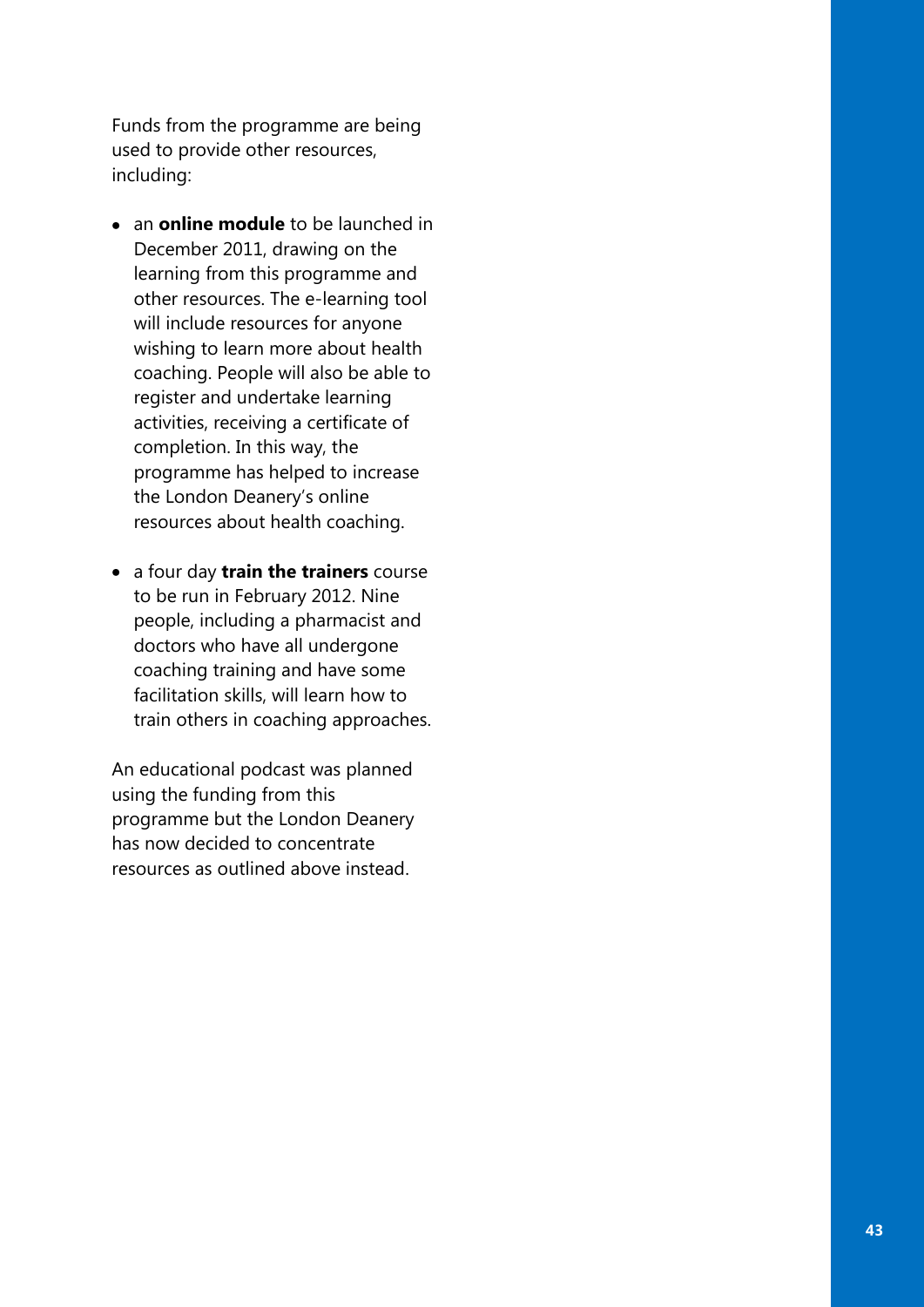

# Next steps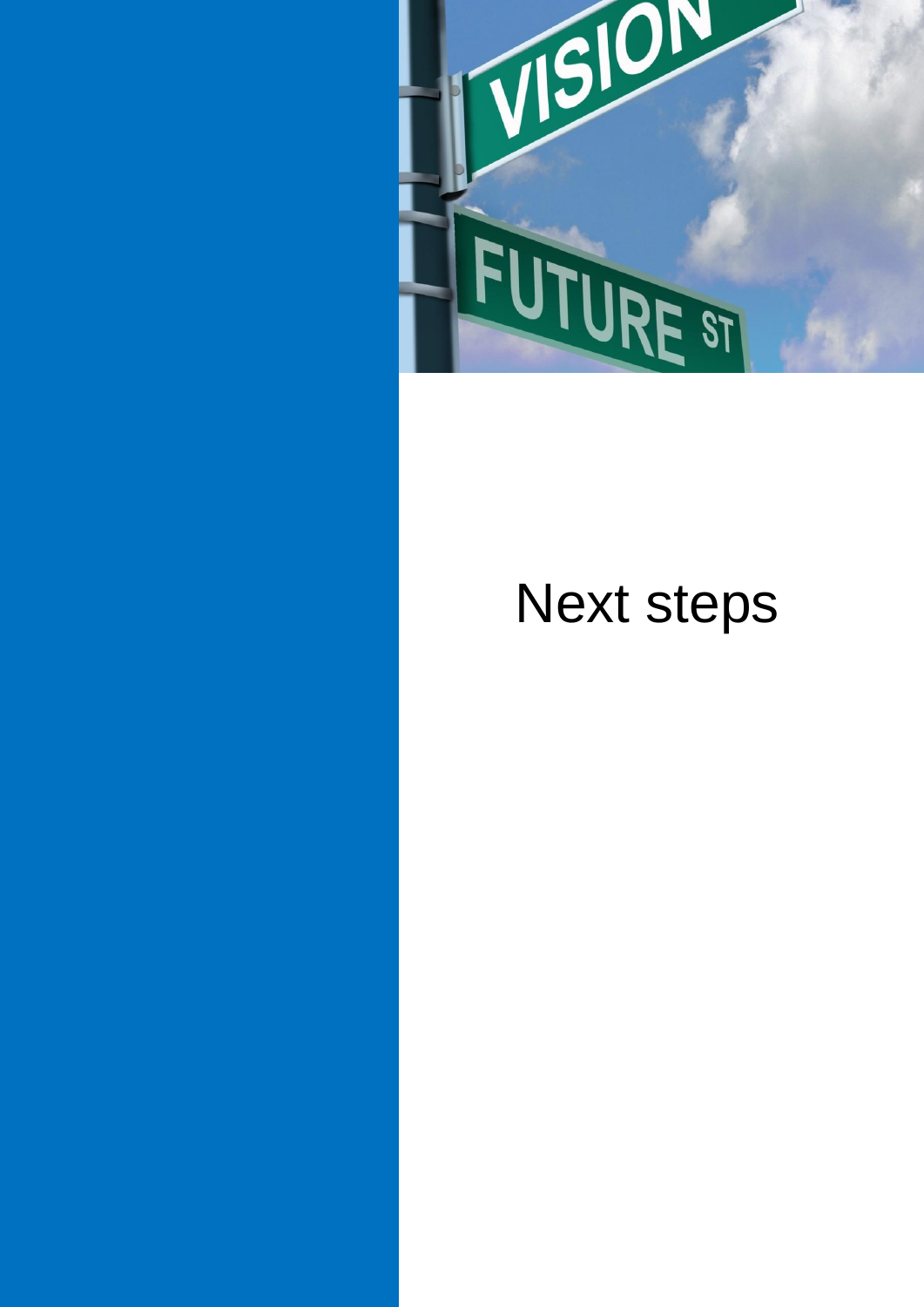# Key lessons

## *Feasibility of training*

The programme found that it is **feasible and useful** to train GPs in health coaching.

An important issue is the **timing of training** during a GPs career. In this instance GPs nearing the end of the final year of specialist training were targeted. This meant that GPs had a good background in consultation skills and clinical knowledge and were familiar with using their skills in practice. However the timing meant that GPs were preoccupied with other things related to the end of their training and may not have had as much time available as would otherwise be the case.

*"We have learned that this time of transition between trainee and GP has been difficult for them, a learning point perhaps. The trainee year is full and the transition is stressful."* (Stakeholder)

*"It would have been nice if we had more time to digest the content and it started earlier in the year. There were so many things where we just skimmed the surface."* (GP)

Furthermore, many of the GPs shifted to a new practice at the time when they were supposed to be undertaking practical sessions. This meant they had not built up rapport with people, that new practices may not have been as supportive and that it was more difficult to select people to take part with some degree of continuity. It is partly for this reason that some GPs found it difficult to complete the accreditation portfolio.

*"Do the training a bit earlier in the year so we have enough clinical time before leaving."* (GP)

*"It should be run earlier in the year because this time it came when people were finishing their jobs and had other commitments."* (GP)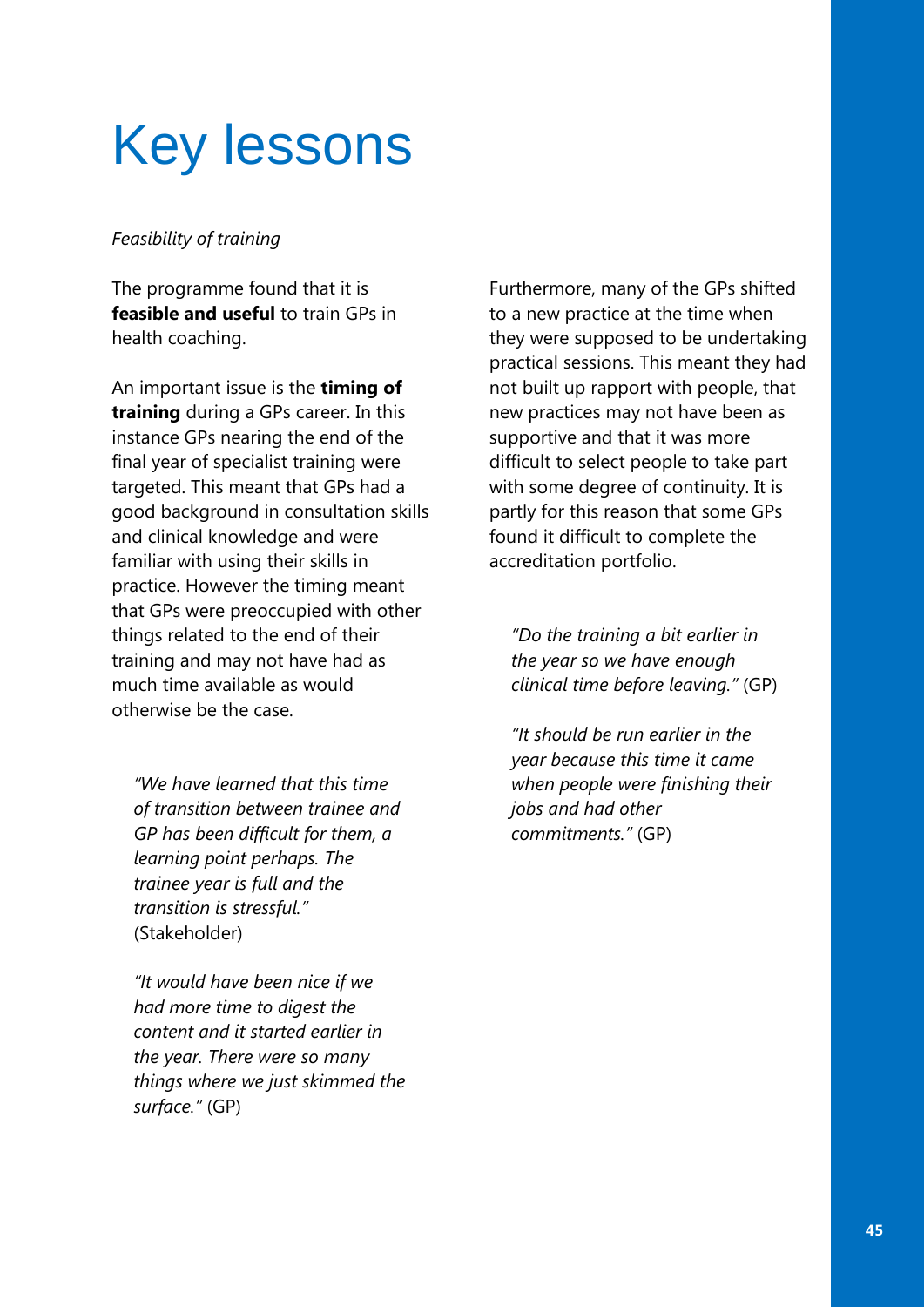The timing of the programme means that it may be unlikely that these GPs can act as champions for coaching at this stage in their career. The London Deanery was hoping that the programme may develop champions for coaching and that these GPs would be keen and able to promote messages to other trainees. Whilst the GPs were positive about the value of coaching, the stage of their careers, other competing family and professional demands and a lack of experience in training others may **limit their capacity to act as champions** in the immediate future.

A select group of GPs was trained and the training was relatively resource intensive in terms of both funding and time. However, the London Deanery is testing ways to roll the concept out further using the GPs as champions, via online learning resources and via a train the trainers programme.

GPs were supportive of rolling the concept of health coaching out more broadly and integrating this into routine training for health professionals.

*"I"m very pro the idea of rolling this out. It is important to try to integrate this at postgraduate level for trainees. That way the ideas get embedded. As a fully qualified GP you don"t have the time to have this training. It should be put in the postgraduate curriculum, but if not it could be an optional Deanery course that most trainees do. A lot of the ideas are similar, like patient empowerment and responsibility and collaboration so it could very easily be assimilated. It does not need the official label of coaching. The skills could be included without naming it coaching."* (GP)

Interestingly, GPs emphasised that the concepts could be rolled out widely without labelling them as 'coaching.'

*"Could be included from third or fourth year medical students onwards as a standard part of communication skills. Planting seeds about challenging patients, raising awareness etc would be good. It doesn"t have to be labelled as coaching."* (GP)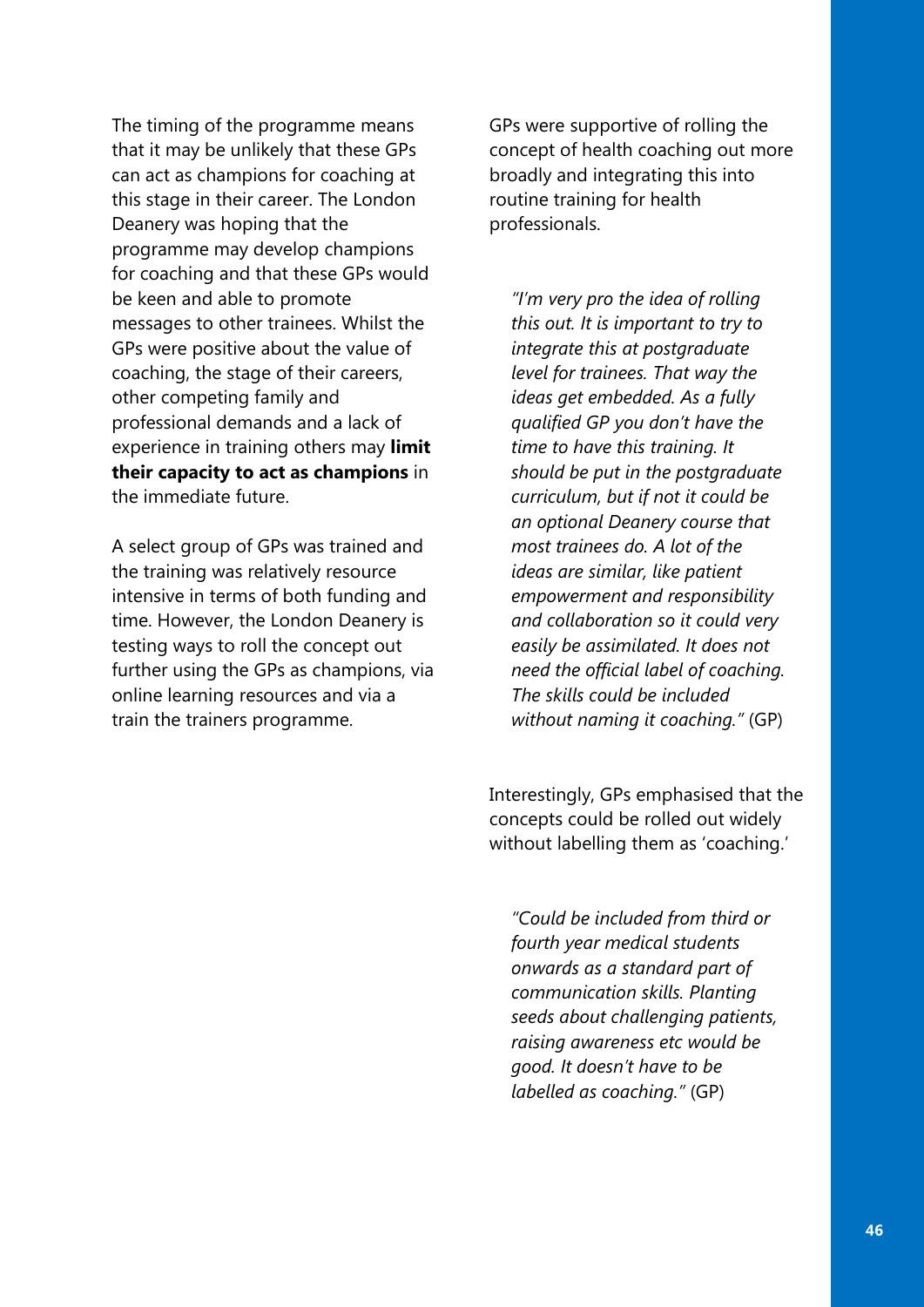Some suggested that coaching skills **should be taught to all new GPs** at an introductory level, with more detail being available for those interested.

*"All GP trainees get a half day release for teaching. They should get an introduction. Then those who are interested could go to apply. More places should be available but it is not for everyone."* (GP)

GPs suggested that integrating training about health coaching earlier into their careers would help **embed the skills as part of their professional mindset**.

*"Getting it into our training early will help us use the skills more intuitively."* (GP)

*"The tools help you by giving you a structure not to jump in and not give advice and answers. That is why it is so useful and why it should be taught early on."* (GP)

Although roll out may necessitate training larger numbers of people at once, advice from GPs was to **keep courses as small as possible** to allow enough time for interaction and practise as these were seen as key success factors.

*"Give everyone a flavour of what it is about then allow people to self select. Keep group sizes small. That makes it easier and better so not to dilute the benefit."* (GP)

*"It was good to have a small cohort this time around. Having a bigger group would be harder."* (GP)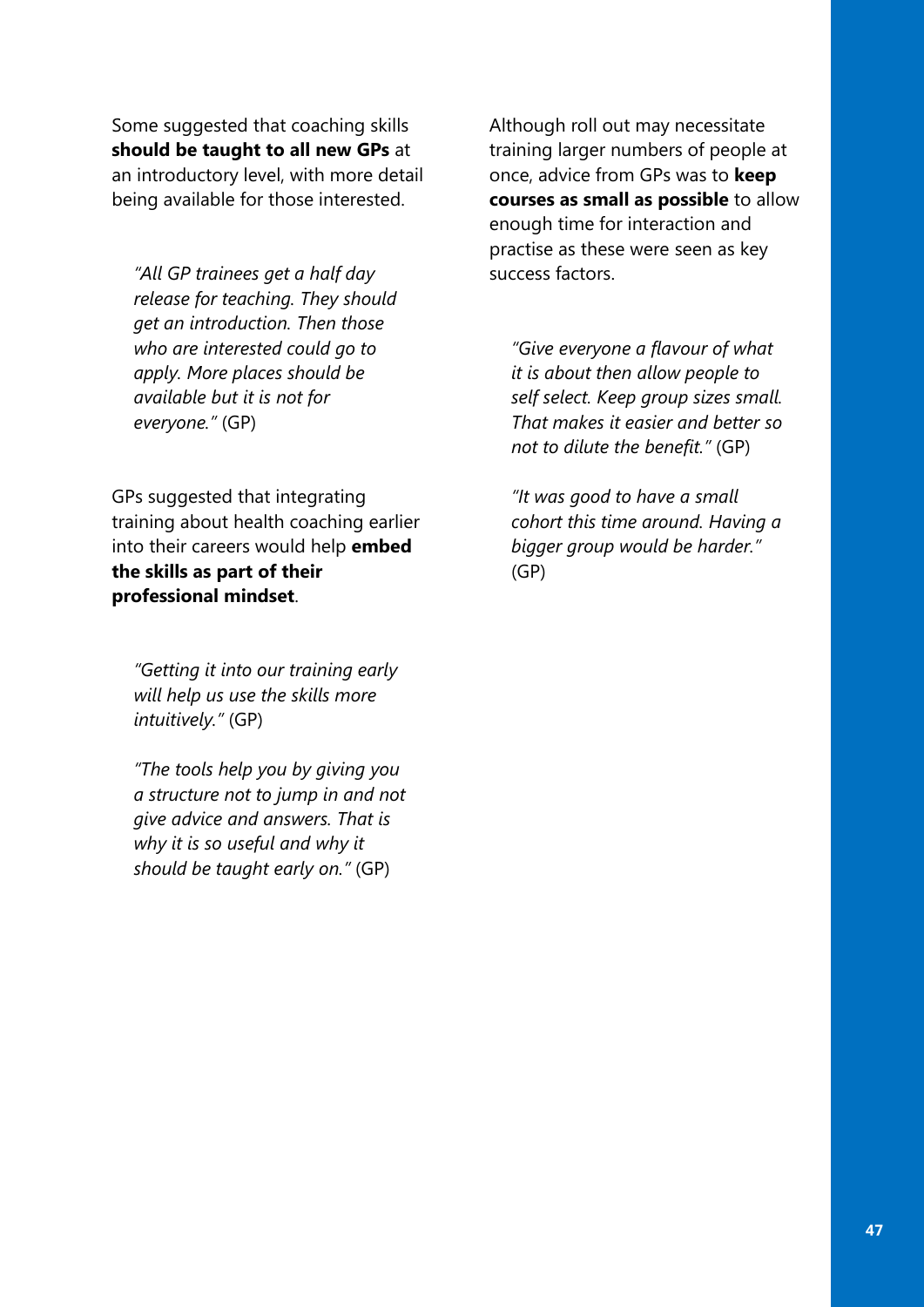### *Content and style of training*

The programme generated a number of lessons about the style of training used.

Foremost is that within training sessions it is essential to allow participants **time to practise** as this was noted as a key success factor in embedding new skills and shifting the mindset of GPs.

*"It really worked for me because I saw it work ON me. There has to be the space and time for practice and people have to be open to practising and being open."* (GP)

*"Giving people the opportunity to be coached is useful. Seeing the impact it can have on you makes a difference."* (GP)

Secondly, some comments can be made about the **duration of training**. This training programme ran for five full days (spread into three segments), but after two day long sessions real changes in GPs attitudes and behaviours were noticeable. Two days would probably be the minimum duration of a course aiming to engender change (rather than merely inform people about the concepts and raise awareness). Courses of shorter duration are unlikely to have any long term impacts on behaviour – but this remains to be tested.

GPs felt strongly that the longer duration of training was beneficial.

*"An afternoon or one day session is not enough. The way it is taught is important. This course was taught fantastically. Taking part in a half day session wasn"t very good and gave coaching a bad name." (GP)*

*"Training does need to be four or five days long. Shorter courses would not be good because it is a concept that you need to get, and you only do that by having enough practice."* (GP)

Thirdly, it is important to emphasise the need for **expert facilitation**.

*"It is really important that the standard of training is maintained. It should not be done in an amateurish way."* (GP)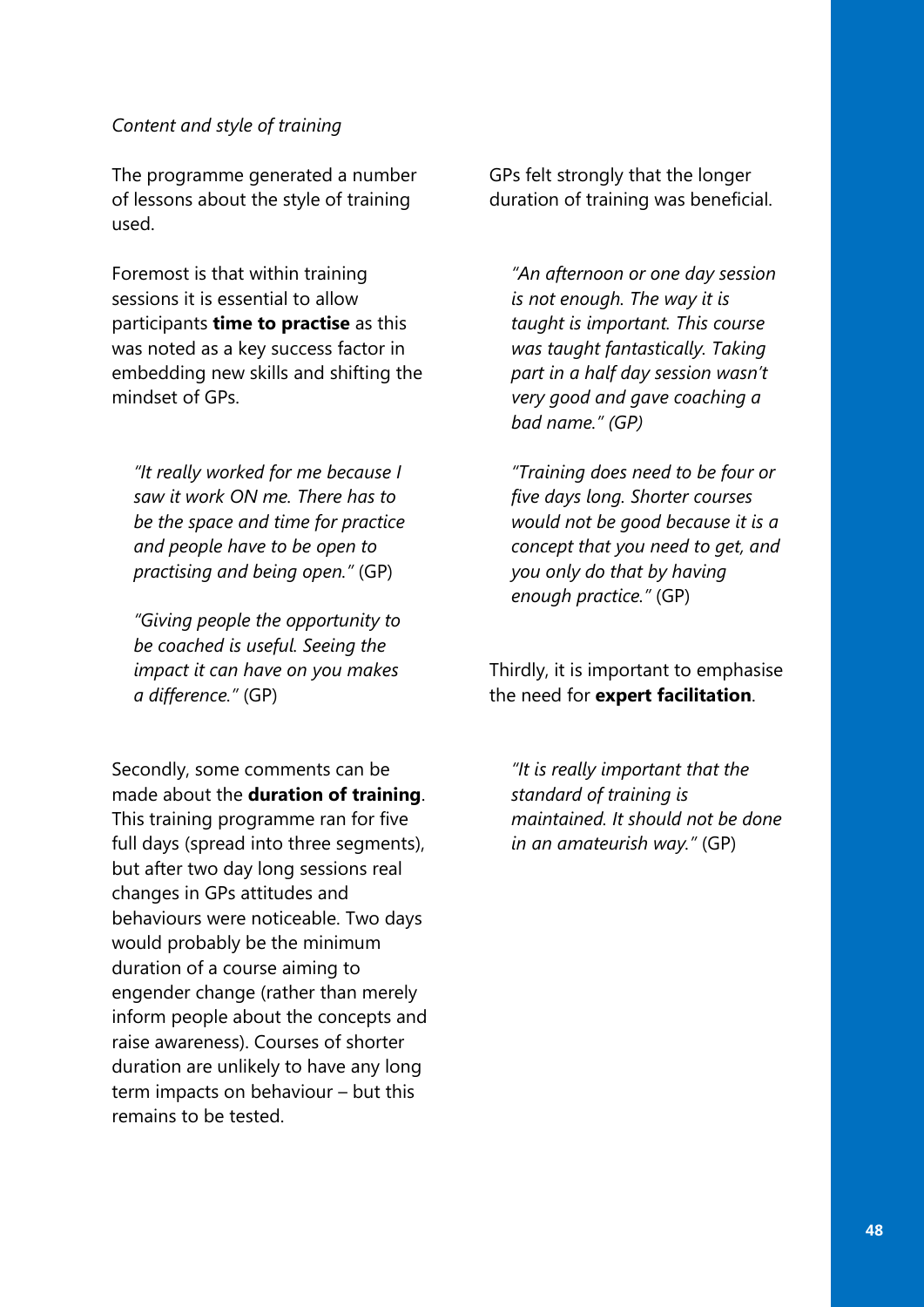Group dynamics were important during the training. Having 14 people worked well. It allowed a big enough group to bounce ideas around but was small enough not to be daunting or stifle participation. The delegates were all young and relatively confident and outgoing, so were open to participating in the variety of activities required. It may have taken more time to engage another demographic with this style of learning. The training style was well matched to the participants.

Some participants had attended coaching or mentoring training offered by the Deanery or others in the past, including four day coaching training. There are questions about the value of encouraging people who already had some experience to participate, given that there was wide demand from others to take part. All those who had previously undertaken some coaching training said that this programme was more valuable because the concepts were presented clearly, because the learning style was active and engaging and because there was extensive time for practice. Participants felt they had learnt more and enhanced their skills more effectively compared with other training completed previously.

The quality of the training is important because any benefits gained may be linked to the style and quality of the programme. In other words, other courses about health coaching may not be associated with such positive outcomes for professionals and the people with whom they work.

Several components of the programme are worthy of note in this regard. The facilitation team were experienced and knowledgeable about both coaching and about healthcare. They were good educators and facilitators as well as experts in the substantive content. Having an appreciation of the healthcare environment was beneficial. The facilitators were able to create an informal and relaxed learning environment where participants felt safe to share, learn, make 'mistakes' and challenge themselves.

#### The **ongoing support** offered,

including follow up telephone calls and a follow up evening session, helped to maintain momentum after the formal teaching sessions had concluded.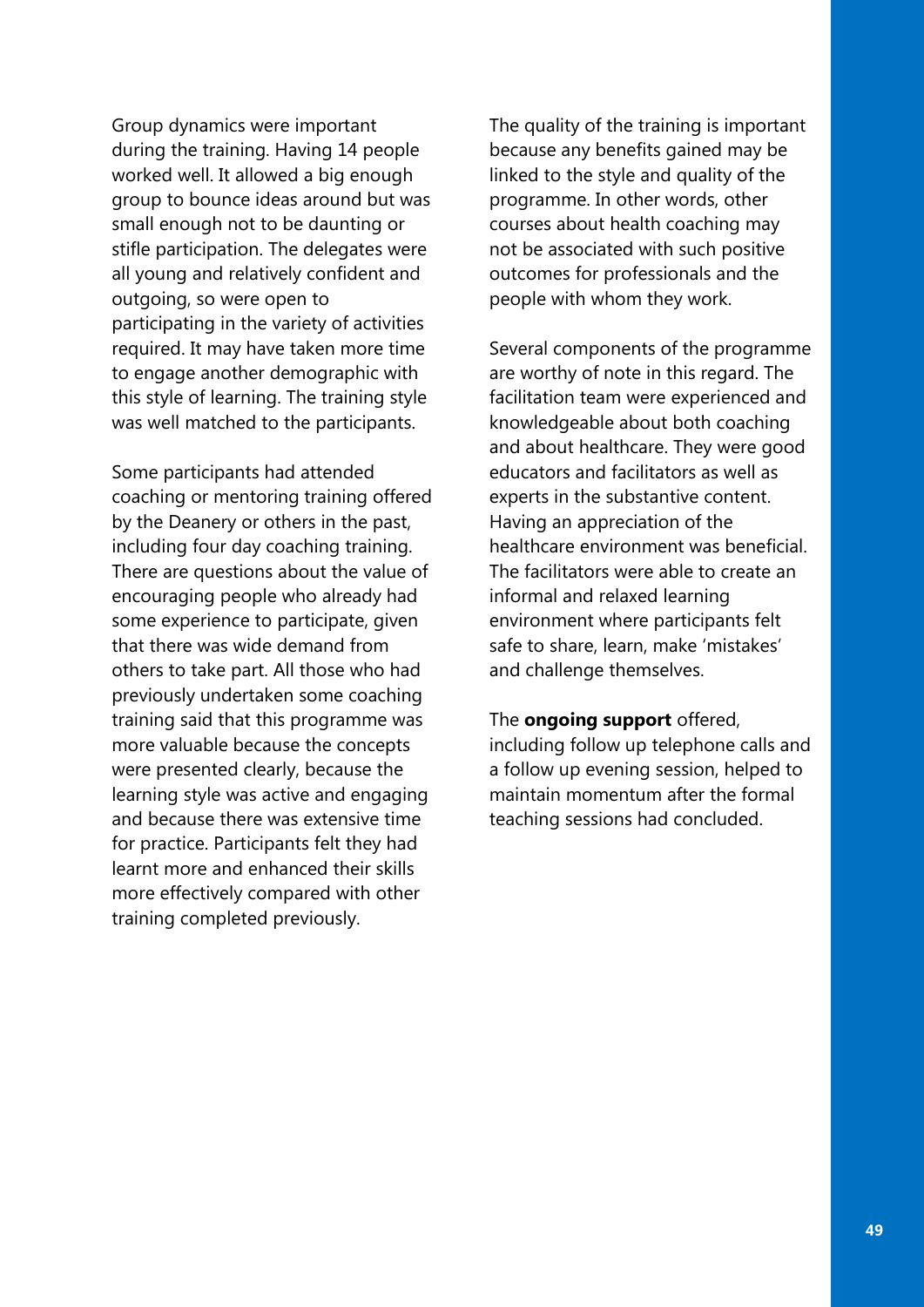### *Embedding coaching into practices*

GPs believed that health coaching was applicable to day to day practice but were concerned about fitting the process into a ten minute consultation. Most GPs booked double appointments initially to allow themselves more time to test the approach.

*"The biggest challenge for me has been the time issue. It is incredibly difficult to keep to ten minutes even in follow up sessions. I"d say a minimum of 20 minutes is needed and that was my main problem."* (GP)

GPs worked on their days off, ran extra sessions or offered late sessions in order to fit in health coaching sessions with their usual commitments. A lot used tools as part of their usual consultations rather than as special sessions.

*"I prefer using the tools as part of regular consultations rather than having separate sessions. It changes the culture of practice. It allows me to pass responsibility back to patients. It is good for them and for me. I just wish I had more time to do it."* (GP)

*"Most coaching was opportunistic rather than people coming in for a set of three sessions."* (GP)

Some stakeholders may be concerned about the capacity of newly qualified doctors to use coaching skills in 'real life' general practice. Time pressures may not facilitate the use of these skills and GPs may revert to behaviours that are not enabling. During the short follow up period of this programme, GPs reported that this was not the case and that they had succeeded in embedding new skills into their routine consultations. GPs acknowledged that it was difficult to take time out for full formal coaching sessions but felt that the skills they had learned were applicable in normal consultations. In fact, almost all said that they were using new techniques as part of their regular consultations. Longer follow up would be required to see whether this remained over time.

GPs did acknowledge constraints about offering formal coaching sessions, however.

*"Once the programme was over it was difficult to maintain the momentum in usual clinical practice to offer structured health coaching sessions. But the approach has found its way into the general interactions in terms of some of the phrases I use now and letting go and giving patients more options regarding what they want to do. But I haven"t been offering coaching sessions as such."* (GP)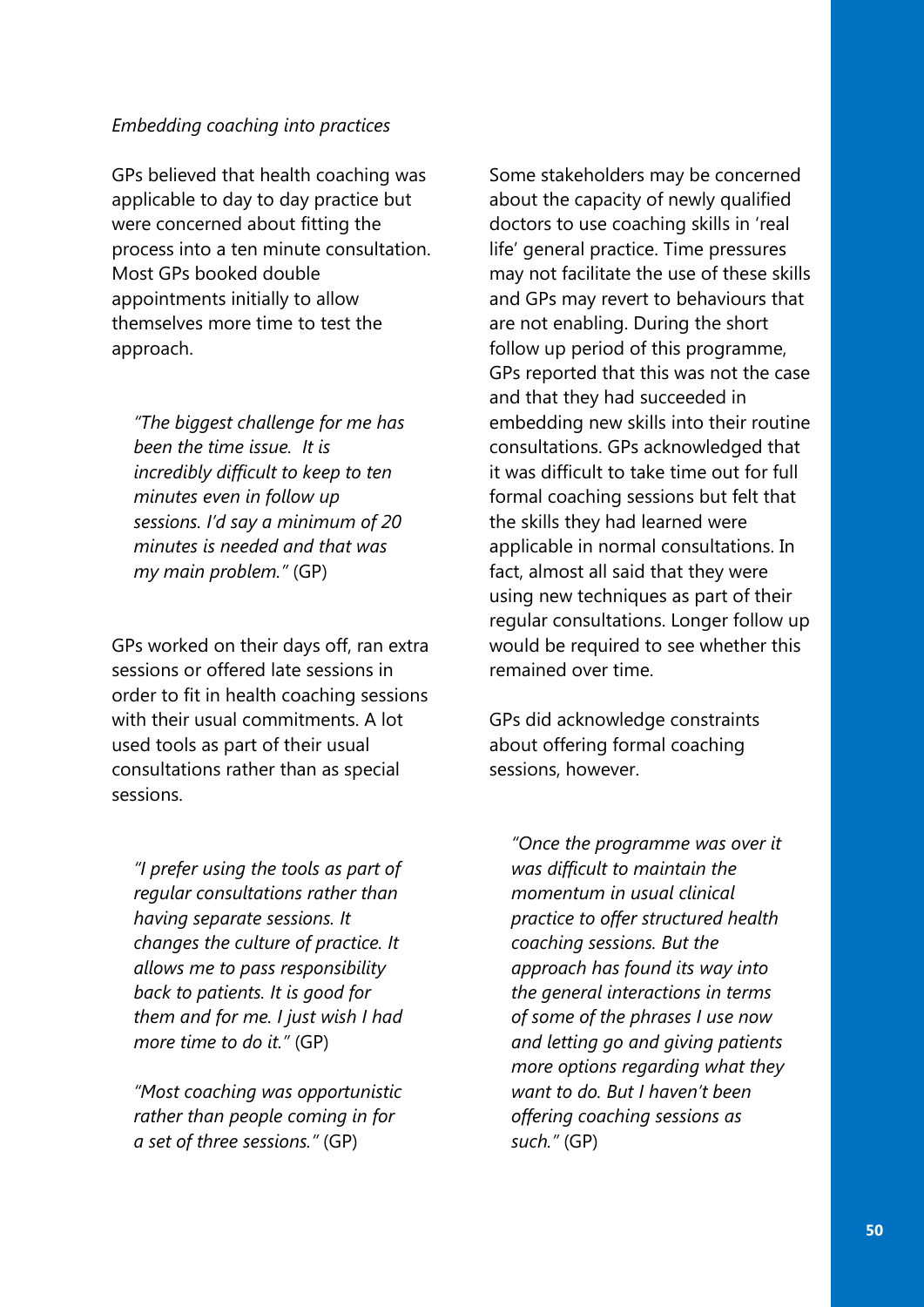*"It is almost impossible to do coaching in the way I"m practicing. There is no time within consultations to do this. I can"t fit it in within a ten minute slot. I have been able to use one off questions or a series of questions from coaching, particularly around mindset to get people to think outside the box."* (GP)

Some GPs drew a distinction between the feasibility of using a coaching approach within routine consultations versus entire coaching sessions.

*"A health coaching approach does not necessarily require more time, in fact, by asking questions in the style of health coaching it may save time by addressing issues more quickly or determining which issues the patient is not ready to address. Using the approach / techniques is different to having a coaching sessionwhich I do not think is feasible in the time constraints of a routine consultation."* (GP)

*"It is possible to introduce small ideas or approaches but it isn't possible to 'coach' effectively within 10 minutes including having time to discuss any other problems the patient may have, print off prescriptions if required and then write in the notes. A separate (longer if possible - but unlikely given pressures on appointment access at most GP surgeries) appointment is required for the patient to have the full benefit of the coaching approach."* (GP)

GPs also suggested that it was important to leave enough time between each coaching session. In this programme GPs may have run coaching sessions more frequently for each person than would otherwise be the case due to collating materials for an accreditation portfolio, trying to fit within a project timeframe and attempting to gain feedback before moving on from their training practices. Some GPs suggested that in future they would leave about one month between each coaching session to allow time for participants to put their plans into action.

*"I feel in the future when I coach clients I will do it for longer periods, not necessarily more sessions, but more time in between sessions."* (GP)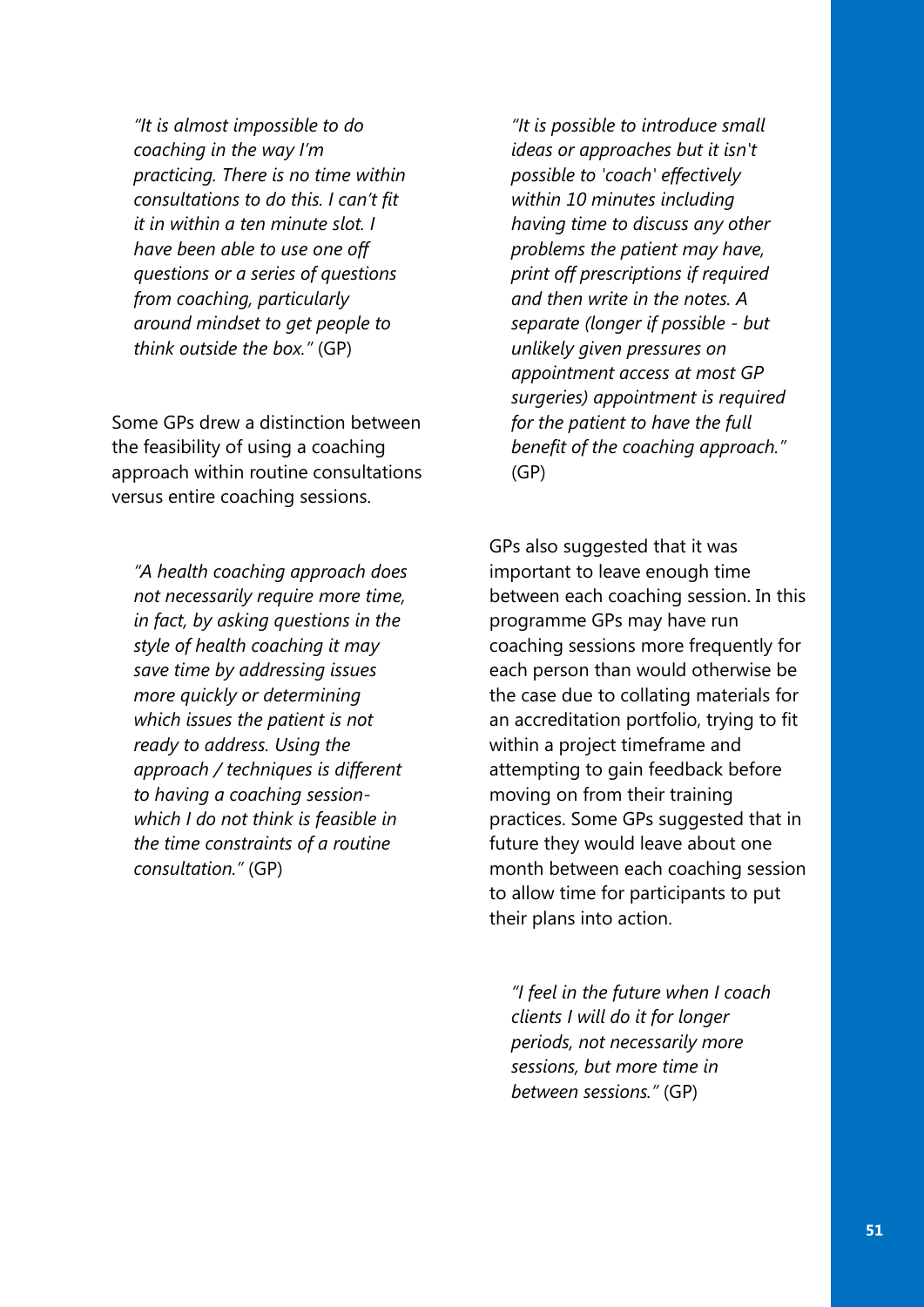#### *Selecting GP trainees*

The GPs chosen to take part in the programme were selected in a precise manner based on their ability to take part and were provided with feedback and preparation prior to the course.

*"The selection process was good because everyone felt ready and that created a team feel to the course."* (GP)

The most motivated and aligned GP trainees may have put themselves forward. This means that the impact of such training on a broader audience is unclear. Health coaching training needs to be tested with established GPs, not just GP trainees.

The clinicians selected were young and enthusiastic. The evaluation can only observe the benefits of in depth training targeting this select group, rather than assuming that any benefits would be equally likely in a broader cohort. For instance, GPs who had been practicing for many years may have a different outlook and some clinicians may not support approaches that are less directional in nature. Exploring the value of training with these groups would help to ascertain the value of specific training techniques more broadly.

#### *Selecting people to coach*

The people that GPs chose to test a coaching approach with were also highly selected. This is appropriate given that **coaching is not worthwhile for every person or every condition**. People were generally very positive about the impacts of a coaching approach on their satisfaction and motivation to change, but this needs to be interpreted in the context of selecting people for whom coaching was appropriate. It cannot be assumed that every person would gain as much satisfaction and motivation from this approach.

Although the programme encouraged GPs to test health coaching with people with long term conditions, this was not always possible.

*"I had difficulty recruiting patients with long term conditions as they all said they have enough awareness and feel they are managing well enough. Perhaps a newly diagnosed patient would be more engaged."* (GP)

Broad criteria were used to select people to take part so it is not possible to draw conclusions about whether coaching is more effective in supporting people with particular conditions or with certain characteristics or demographics.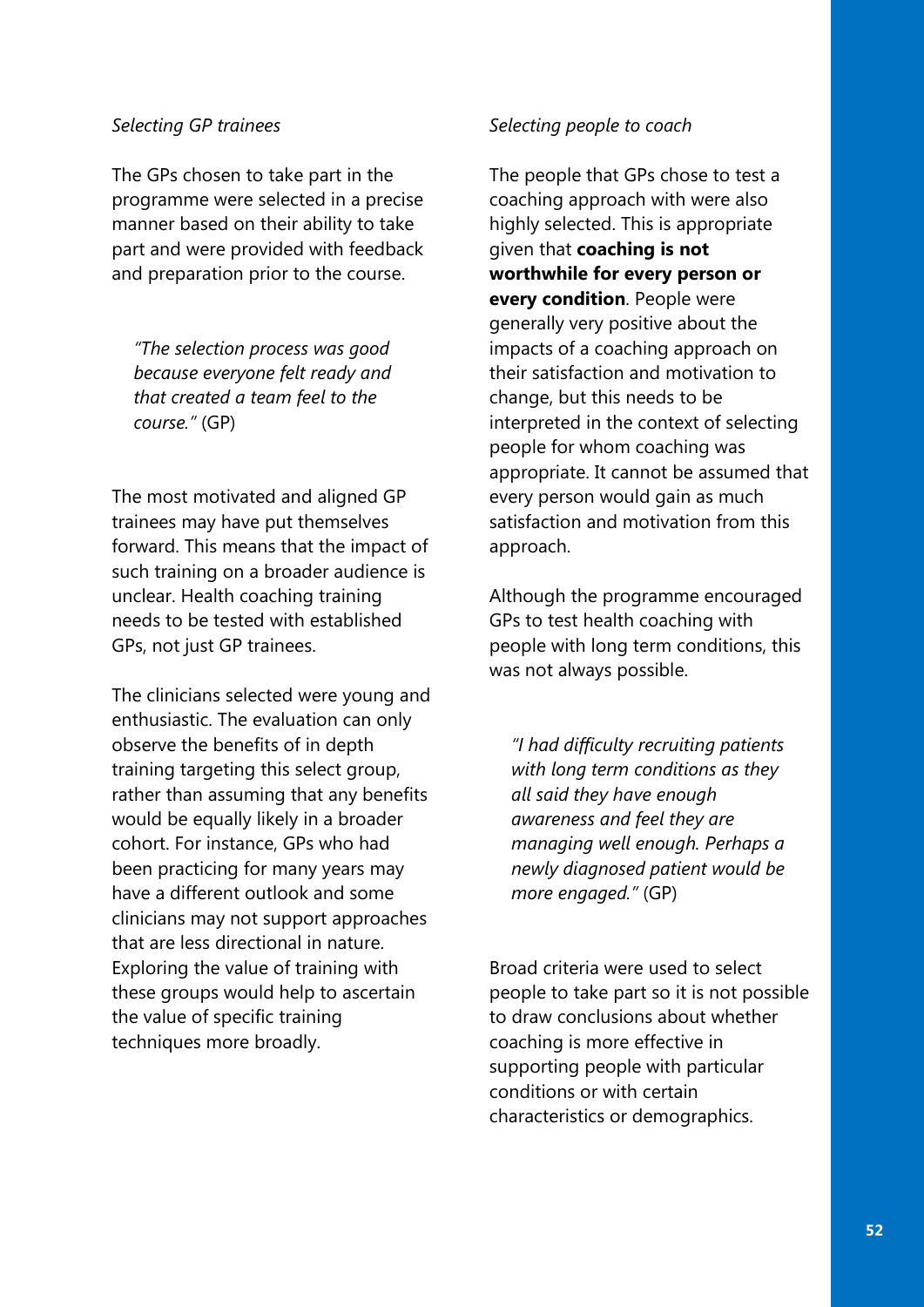However GPs were candid about a key learning point: that health coaching does not necessarily work for everyone. They drew conclusions about the most viable candidates. Firstly, it was suggested that **coaching works well for those who want to make changes**.

*"A key reason coaching sometimes didn"t work with patients were people not being ready to change. They knew the consequences of their behaviour but had no motivation to change. The doctor"s role is not necessarily to raise motivation, but to know when people are ready to move forward."* (GP)

*"Having someone who is motivated make a change makes a big difference. Man lost 2.5kgs each time he came back. It took 30 minutes the first time and 15- 20 minutes the next."* (GP)

Secondly, coaching may work best in general practice among those who are more articulate.

*"The overall response from patients have been very good. It works well with people who are more educated and who can communicate well."* (GP)

Some GPs suggested that coaching worked best for certain issues such as weight loss and smoking cessation. There were mixed views about the value of coaching for those with depression or psychological issues.

*"Have had mixed reactions from patients. Some react well others are more like a wall, especially those with psychological issues."*  (GP)

*"The highlight that struck me was that it was easier to present this to patients who were less ideal – not those with chronic diseases who had already accepted their condition. It works best for those with low mood, anxiety and alcohol issues. This makes it harder in terms of the issues but feedback from patients was pretty positive."* (GP)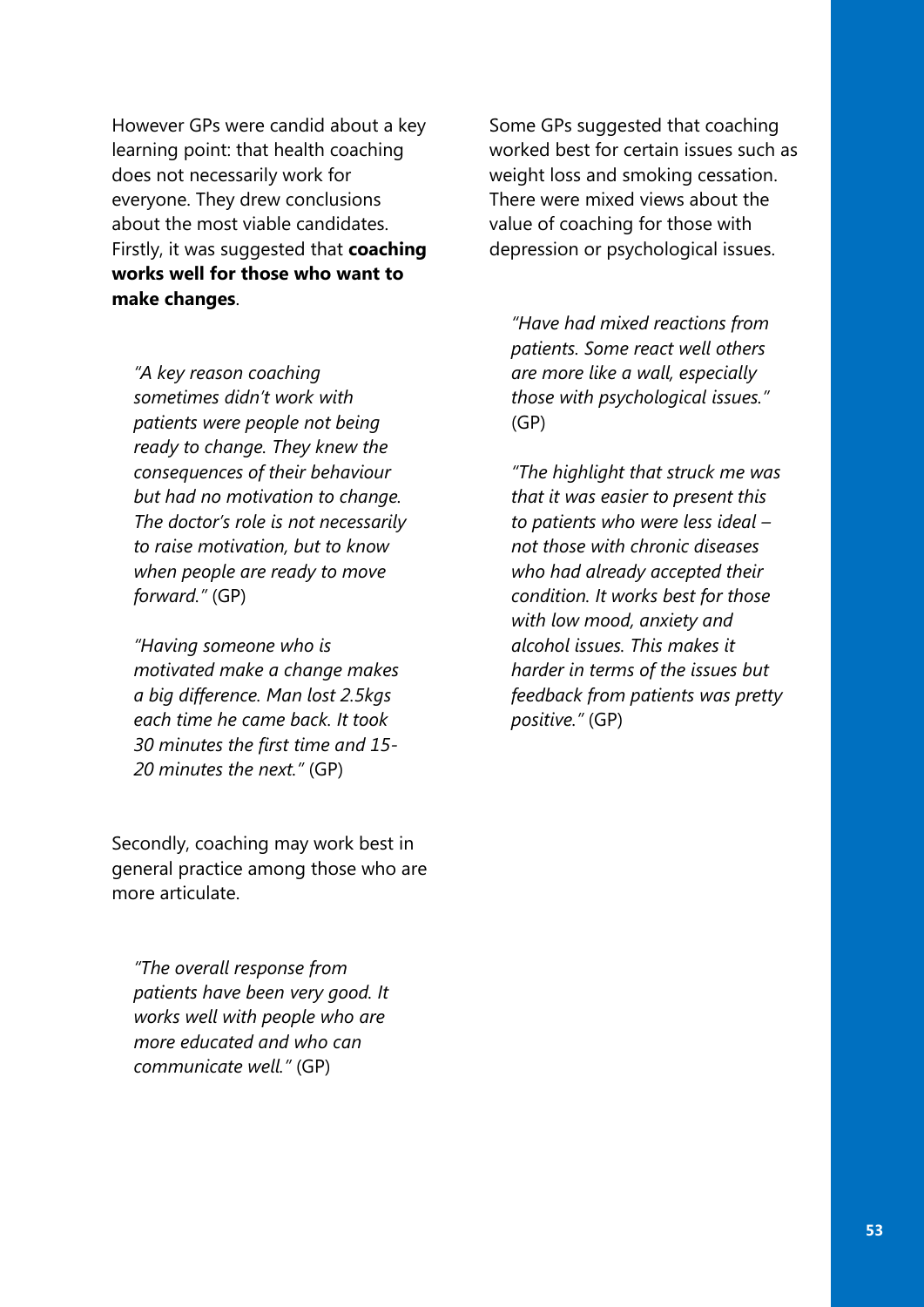Having some degree of rapport with people was important, especially as in this instance coaching required people to commit to taking part in several sessions.

*"I went for patients that I had a good rapport with anyway so I could rely on them to come back and take part. I looked at their motivation and whether they really wanted to make a change."*  (GP)

*"It is about identifying the right people to make sure that the time you"re investing is worthwhile. It can be useful for all patients in terms of helping people take responsibility, but for more formal coaching, people have to be more engaged."* (GP)

GPs suggested it was important to be clear with people about the coaching style and encourage people not to expect the GP to always be the 'expert.'

*"I"ve had a mixed experience. Some patients have been really positive and some have been a bit sceptical. Some were expecting me to provide them with lots of answers and so they didn"t get what they want. It can"t be applied to every single patient every single time."* (GP)

*"The success of coaching depends on the beliefs of the person, how they have reacted to other interventions. Some of the patients who always want answers from the doctor are difficult to engage. It is a different culture for them."* (GP)

Some said there was a delicate balance between being a coach and taking on a clinical role, and it worked best if people recognised the difference.

*"Sometimes there was a conflict in roles as a coach versus a doctor. Sometimes patients wanted a doctor"s opinion and were seeking medication. This conflicted with the coaching approach."* (GP)

It is also important to be able to challenge people so coaching may be difficult among those with lower self esteem or who take challenges as a personal affront.

*"Some patients didn"t like to be challenged or I was not comfortable saying I would challenge them."* (GP)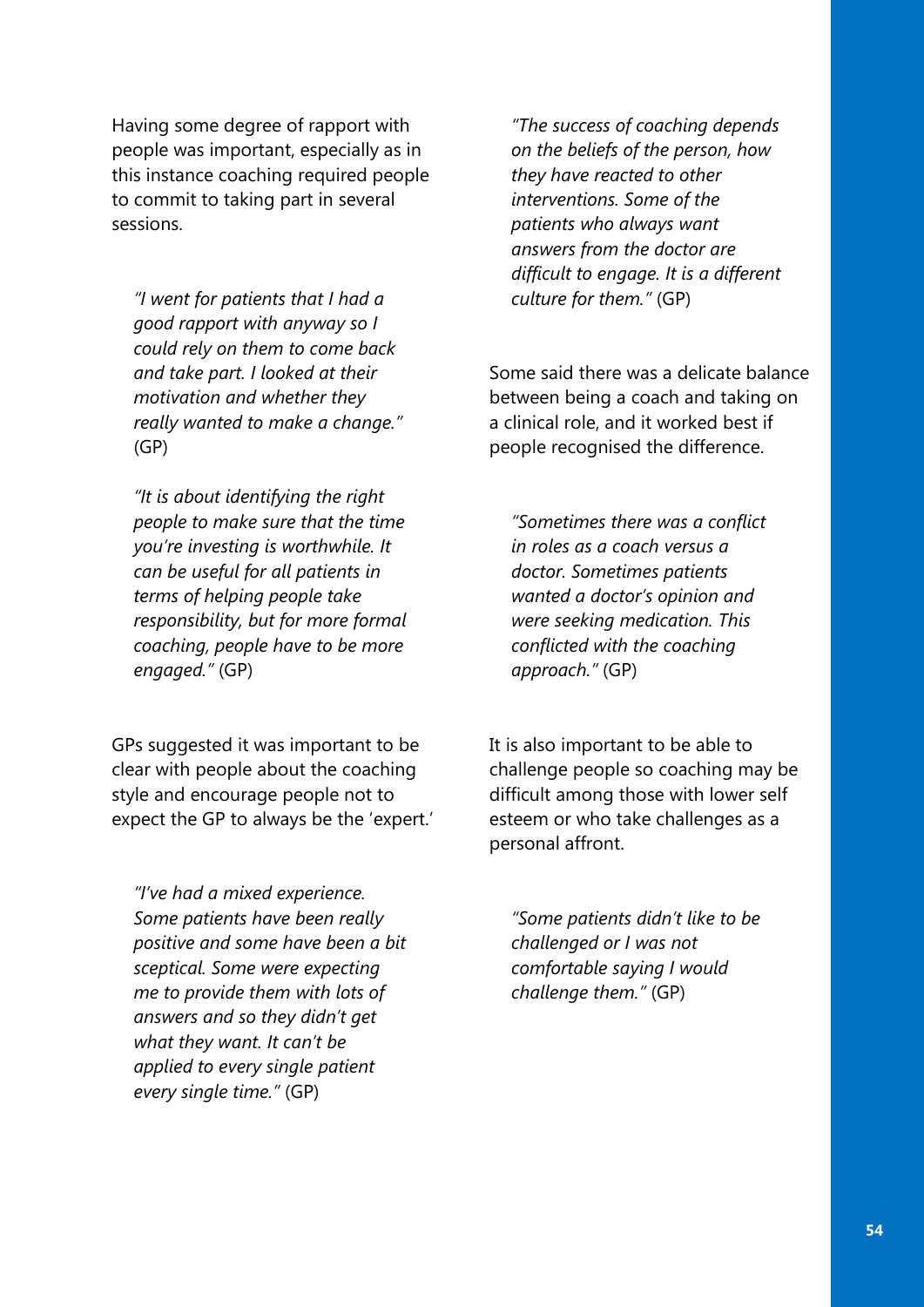This underlines the fact that **coaching requires re-education of both health professionals and the people they work with** to ensure consistent expectations.

*"In general it has been really positive. It depends on the patients though. You have to use the right techniques for the right patients. Not all want to make goals."* (GP)

#### *Administrative issues*

A final lesson learned involves leadership issues. The London Deanery implemented this programme as a standalone pilot project. Internal and external stakeholders suggested that from an administrative and managerial perspective, it may have been helpful to have more clarity about who was leading the project and the responsibilities of different team members. There were a variety of different team members, all committed to helping the programme work, but it was sometimes unclear who had leadership responsibility internally and this carried over into the level to which directions and administrative support was seamless. This may also have impacted on the production of educational resources and clear allocation of funds.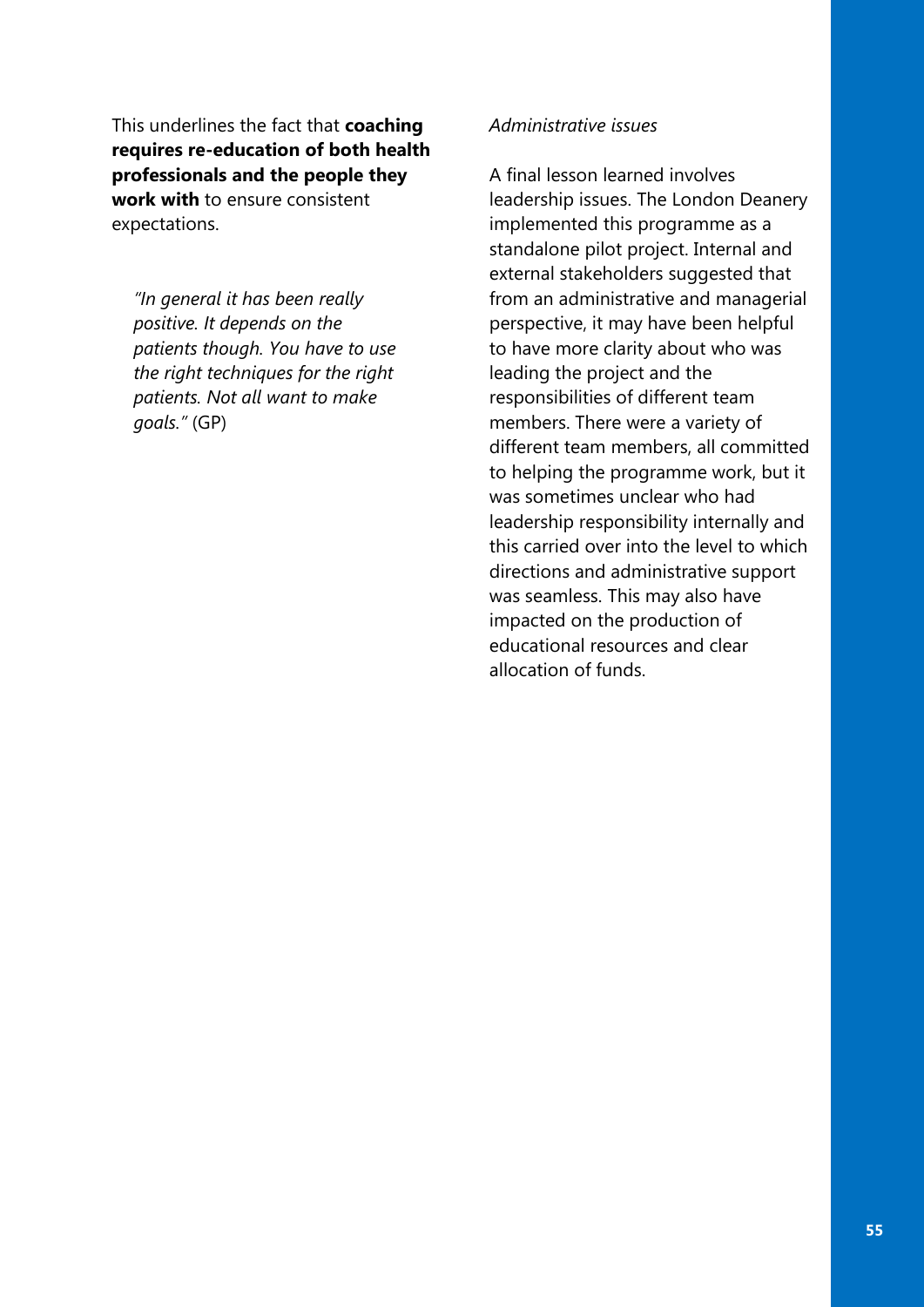# Next steps

Coaching is not a 'quick and easy' skill that can be learnt from books or websites.

*"It"s about a change in attitude and mindset."* (Stakeholder)

It takes time and practice. It is more of a mindset and a change in approach than a specific set of skills or techniques. Using different techniques is an important component of coaching, but the techniques alone are not enough. It is the different attitude, mindset and way of thinking about people and relationships that is at the core of coaching.

The London Deanery has a number of plans in place to make best use of the lessons learned from this pilot.

### *Embedding learning*

Stakeholders and participants felt strongly that the coaching approach had value and should be offered routinely.

*"Something needs to be built in regarding sustainability and putting this into practice in the long term. GPs need to be trained in this routinely."* (GP)

GPs felt strongly that training in health coaching should be taught as part of the standard undergraduate curricula and should be offered to all GPs as part of continuing professional development.

The Deanery will consider how best to embed training in health coaching skills within the formal medical curriculum. In time it is hoped that this approach will be rolled out more widely into the **training of other health professionals** too.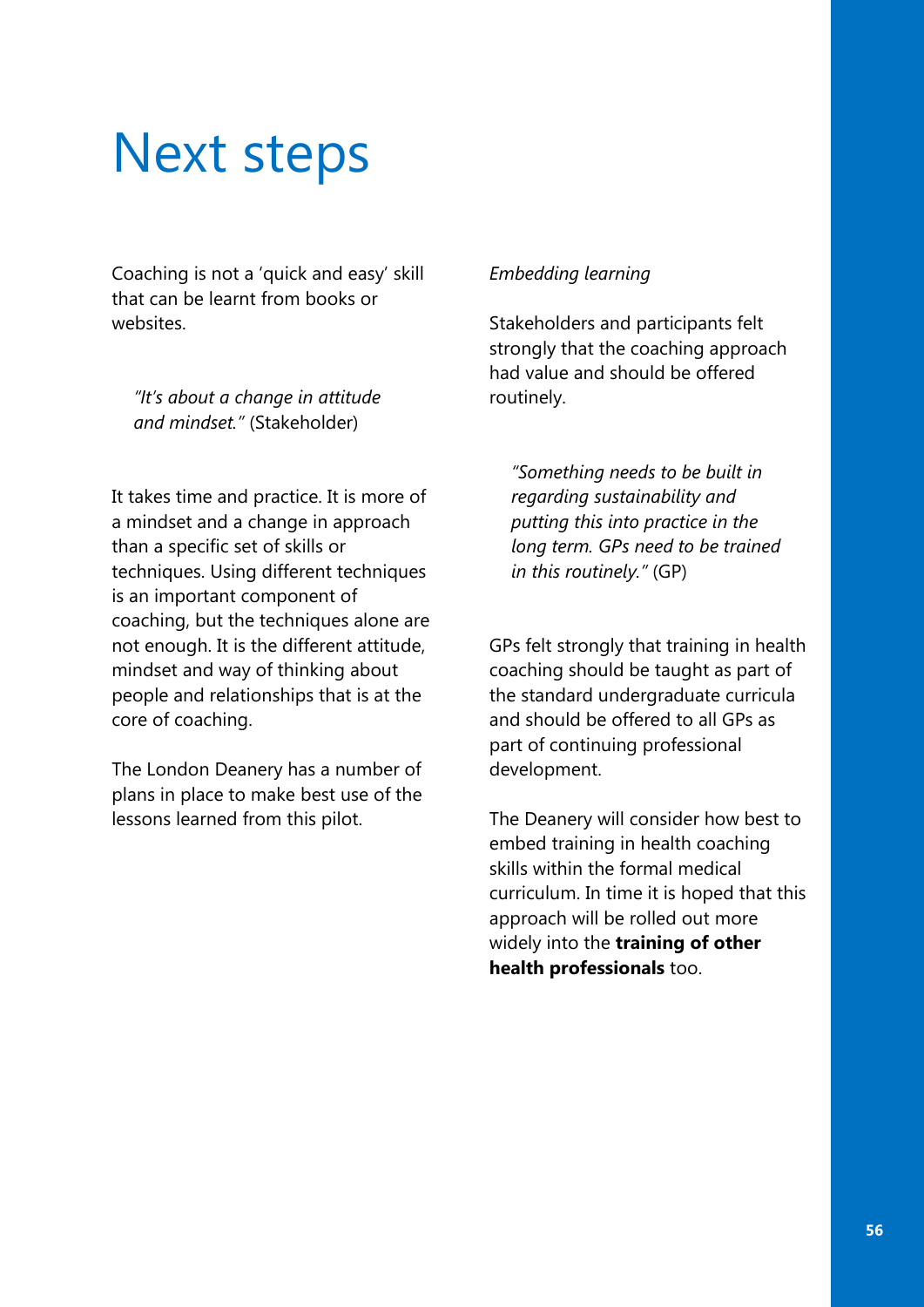This programme suggests that it is important to select participants at the right stage of their development. GP registrars about to complete their final year of training have a lot on in both their personal and professional lives. This was a busy time for participants and meant that they had a variety of other commitments.

Training people earlier in health coaching might be more useful, such as the first year of postgraduate training (foundation year 1). The Deanery is considering offering some key skills training during foundation training in future, amongst other roll out initiatives. Many of these roll out initiatives are being planned by the coaching and mentoring division, which focuses on postgraduate faculty development, whereas this project was run by the GP school.

It was suggested that the Deanery might consider day or half day long masterclasses or workshops, but it is likely that these would focus on the 'tools' and techniques associated with coaching rather than supporting clinicians to develop a different mindset. Such changes are not likely to happen in a short space of time and without practice, so **short workshops may not be the most effective and cost effective way** of rolling out this approach in the longer term. Short courses can raise awareness about the concept of coaching, but may not support clinicians to apply it in practice or to sustain any changes in attitude and behaviour.

Feedback from this programme suggests that in order to foster change in attitudes and skills, a **two day course with telephone follow up may be the absolute minimum needed**. Appropriate time to practise and see the benefits of coaching first hand is essential.

The Deanery is developing an online learning module. Whilst this may be useful for drawing together resources about key concepts and acting as a refresher, alone it is unlikely to embed the cultural and attitudinal change needed to ensure coaching is successful. Coaching is not a 'quick fix.' It takes time and enthusiasm to learn and apply, and ongoing support and practise is required.

### *Champions*

It is hoped that the GPs who took part in the programme will share their skills more widely and become a resource to help roll out this concept.

The Deanery supports the notion of ongoing learning and is offering mentoring, opportunities for more training and networking events for these GPs. The Deanery plans to invite the GP participants to future learning events and to engage them in follow on activities. As yet these activities have not been planned.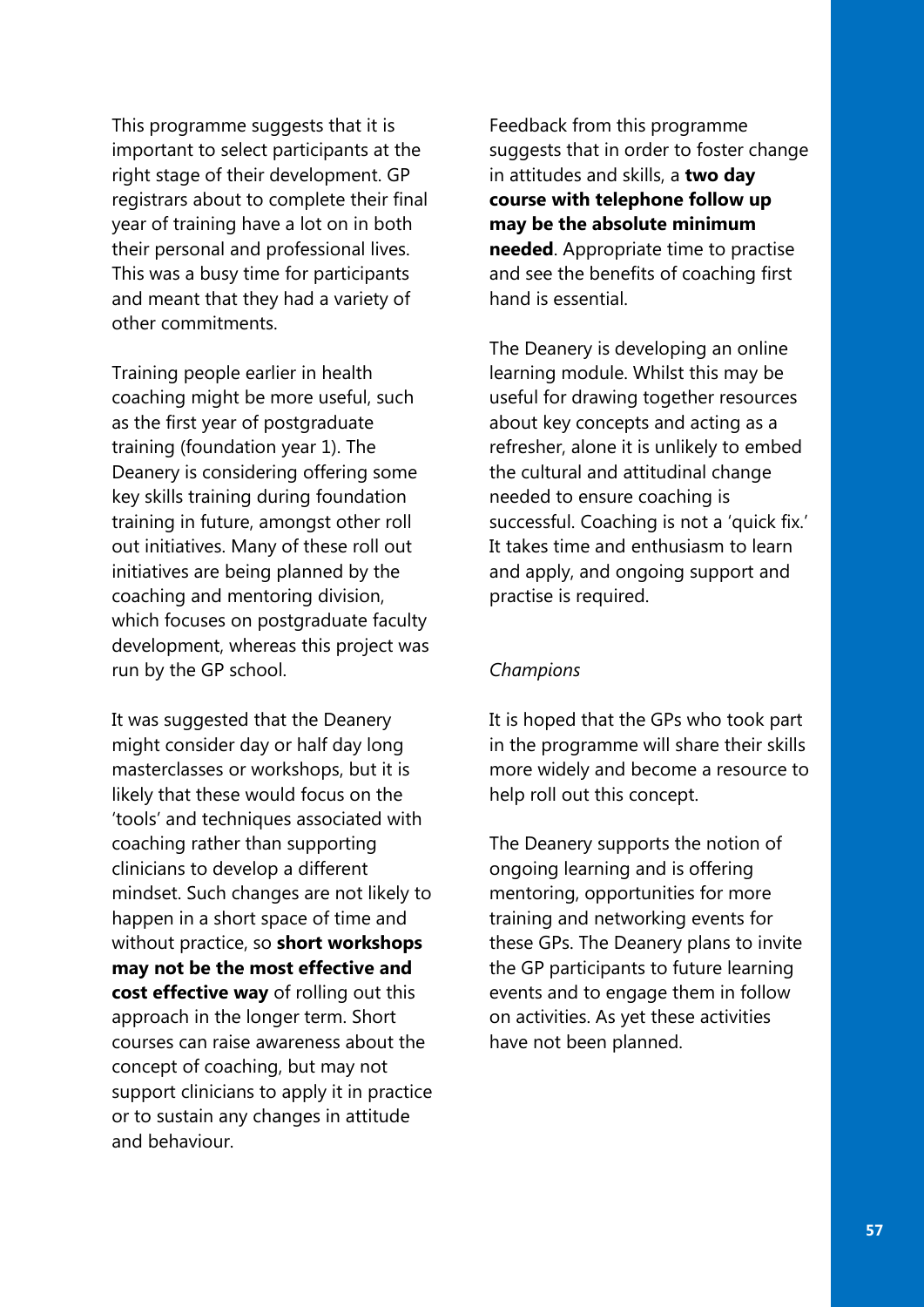# *Ongoing tests of change*

Table 2 outlines the extent to which the programme met its original objectives and Table 3 summarises core outcomes.

# *Table 2: Achievement of objectives*

| <b>Objectives</b>         | <b>Status</b>      |
|---------------------------|--------------------|
| Train 12 GP               | 14 GPs were        |
| specialty trainees in     | trained and 8      |
| health coaching           | were accredited    |
| Identify four             | 8 GPs had a total  |
| patients with long        | of 12 patient      |
| term conditions for       | contacts. Some     |
| each GP specialty         | identified four    |
| trainee to <b>test</b>    | patients, some     |
| health coaching           | worked with more   |
| with                      | than four.         |
| Create educational        | An online module   |
| materials about           | is due to be       |
| health coaching           | launched in        |
|                           | December 2012.     |
| Provide further           | No further         |
| training for health       | training has taken |
| professionals in the      | place. A train the |
| form of workshops         | trainers           |
| and podcasts              | programme is       |
|                           | planned for        |
|                           | February 2012.     |
| Evaluate the <b>short</b> | The immediate      |
| term impact of            | impacts of the     |
| health coaching           | training have been |
|                           | documented.        |
| <b>Disseminate the</b>    | The Deanery plans  |
| evaluation and            | to disseminate     |
| learning across the       | learning through   |
| Deanery                   | internal networks  |
| educational               | and at             |
| network and to            | conferences and    |
| London pathfinder         | learning events.   |
| clinical                  |                    |
| commissioning             |                    |
| consortia                 |                    |

# *Table 3: Key outcomes*

| <b>Outcomes</b>             | <b>Achievements</b> |  |
|-----------------------------|---------------------|--|
| <b>Outcomes for GPs</b>     |                     |  |
| <b>Extent to which</b>      | Increase in         |  |
| GPs feel they               | confidence and      |  |
| have tools to               | knowledge of        |  |
| empower                     | coaching            |  |
| patients                    | techniques          |  |
| <b>Extent to which</b>      | Increase in         |  |
| GPs feel                    | engagement and      |  |
| confident and               | confidence among    |  |
| engaged in their            | some GPs            |  |
| work                        |                     |  |
| Outcomes for processes      |                     |  |
| Feasibility of              | Coaching            |  |
| coaching                    | techniques can be   |  |
| approach within             | used in regular     |  |
| consultations               | consultations but   |  |
| and impact of               | full consultation   |  |
| using health                | sessions take       |  |
| coaching on                 | longer and require  |  |
| consultation                | additional          |  |
| length and                  | sessions            |  |
| frequency                   |                     |  |
| Outcomes for people coached |                     |  |
| Change in                   | There was a trend   |  |
| people's                    | towards increased   |  |
| attitudes                   | confidence in self  |  |
| towards keeping             | care and more       |  |
| themselves                  | positive attitudes  |  |
| healthy                     |                     |  |
| Completing at               | Everyone who        |  |
| least one health            | completed a         |  |
| goal during                 | feedback form       |  |
| coaching                    | reported change     |  |
|                             | in at least one     |  |
|                             | health behaviour    |  |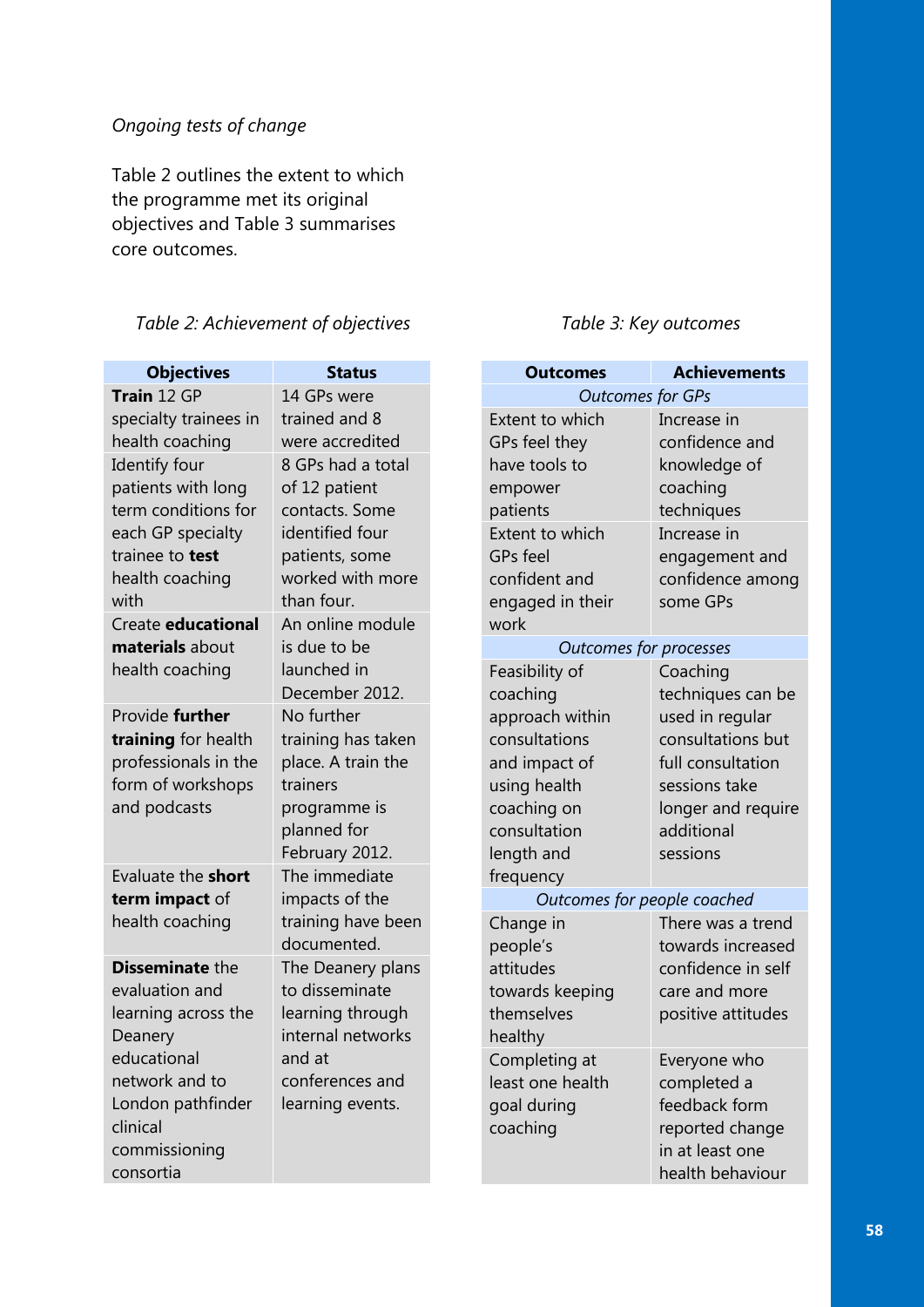Thus, the pilot suggests that:

- It is **feasible** to teach health coaching to new GPs.
- GPs trained in health coaching report shifts in their consultation style and greater **confidence** supporting people with long term conditions.
- If carefully selected, people taking part in coaching can feel more **motivated and confident** and this can result in positive behaviour change.
- $\bullet$  It is possible to use coaching techniques during routine consultations without increasing duration or frequency. However, if full coaching sessions are run, this necessitates extra sessions and spending more time per session.

The programme found that relatively brief training in health coaching can have effects on how GPs work with people and this may have lasting impacts on their consultation style and on people's motivations to change their behaviour.

However, with such a small number of GPs and patients involved and no comparison group, the evaluation cannot tell us whether these trends are statistically significant and sustainable in the longer term. It is also unclear to what extent the benefits for patients are due to the longer duration of appointments versus the coaching techniques. The trends are very positive though and there is much scope for future work to examine the benefits for those taking part in coaching more robustly, including any changes in clinical outcomes and healthcare resource use.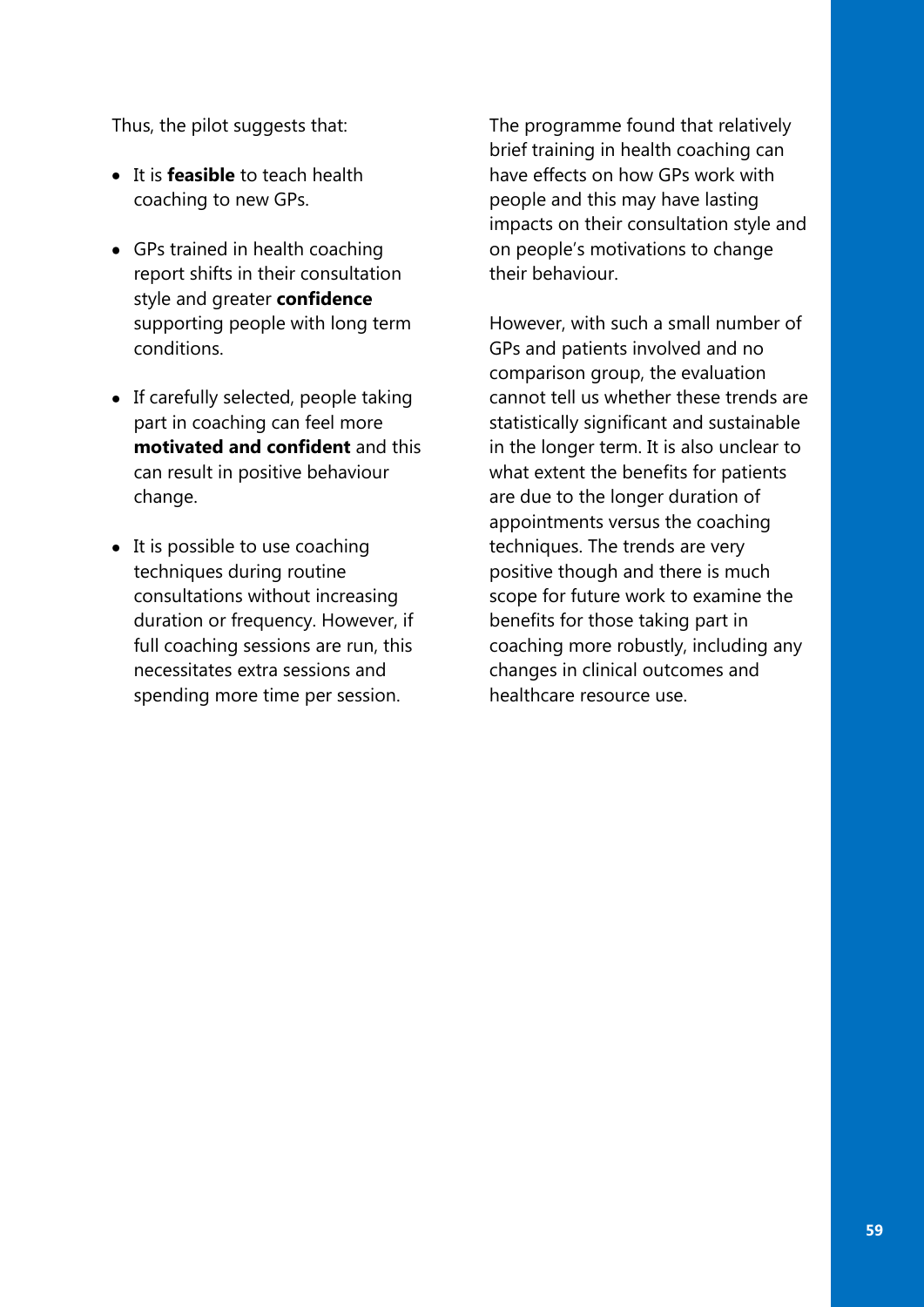# References

- 1 Bennett HD, Coleman EA, Parry C et al. Health coaching for patients with chronic illness. *Fam Pract Manag* 2010;17(5):24-29.
- 2 World Health Organisation. *Innovative Care for Chronic Conditions. Building Blocks for Action*. Geneva: WHO, 2002.
- 3 Department of Health. *Improving Chronic Disease Management*. London: Department of Health, 2004.
- 4 Department of Health. *Improving Chronic Disease Management*. London: Department of Health, 2004.
- 5 Department of Health. *Equity and Excellence: Liberating the NHS.* London: Stationery Office, 2010.
- 6 http://services.parliament.uk/bills/2010- 11/healthandsocialcare.html
- 7 Wise J. Shared decision making must move from rhetoric to reality, says King's Fund. *BMJ* 2011;343:d4734.
- 8 Huffman MH. Health coaching: a fresh, new approach to improve quality outcomes and compliance for patients with chronic conditions. *Home Healthc Nurse* 2009;27(8):490-496;
- 9 Kreitzer MJ, Sierpina VS, Lawson K. Health coaching: innovative education and clinical programs emerging. *Explore* 2008;4(2):154- 155.
- 10 Wolever RQ, Eisenberg DM. What is health coaching anyway? Standards needed to enable rigorous research. *Arch Intern Med* (Published online October 2011).
- 11 Palmer S. Health coaching to facilitate the promotion of healthy behaviour and achievement of health-related goals. *Int J Health Prom Educ* 2003;41;91-93.
- 12 Leveille SG, Huang A, Tsai SB et al. Health coaching via an internet portal for primary care patients with chronic conditions: a randomized controlled trial. *Med Care* 2009;47(1):41-47.
- 13 Allen M, Iezzoni LI, Huang A et al. Improving patient-clinician communication about chronic conditions: description of an internet-based nurse E-coach intervention. *Nurs Res* 2008;57(2):107-112.
- 14 Lipscomb R. Health coaching: a new opportunity for dietetics professionals. *J Am Diet Assoc* 2006;106(6):801-803.
- 15 Wagner PJ, Jester DM, Moseley GC. [Medical](http://www.ncbi.nlm.nih.gov/pubmed/12431943)  [students as health coaches.](http://www.ncbi.nlm.nih.gov/pubmed/12431943) *Acad Med* 2002;77(11):1164-1165.
- 16 Licht M, Davis JM, Scripps A, Cone J. Whole person health for the whole population: one-year evaluation of health coaching. *Perm J* 2007;11(4):41-44.
- 17 Wetzel TG. Health coaching. *Hosp Health Netw* 2011;85(5):20-24.
- 18 Linden A, Butterworth S, Prochaska J. Motivational interview based health coaching as a chronic care intervention. *J Eval Clin Prac* 2009;16;166-174.
- 19 Linden A, Butterworth SW, Prochaska JO. Motivational interviewing-based health coaching as a chronic care intervention. *J Eval Clin Pract* 2010;16(1):166-74.
- 20 Lawson K. Could health coaching build a bridge to a new system of healthcare? *Altern Ther Health Med* 2009;15(5):16-18.
- 21 Campos DC, Graveto JM. The role of nurses and patients' involvement in the clinical decision-making process. *Rev Lat Am Enfermagem* 2009;17(6):1065-1070.
- 22 Baars JE, Markus T, Kuipers EJ et al. Patients' preferences regarding shared decisionmaking in the treatment of inflammatory bowel disease: results from a patientempowerment study. *Digestion*  2010;81(2):113-119.
- 23 Schattner A, Bronstein A, Jellin N. Information and shared decision-making are top patients' priorities. *BMC Health Serv Res* 2006;6:21.
- 24 Loh A, Kremer N, Giersdorf N, Jahn H et al. Information and participation interests of patients with depression in clinical decision making in primary care. *Z Arztl Fortbild Qualitatssich* 2004;98(2):101-107.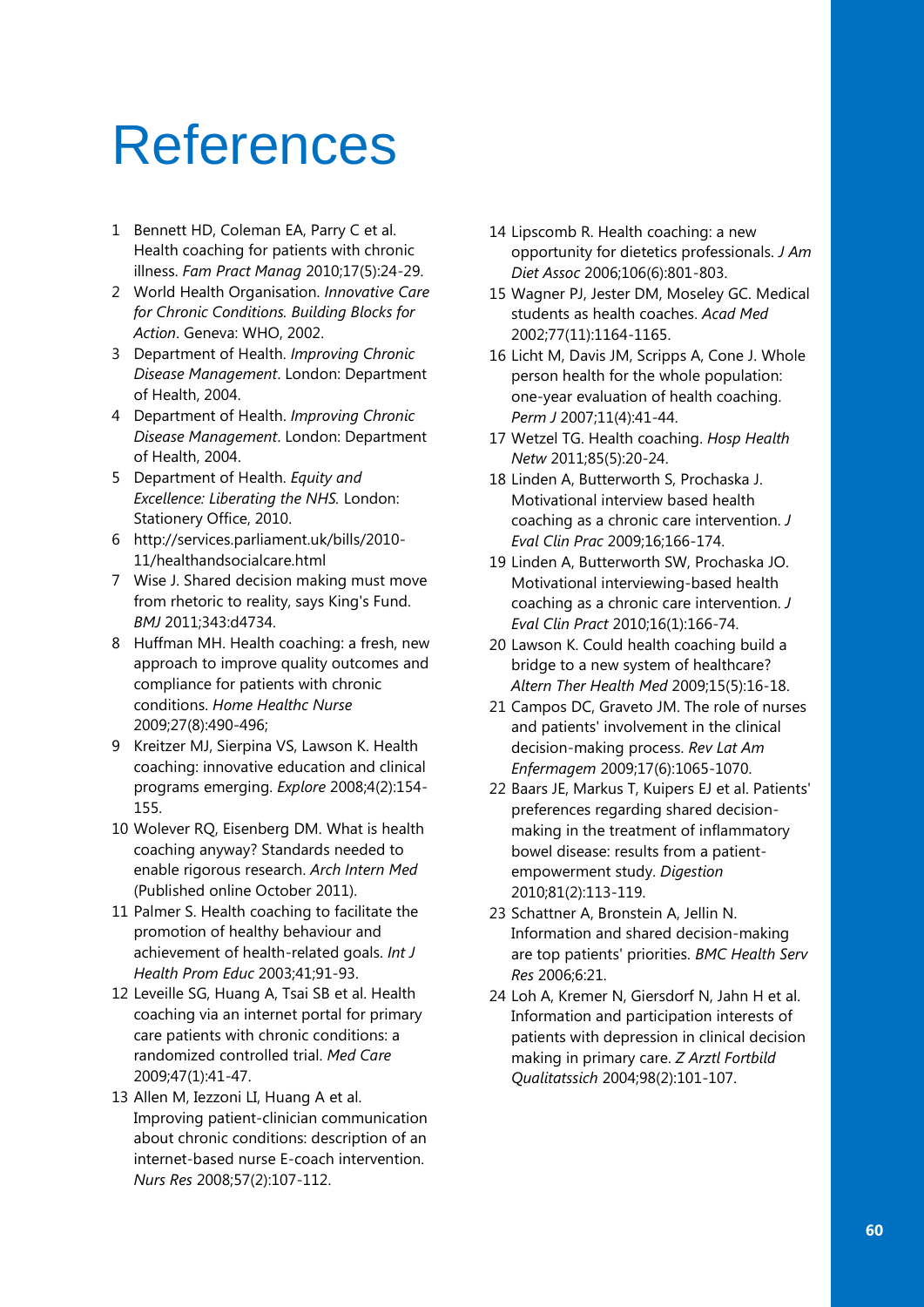- 25 Charles C, Gafni A, Whelan T. Self-reported use of shared decision-making among breast cancer specialists and perceived barriers and facilitators to implementing this approach. *Health Expect* 2004;7(4):338- 348.
- 26 Elwyn G, Gwyn R, Edwards A, Grol R. Is 'shared decision-making' feasible in consultations for upper respiratory tract infections? Assessing the influence of antibiotic expectations using discourse analysis. *Health Expect* 1999;2(2):105-117.
- 27 Butterworth S. Health-coaching strategies to improve patient-centered outcomes. *J Am Osteopath Assoc* 2010;110(4 Suppl 5):eS12-4.
- 28 Edwards A, Elwyn G. Inside the black box of shared decision making: distinguishing between the process of involvement and who makes the decision. *Health Expect* 2006;9(4):307-320.
- 29 Janz NK, Wren PA, Copeland LA et al. Patient-physician concordance: preferences, perceptions, and factors influencing the breast cancer surgical decision. *J Clin Oncol* 2004;22(15):3091-3098.
- 30 Moumjid N, Carrère MO, Charavel M, Brémond A. Clinical issues in shared decision-making applied to breast cancer. *Health Expect* 2003;6(3):222-227.
- 31 Whelan T, Levine M, Willan A et al. Effect of a decision aid on knowledge and treatment decision making for breast cancer surgery: a randomized trial. *JAMA* 2004;292(4):435- 441.
- 32 van Roosmalen MS, Stalmeier PF, Verhoef LC et al. Randomised trial of a decision aid and its timing for women being tested for a BRCA1/2 mutation. *Br J Cancer* 2004;90(2):333-342.
- 33 Mandelblatt J, Kreling B, Figeuriedo M, Feng S. What is the impact of shared decision making on treatment and outcomes for older women with breast cancer? *J Clin Oncol* 2006;24(30):4908-4913.
- 34 Merenstein D, Diener-West M, Krist A et al. An assessment of the shared-decision model in parents of children with acute otitis media. *Pediatrics* 2005;116(6):1267- 1275.
- 35 Penticuff JH, Arheart KL. Effectiveness of an intervention to improve parent-professional collaboration in neonatal intensive care. *J Perinat Neonatal Nurs* 2005;19(2):187-202.
- 36 Padilha JM. Influence of perception of chronic obstructive pulmonary disease in promotion of self-management of disease. *Rev Port Pneumol* 2010;16(4):641-648.
- 37 Lubetkin EI, Lu WH, Gold MR. Levels and correlates of patient activation in health center settings: building strategies for improving health outcomes. *J Health Care Poor Underserved* 2010;21(3):796-808.
- 38 Shigaki C, Kruse RL, Mehr D et al. Motivation and diabetes self-management. *Chronic Illn* 2010;6(3):202-214.
- 39 Kaptein AA, Klok T, Moss-Morris R, Brand PL. Illness perceptions: impact on selfmanagement and control in asthma. *Curr Opin Allergy Clin Immunol* 2010;10(3):194- 199.
- 40 Gallagher R. Self management, symptom monitoring and associated factors in people with heart failure living in the community. *Eur J Cardiovasc Nurs* 2010;9(3):153-160.
- 41 [Coulter A, Ellins J.](http://www.health.org.uk/publications/research_reports/patientfocused.html) *Patient-focused [Interventions: A review of the Evidence](http://www.health.org.uk/publications/research_reports/patientfocused.html)*. [London: The Health Foundation, 2006.](http://www.health.org.uk/publications/research_reports/patientfocused.html)
- 42 Remmers C, Hibbard J, Mosen DM et al. [Is](http://www.ncbi.nlm.nih.gov/pubmed/19888008)  [patient activation associated with future](http://www.ncbi.nlm.nih.gov/pubmed/19888008)  [health outcomes and healthcare utilization](http://www.ncbi.nlm.nih.gov/pubmed/19888008)  [among patients with diabetes?](http://www.ncbi.nlm.nih.gov/pubmed/19888008) *J Ambul Care Manage* 2009;32(4):320-327.
- 43 [Shon KH,](http://www.ncbi.nlm.nih.gov/pubmed?term=%22Shon%20KH%22%5BAuthor%5D&itool=EntrezSystem2.PEntrez.Pubmed.Pubmed_ResultsPanel.Pubmed_RVAbstract) [Park SS.](http://www.ncbi.nlm.nih.gov/pubmed?term=%22Park%20SS%22%5BAuthor%5D&itool=EntrezSystem2.PEntrez.Pubmed.Pubmed_ResultsPanel.Pubmed_RVAbstract) [Medication and symptom](http://www.ncbi.nlm.nih.gov/pubmed/12402370)  [management education program for the](http://www.ncbi.nlm.nih.gov/pubmed/12402370)  [rehabilitation of psychiatric patients in](http://www.ncbi.nlm.nih.gov/pubmed/12402370)  [Korea: the effects of promoting schedule](http://www.ncbi.nlm.nih.gov/pubmed/12402370)  [on self-efficacy theory.](http://www.ncbi.nlm.nih.gov/pubmed/12402370) *[Yonsei Med J](javascript:AL_get(this,%20)* 2002;43(5):579-589.
- 44 Blissmer B, Prochaska JO, Velicer WF et al. Common factors predicting long-term changes in multiple health behaviors. *J Health Psychol* 2010;15(2):205-214.
- 45 Song M. Diabetes mellitus and the importance of self-care. *J Cardiovasc Nurs* 2010;25(2):93-98.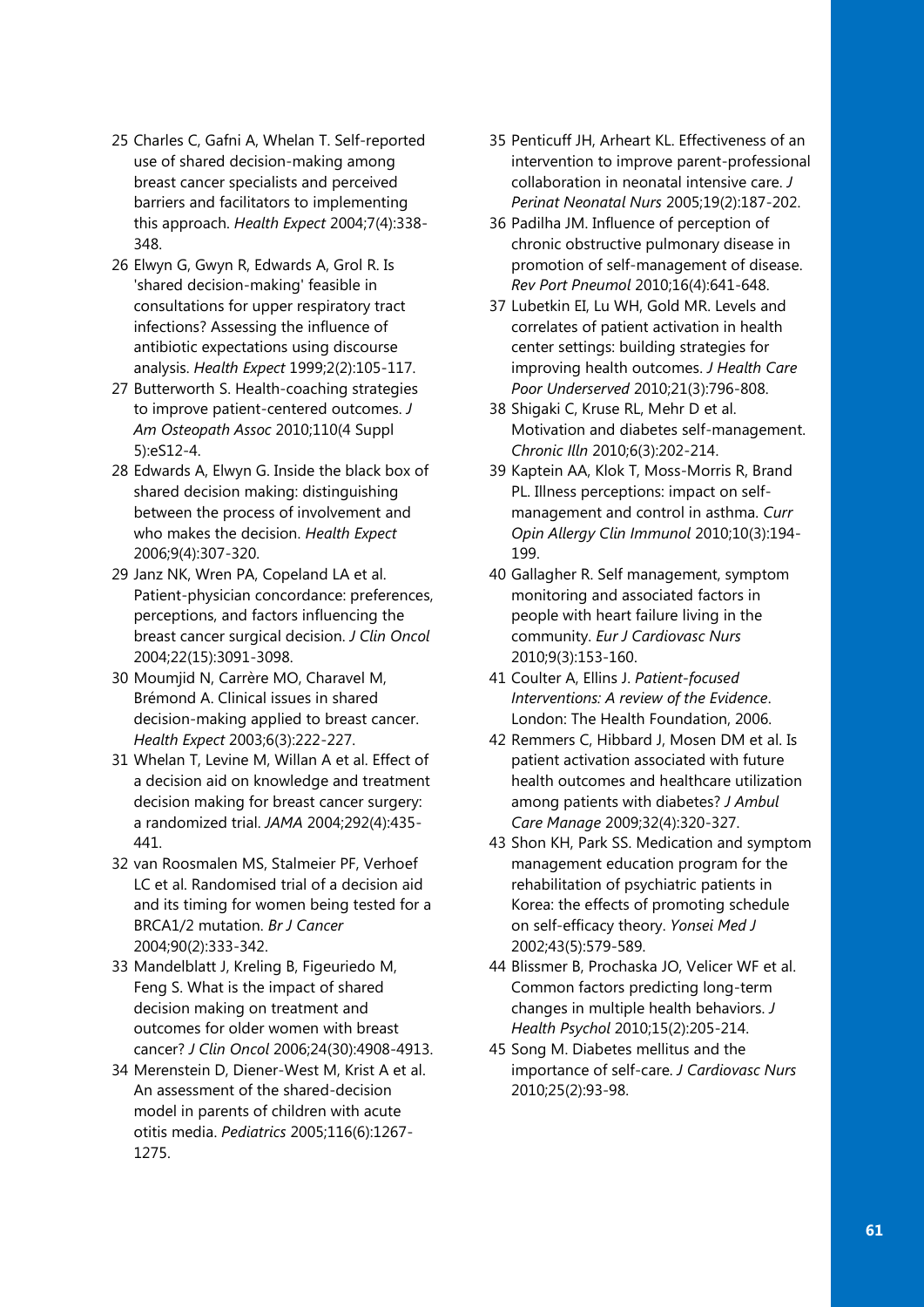- 46 Fishman L, Barendse RM, Hait E et al. Selfmanagement of older adolescents with inflammatory bowel disease: a pilot study of behavior and knowledge as prelude to transition. *Clin Pediatr* 2010:49(12):1129- 1133.
- 47 Mancuso CA, Sayles W, Allegrante JP. Knowledge, attitude, and self-efficacy in asthma self-management and quality of life. *J Asthma* 2010:47(8):883-8.
- 48 Sol BG, van der Graaf Y, van Petersen R, Visseren FL. The effect of self-efficacy on cardiovascular lifestyle. *Eur J Cardiovasc Nurs* 2011;10(3):180-186.
- 49 Chih AH, Jan CF, Shu SG, Lue BH. Selfefficacy affects blood sugar control among adolescents with type I diabetes mellitus. *J Formos Med Assoc* 2010;109(7): 503-510.
- 50 Du S, Yuan C. Evaluation of patient selfmanagement outcomes in health care: a systematic review. *Int Nurs Rev* 2010;57(2): 159-167.
- 51 Elwyn G, Edwards A. *[Shared decision](http://ukcatalogue.oup.com/product/9780199546275.do)[making in health care: Achieving evidence](http://ukcatalogue.oup.com/product/9780199546275.do)[based patient choice](http://ukcatalogue.oup.com/product/9780199546275.do)* (2nd ed). Oxford: Oxford University Press, 2009.
- 52 Tidwell L, Holland SK, Greenberg J et al. Community-based nurse health coaching and its effect on fitness participation. *Lippincotts Case Manag* 2004;9(6):267-279.
- 53 Holland SK, Greenberg J, Tidwell L et al. Community-based health coaching, exercise, and health service utilization. *J Aging Health* 2005;17(6):697-716.
- 54 Huffman MH. Health coaching: a fresh approach for improving health outcomes and reducing costs. *AAOHN J* 2010;58(6):245-250.
- 55 *Primary Care Health Coaching Project. Evaluation Report*. University Suffolk Campus, 2011.
- 56 Adapted from the European Mentoring and Coaching Council and The Performance Coach.
- 57 Olsen JM, Nesbitt BJ. Health coaching to improve healthy lifestyle behaviors: an integrative review. *Am J Health Promot* 2010;25(1):e1-e12.
- 58 Wolever RQ, Dreusicke M, Fikkan J et al. Integrative health coaching for patients with type 2 diabetes: a randomized clinical trial. *Diabetes Educ* 2010;36(4):629-639.
- 59 Licht M, Davis JM, Scripps A, Cone J. Whole person health for the whole population: one-year evaluation of health coaching. *Perm J* 2007;11(4):41-44.
- 60 Seebauer L, Simon D, Bermejo I et al. Attitudes of chronically-ill patients to telephone health coaching. *Gesundheitswesen* 2011;73(7):430-437.
- 61 Burris P. Holistic health coaching: helping clients in times of transition. *Beginnings* 2007;27(2):6-7.
- 62 Allen C, Duggan L, Munhoz D. How health coaching can help your patients - and your practice. *Med Econ* 2011;88(15):48-51.
- 63 Lin WC, Chien HL, Willis G et al. [The effect](http://www.ncbi.nlm.nih.gov/pubmed/21993059)  [of a telephone-based health coaching](http://www.ncbi.nlm.nih.gov/pubmed/21993059) [disease management program on Medicaid](http://www.ncbi.nlm.nih.gov/pubmed/21993059)  [members with chronic conditions.](http://www.ncbi.nlm.nih.gov/pubmed/21993059) *Med Care* (Published online October 2011).
- 64 Jefferson V, Jaser SS, Lindemann E et al. Coping skills training in a telephone health coaching program for youth at risk for type 2 diabetes. *J Pediatr Health Care* 2011;25(3):153-161.
- 65 Buckley PT. Health coaching good for your patients and your practice. How to cater to a growing segment of patients who want partners in their quest for health. *Med Econ* 2010;87(22):60-70.
- 66 Huffman M. Health coaching: a new and exciting technique to enhance patient selfmanagement and improve outcomes. *Home Healthc Nurse* 2007;25(4):271-4.
- 67 Miller C. An integrated approach to worker self-management and health outcomes: chronic conditions, evidence-based practice, and health coaching. *AAOHN J* 2011;59(11):491-501.
- 68 Terry PE, Fowles JB, Xi M, Harvey L. The ACTIVATE study: results from a grouprandomized controlled trial comparing a traditional worksite health promotion program with an activated consumer program. *Am J Health Promot* 2011;26(2):e64-73.